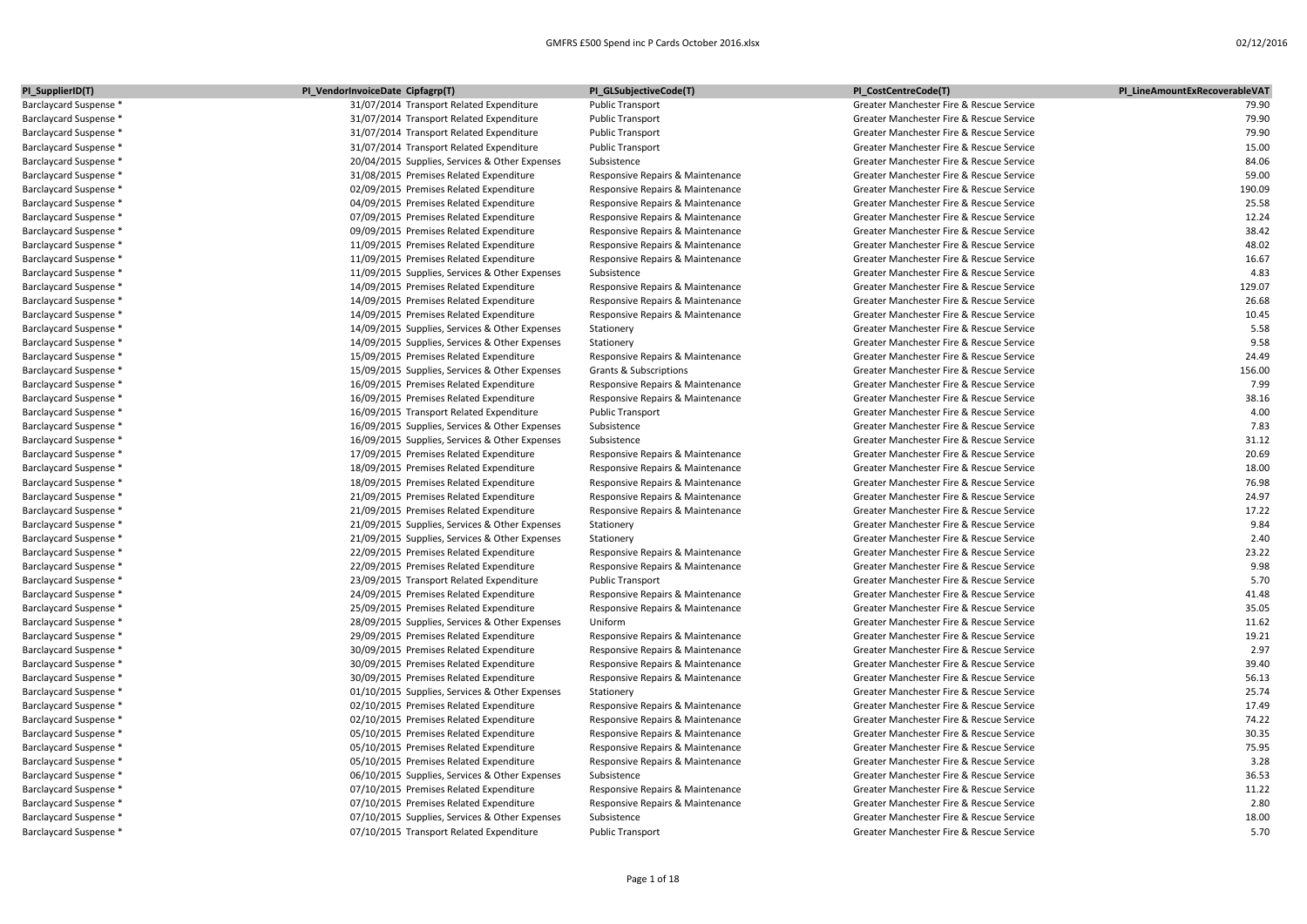| PI_SupplierID(T)       | PI_VendorInvoiceDate Cipfagrp(T)               | PI_GLSubjectiveCode(T)           | PI_CostCentreCode(T)                     | PI_LineAmountExRecoverableVAT |
|------------------------|------------------------------------------------|----------------------------------|------------------------------------------|-------------------------------|
| Barclaycard Suspense * | 08/10/2015 Premises Related Expenditure        | Responsive Repairs & Maintenance | Greater Manchester Fire & Rescue Service | 15.74                         |
| Barclaycard Suspense * | 09/10/2015 Supplies, Services & Other Expenses | Subsistence                      | Greater Manchester Fire & Rescue Service | 14.97                         |
| Barclaycard Suspense * | 12/10/2015 Premises Related Expenditure        | Responsive Repairs & Maintenance | Greater Manchester Fire & Rescue Service | 30.45                         |
| Barclaycard Suspense * | 13/10/2015 Premises Related Expenditure        | Responsive Repairs & Maintenance | Greater Manchester Fire & Rescue Service | 92.80                         |
| Barclaycard Suspense * | 13/10/2015 Supplies, Services & Other Expenses | Grants & Subscriptions           | Greater Manchester Fire & Rescue Service | 156.00                        |
| Barclaycard Suspense * | 14/10/2015 Supplies, Services & Other Expenses | Graphics/Branding                | Greater Manchester Fire & Rescue Service | 139.00                        |
| Barclaycard Suspense * | 15/10/2015 Premises Related Expenditure        | Responsive Repairs & Maintenance | Greater Manchester Fire & Rescue Service | 62.24                         |
| Barclaycard Suspense * | 15/10/2015 Premises Related Expenditure        | Responsive Repairs & Maintenance | Greater Manchester Fire & Rescue Service | 17.85                         |
| Barclaycard Suspense * | 16/10/2015 Premises Related Expenditure        | Responsive Repairs & Maintenance | Greater Manchester Fire & Rescue Service | 236.16                        |
| Barclaycard Suspense * | 16/10/2015 Supplies, Services & Other Expenses | Subsistence                      | Greater Manchester Fire & Rescue Service | 9.50                          |
| Barclaycard Suspense * | 19/10/2015 Premises Related Expenditure        | Responsive Repairs & Maintenance | Greater Manchester Fire & Rescue Service | 38.91                         |
| Barclaycard Suspense * | 20/10/2015 Premises Related Expenditure        | Responsive Repairs & Maintenance | Greater Manchester Fire & Rescue Service | 7.36                          |
| Barclaycard Suspense * | 20/10/2015 Premises Related Expenditure        | Responsive Repairs & Maintenance | Greater Manchester Fire & Rescue Service | 266.00                        |
| Barclaycard Suspense * | 20/10/2015 Premises Related Expenditure        | Responsive Repairs & Maintenance | Greater Manchester Fire & Rescue Service | 34.59                         |
| Barclaycard Suspense * | 21/10/2015 Premises Related Expenditure        | Responsive Repairs & Maintenance | Greater Manchester Fire & Rescue Service | 39.09                         |
| Barclaycard Suspense * | 22/10/2015 Premises Related Expenditure        | Responsive Repairs & Maintenance | Greater Manchester Fire & Rescue Service | 11.49                         |
| Barclaycard Suspense * | 23/10/2015 Premises Related Expenditure        | Responsive Repairs & Maintenance | Greater Manchester Fire & Rescue Service | 77.60                         |
| Barclaycard Suspense * | 27/10/2015 Premises Related Expenditure        | Responsive Repairs & Maintenance | Greater Manchester Fire & Rescue Service | 62.54                         |
| Barclaycard Suspense * | 29/10/2015 Premises Related Expenditure        | Responsive Repairs & Maintenance | Greater Manchester Fire & Rescue Service | 57.06                         |
| Barclaycard Suspense * | 29/10/2015 Premises Related Expenditure        | Responsive Repairs & Maintenance | Greater Manchester Fire & Rescue Service | 32.33                         |
| Barclaycard Suspense * | 29/10/2015 Premises Related Expenditure        | Responsive Repairs & Maintenance | Greater Manchester Fire & Rescue Service | 35.47                         |
| Barclaycard Suspense * | 03/11/2015 Premises Related Expenditure        | Responsive Repairs & Maintenance | Greater Manchester Fire & Rescue Service | 15.38                         |
| Barclaycard Suspense * | 04/11/2015 Premises Related Expenditure        | Responsive Repairs & Maintenance | Greater Manchester Fire & Rescue Service | 218.78                        |
| Barclaycard Suspense * | 05/11/2015 Premises Related Expenditure        | Responsive Repairs & Maintenance | Greater Manchester Fire & Rescue Service | 10.00                         |
| Barclaycard Suspense * | 06/11/2015 Premises Related Expenditure        | Responsive Repairs & Maintenance | Greater Manchester Fire & Rescue Service | 59.00                         |
| Barclaycard Suspense * | 06/11/2015 Premises Related Expenditure        | Responsive Repairs & Maintenance | Greater Manchester Fire & Rescue Service | 35.33                         |
| Barclaycard Suspense * | 09/11/2015 Premises Related Expenditure        | Responsive Repairs & Maintenance | Greater Manchester Fire & Rescue Service | 37.47                         |
| Barclaycard Suspense * | 09/11/2015 Supplies, Services & Other Expenses | Laundry                          | Greater Manchester Fire & Rescue Service | 7.40                          |
| Barclaycard Suspense * | 10/11/2015 Premises Related Expenditure        | Responsive Repairs & Maintenance | Greater Manchester Fire & Rescue Service | 5.38                          |
| Barclaycard Suspense * | 11/11/2015 Premises Related Expenditure        | Responsive Repairs & Maintenance | Greater Manchester Fire & Rescue Service | 17.94                         |
| Barclaycard Suspense * | 12/11/2015 Premises Related Expenditure        | Responsive Repairs & Maintenance | Greater Manchester Fire & Rescue Service | 42.66                         |
| Barclaycard Suspense * | 12/11/2015 Premises Related Expenditure        | Responsive Repairs & Maintenance | Greater Manchester Fire & Rescue Service | 97.23                         |
| Barclaycard Suspense * | 12/11/2015 Premises Related Expenditure        | Responsive Repairs & Maintenance | Greater Manchester Fire & Rescue Service | 47.40                         |
| Barclaycard Suspense * | 12/11/2015 Premises Related Expenditure        | Responsive Repairs & Maintenance | Greater Manchester Fire & Rescue Service | 14.97                         |
| Barclaycard Suspense * | 13/11/2015 Supplies, Services & Other Expenses | Grants & Subscriptions           | Greater Manchester Fire & Rescue Service | 156.00                        |
| Barclaycard Suspense * | 16/11/2015 Premises Related Expenditure        | Responsive Repairs & Maintenance | Greater Manchester Fire & Rescue Service | 2.50                          |
| Barclaycard Suspense * | 16/11/2015 Premises Related Expenditure        | Responsive Repairs & Maintenance | Greater Manchester Fire & Rescue Service | 96.55                         |
| Barclaycard Suspense * | 16/11/2015 Premises Related Expenditure        | Responsive Repairs & Maintenance | Greater Manchester Fire & Rescue Service | 66.52                         |
| Barclaycard Suspense * | 16/11/2015 Premises Related Expenditure        | Responsive Repairs & Maintenance | Greater Manchester Fire & Rescue Service | 60.98                         |
| Barclaycard Suspense * | 16/11/2015 Premises Related Expenditure        | Responsive Repairs & Maintenance | Greater Manchester Fire & Rescue Service | 3.76                          |
| Barclaycard Suspense * | 16/11/2015 Supplies, Services & Other Expenses | Subsistence                      | Greater Manchester Fire & Rescue Service | 6.99                          |
| Barclaycard Suspense * | 16/11/2015 Supplies, Services & Other Expenses | <b>Professional Fees</b>         | Greater Manchester Fire & Rescue Service | 18.00                         |
| Barclaycard Suspense * | 17/11/2015 Premises Related Expenditure        | Responsive Repairs & Maintenance | Greater Manchester Fire & Rescue Service | 8.83                          |
| Barclaycard Suspense * | 17/11/2015 Premises Related Expenditure        | Responsive Repairs & Maintenance | Greater Manchester Fire & Rescue Service | 12.69                         |
| Barclaycard Suspense * | 17/11/2015 Premises Related Expenditure        | Responsive Repairs & Maintenance | Greater Manchester Fire & Rescue Service | $-19.95$                      |
| Barclaycard Suspense * | 17/11/2015 Premises Related Expenditure        | Responsive Repairs & Maintenance | Greater Manchester Fire & Rescue Service | 102.24                        |
| Barclaycard Suspense * | 17/11/2015 Premises Related Expenditure        | Responsive Repairs & Maintenance | Greater Manchester Fire & Rescue Service | 50.84                         |
| Barclaycard Suspense * | 18/11/2015 Premises Related Expenditure        | Responsive Repairs & Maintenance | Greater Manchester Fire & Rescue Service | 12.60                         |
| Barclaycard Suspense * | 18/11/2015 Supplies, Services & Other Expenses | Subsistence                      | Greater Manchester Fire & Rescue Service | 54.17                         |
| Barclaycard Suspense * | 19/11/2015 Premises Related Expenditure        | Responsive Repairs & Maintenance | Greater Manchester Fire & Rescue Service | 37.51                         |
| Barclaycard Suspense * | 19/11/2015 Premises Related Expenditure        | Responsive Repairs & Maintenance | Greater Manchester Fire & Rescue Service | 20.00                         |
| Barclaycard Suspense * | 19/11/2015 Premises Related Expenditure        | Responsive Repairs & Maintenance | Greater Manchester Fire & Rescue Service | 48.86                         |
| Barclaycard Suspense * | 20/11/2015 Premises Related Expenditure        | Responsive Repairs & Maintenance | Greater Manchester Fire & Rescue Service | 85.85                         |
|                        |                                                |                                  |                                          |                               |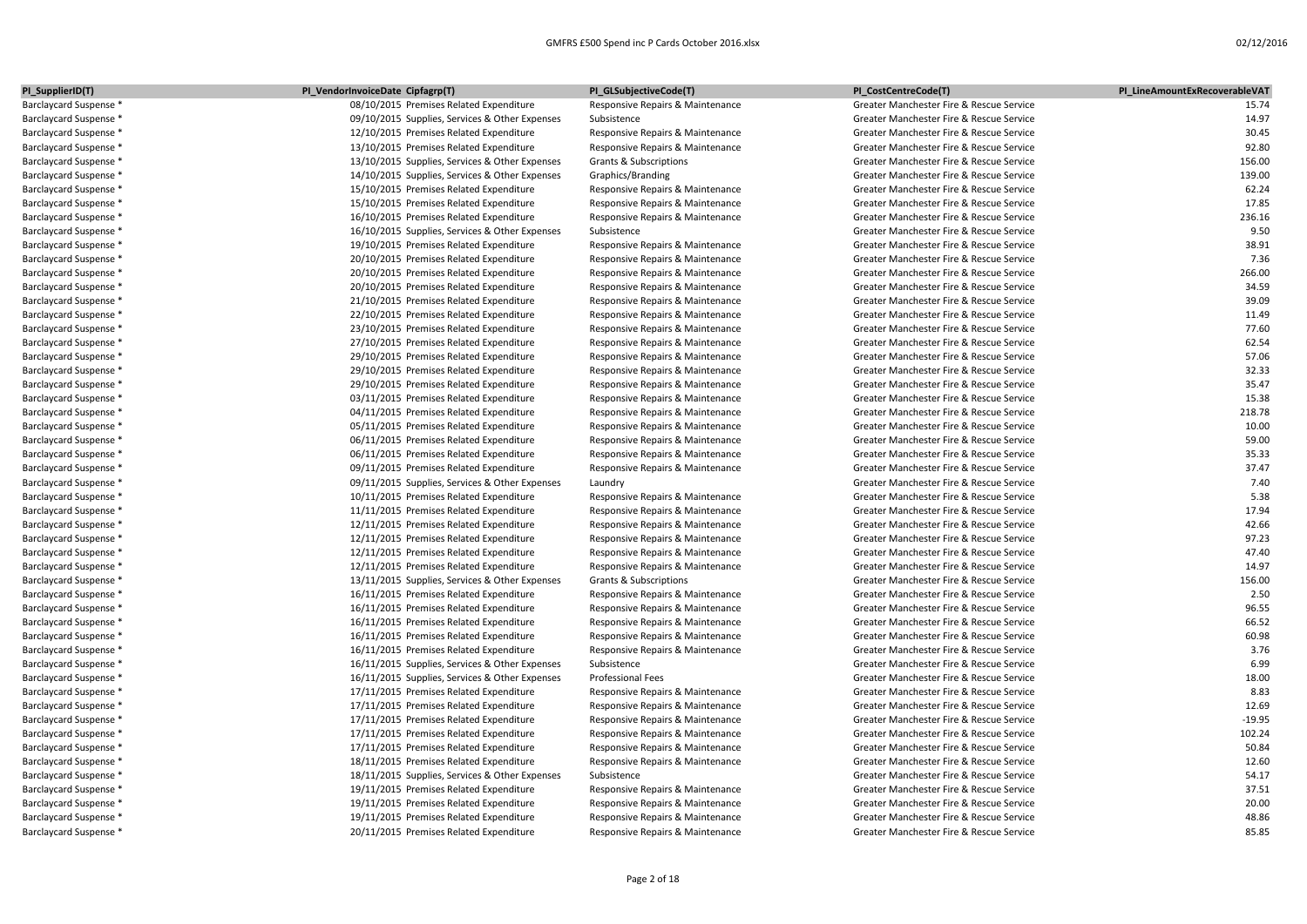| PI_SupplierID(T)       | PI_VendorInvoiceDate Cipfagrp(T)               | PI_GLSubjectiveCode(T)           | PI_CostCentreCode(T)                     | PI_LineAmountExRecoverableVAT |
|------------------------|------------------------------------------------|----------------------------------|------------------------------------------|-------------------------------|
| Barclaycard Suspense * | 20/11/2015 Premises Related Expenditure        | Responsive Repairs & Maintenance | Greater Manchester Fire & Rescue Service | 40.06                         |
| Barclaycard Suspense * | 20/11/2015 Premises Related Expenditure        | Responsive Repairs & Maintenance | Greater Manchester Fire & Rescue Service | 37.48                         |
| Barclaycard Suspense * | 23/11/2015 Premises Related Expenditure        | Responsive Repairs & Maintenance | Greater Manchester Fire & Rescue Service | 3.77                          |
| Barclaycard Suspense * | 24/11/2015 Premises Related Expenditure        | Responsive Repairs & Maintenance | Greater Manchester Fire & Rescue Service | 165.65                        |
| Barclaycard Suspense * | 24/11/2015 Premises Related Expenditure        | Responsive Repairs & Maintenance | Greater Manchester Fire & Rescue Service | 25.54                         |
| Barclaycard Suspense * | 25/11/2015 Premises Related Expenditure        | Responsive Repairs & Maintenance | Greater Manchester Fire & Rescue Service | 77.69                         |
| Barclaycard Suspense * | 25/11/2015 Premises Related Expenditure        | Responsive Repairs & Maintenance | Greater Manchester Fire & Rescue Service | 32.11                         |
| Barclaycard Suspense * | 25/11/2015 Premises Related Expenditure        | Responsive Repairs & Maintenance | Greater Manchester Fire & Rescue Service | 21.09                         |
| Barclaycard Suspense * | 26/11/2015 Premises Related Expenditure        | Responsive Repairs & Maintenance | Greater Manchester Fire & Rescue Service | 49.33                         |
| Barclaycard Suspense * | 26/11/2015 Premises Related Expenditure        | Responsive Repairs & Maintenance | Greater Manchester Fire & Rescue Service | 5.47                          |
| Barclaycard Suspense * | 26/11/2015 Premises Related Expenditure        | Responsive Repairs & Maintenance | Greater Manchester Fire & Rescue Service | 37.51                         |
| Barclaycard Suspense * | 27/11/2015 Premises Related Expenditure        | Responsive Repairs & Maintenance | Greater Manchester Fire & Rescue Service | 107.02                        |
| Barclaycard Suspense * | 27/11/2015 Premises Related Expenditure        | Responsive Repairs & Maintenance | Greater Manchester Fire & Rescue Service | 196.30                        |
| Barclaycard Suspense * | 27/11/2015 Premises Related Expenditure        | Responsive Repairs & Maintenance | Greater Manchester Fire & Rescue Service | 58.44                         |
| Barclaycard Suspense * | 30/11/2015 Supplies, Services & Other Expenses | <b>Hydrant Equipment</b>         | Greater Manchester Fire & Rescue Service | 39.54                         |
| Barclaycard Suspense * | 01/12/2015 Premises Related Expenditure        | Responsive Repairs & Maintenance | Greater Manchester Fire & Rescue Service | 10.66                         |
| Barclaycard Suspense * | 01/12/2015 Premises Related Expenditure        | Responsive Repairs & Maintenance | Greater Manchester Fire & Rescue Service | 10.53                         |
| Barclaycard Suspense * | 02/12/2015 Premises Related Expenditure        | Responsive Repairs & Maintenance | Greater Manchester Fire & Rescue Service | 4.99                          |
| Barclaycard Suspense * | 02/12/2015 Premises Related Expenditure        | Responsive Repairs & Maintenance | Greater Manchester Fire & Rescue Service | 15.99                         |
| Barclaycard Suspense * | 02/12/2015 Premises Related Expenditure        | Responsive Repairs & Maintenance | Greater Manchester Fire & Rescue Service | 31.65                         |
| Barclaycard Suspense * | 02/12/2015 Premises Related Expenditure        | Responsive Repairs & Maintenance | Greater Manchester Fire & Rescue Service | 27.72                         |
| Barclaycard Suspense * | 02/12/2015 Premises Related Expenditure        | Responsive Repairs & Maintenance | Greater Manchester Fire & Rescue Service | 50.00                         |
| Barclaycard Suspense * | 03/12/2015 Premises Related Expenditure        | Responsive Repairs & Maintenance | Greater Manchester Fire & Rescue Service | 48.11                         |
| Barclaycard Suspense * | 03/12/2015 Premises Related Expenditure        | Responsive Repairs & Maintenance | Greater Manchester Fire & Rescue Service | 97.41                         |
| Barclaycard Suspense * | 03/12/2015 Premises Related Expenditure        | Responsive Repairs & Maintenance | Greater Manchester Fire & Rescue Service | $-7.67$                       |
| Barclaycard Suspense * | 03/12/2015 Premises Related Expenditure        | Responsive Repairs & Maintenance | Greater Manchester Fire & Rescue Service | 17.19                         |
| Barclaycard Suspense * | 03/12/2015 Supplies, Services & Other Expenses | Uniform                          | Greater Manchester Fire & Rescue Service | 21.55                         |
| Barclaycard Suspense * | 04/12/2015 Premises Related Expenditure        | Responsive Repairs & Maintenance | Greater Manchester Fire & Rescue Service | 18.78                         |
| Barclaycard Suspense * | 04/12/2015 Premises Related Expenditure        | Responsive Repairs & Maintenance | Greater Manchester Fire & Rescue Service | 9.67                          |
| Barclaycard Suspense * | 04/12/2015 Premises Related Expenditure        | Responsive Repairs & Maintenance | Greater Manchester Fire & Rescue Service | 17.74                         |
| Barclaycard Suspense * | 04/12/2015 Premises Related Expenditure        | Responsive Repairs & Maintenance | Greater Manchester Fire & Rescue Service | 11.15                         |
| Barclaycard Suspense * | 04/12/2015 Premises Related Expenditure        | Responsive Repairs & Maintenance | Greater Manchester Fire & Rescue Service | 177.00                        |
| Barclaycard Suspense * | 04/12/2015 Premises Related Expenditure        | Responsive Repairs & Maintenance | Greater Manchester Fire & Rescue Service | 45.12                         |
| Barclaycard Suspense * | 04/12/2015 Supplies, Services & Other Expenses | Office Equipment                 | Greater Manchester Fire & Rescue Service | 14.10                         |
| Barclaycard Suspense * | 07/12/2015 Premises Related Expenditure        | Responsive Repairs & Maintenance | Greater Manchester Fire & Rescue Service | 17.50                         |
| Barclaycard Suspense * | 07/12/2015 Premises Related Expenditure        | Responsive Repairs & Maintenance | Greater Manchester Fire & Rescue Service | 149.62                        |
| Barclaycard Suspense * | 08/12/2015 Premises Related Expenditure        | Responsive Repairs & Maintenance | Greater Manchester Fire & Rescue Service | 5.53                          |
| Barclaycard Suspense * | 09/12/2015 Premises Related Expenditure        | Responsive Repairs & Maintenance | Greater Manchester Fire & Rescue Service | 84.00                         |
| Barclaycard Suspense * | 09/12/2015 Supplies, Services & Other Expenses | Uniform                          | Greater Manchester Fire & Rescue Service | 7.54                          |
| Barclaycard Suspense * | 10/12/2015 Premises Related Expenditure        | Responsive Repairs & Maintenance | Greater Manchester Fire & Rescue Service | 204.14                        |
| Barclaycard Suspense * | 10/12/2015 Premises Related Expenditure        | Responsive Repairs & Maintenance | Greater Manchester Fire & Rescue Service | 53.09                         |
| Barclaycard Suspense * | 11/12/2015 Premises Related Expenditure        | Responsive Repairs & Maintenance | Greater Manchester Fire & Rescue Service | 5.67                          |
| Barclaycard Suspense * | 14/12/2015 Premises Related Expenditure        | Responsive Repairs & Maintenance | Greater Manchester Fire & Rescue Service | 86.35                         |
| Barclaycard Suspense * | 14/12/2015 Premises Related Expenditure        | Responsive Repairs & Maintenance | Greater Manchester Fire & Rescue Service | 29.16                         |
| Barclaycard Suspense * | 14/12/2015 Premises Related Expenditure        | Responsive Repairs & Maintenance | Greater Manchester Fire & Rescue Service | 103.82                        |
| Barclaycard Suspense * | 14/12/2015 Premises Related Expenditure        | Responsive Repairs & Maintenance | Greater Manchester Fire & Rescue Service | 44.15                         |
| Barclaycard Suspense * | 14/12/2015 Premises Related Expenditure        | Responsive Repairs & Maintenance | Greater Manchester Fire & Rescue Service | 316.20                        |
| Barclaycard Suspense * | 14/12/2015 Premises Related Expenditure        | Responsive Repairs & Maintenance | Greater Manchester Fire & Rescue Service | 36.36                         |
| Barclaycard Suspense * | 14/12/2015 Premises Related Expenditure        | Responsive Repairs & Maintenance | Greater Manchester Fire & Rescue Service | 2.37                          |
| Barclaycard Suspense * | 14/12/2015 Premises Related Expenditure        | Responsive Repairs & Maintenance | Greater Manchester Fire & Rescue Service | 49.45                         |
| Barclaycard Suspense * | 14/12/2015 Premises Related Expenditure        | Responsive Repairs & Maintenance | Greater Manchester Fire & Rescue Service | 38.53<br>44.30                |
| Barclaycard Suspense * | 14/12/2015 Premises Related Expenditure        | Responsive Repairs & Maintenance | Greater Manchester Fire & Rescue Service | 15.58                         |
| Barclaycard Suspense * | 14/12/2015 Premises Related Expenditure        | Responsive Repairs & Maintenance | Greater Manchester Fire & Rescue Service |                               |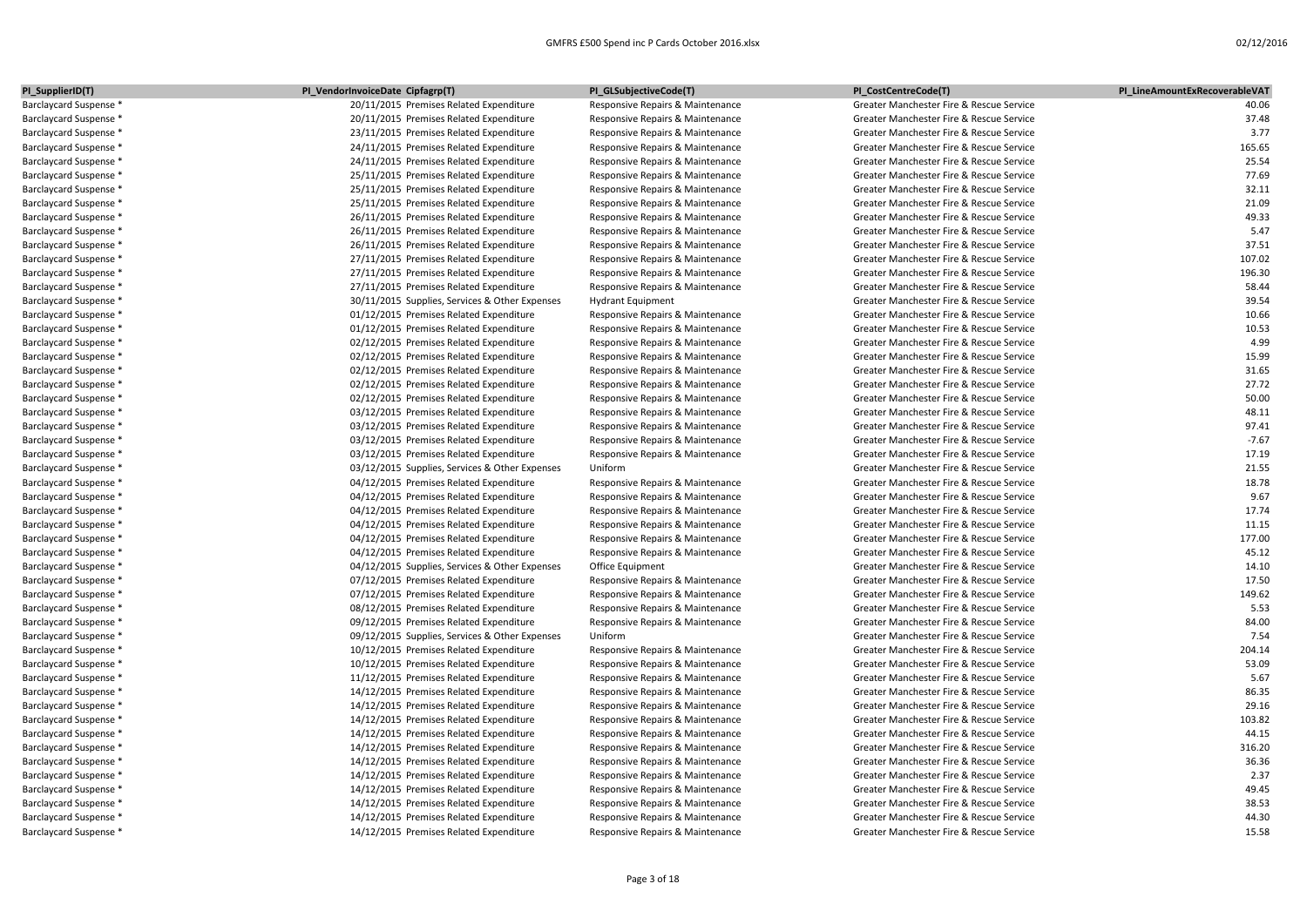| PI_SupplierID(T)       | PI_VendorInvoiceDate Cipfagrp(T)               | PI_GLSubjectiveCode(T)                  | PI_CostCentreCode(T)                     | PI LineAmountExRecoverableVAT |
|------------------------|------------------------------------------------|-----------------------------------------|------------------------------------------|-------------------------------|
| Barclaycard Suspense * | 14/12/2015 Premises Related Expenditure        | Responsive Repairs & Maintenance        | Greater Manchester Fire & Rescue Service | 26.87                         |
| Barclaycard Suspense * | 14/12/2015 Premises Related Expenditure        | Responsive Repairs & Maintenance        | Greater Manchester Fire & Rescue Service | 32.82                         |
| Barclaycard Suspense * | 14/12/2015 Premises Related Expenditure        | Responsive Repairs & Maintenance        | Greater Manchester Fire & Rescue Service | 9.52                          |
| Barclaycard Suspense * | 14/12/2015 Premises Related Expenditure        | Responsive Repairs & Maintenance        | Greater Manchester Fire & Rescue Service | 79.00                         |
| Barclaycard Suspense * | 14/12/2015 Transport Related Expenditure       | <b>Additional Travel</b>                | Greater Manchester Fire & Rescue Service | 3.20                          |
| Barclaycard Suspense * | 14/12/2015 Supplies, Services & Other Expenses | Subsistence                             | Greater Manchester Fire & Rescue Service | 9.60                          |
| Barclaycard Suspense * | 14/12/2015 Supplies, Services & Other Expenses | Hospitality                             | Greater Manchester Fire & Rescue Service | 37.20                         |
| Barclaycard Suspense * | 14/12/2015 Supplies, Services & Other Expenses | Hospitality                             | Greater Manchester Fire & Rescue Service | 77.94                         |
| Barclaycard Suspense * | 15/12/2015 Premises Related Expenditure        | Responsive Repairs & Maintenance        | Greater Manchester Fire & Rescue Service | 42.00                         |
| Barclaycard Suspense * | 15/12/2015 Premises Related Expenditure        | Responsive Repairs & Maintenance        | Greater Manchester Fire & Rescue Service | 257.31                        |
| Barclaycard Suspense * | 15/12/2015 Supplies, Services & Other Expenses | Telephones                              | Greater Manchester Fire & Rescue Service | 11.98                         |
| Barclaycard Suspense * | 16/12/2015 Premises Related Expenditure        | Responsive Repairs & Maintenance        | Greater Manchester Fire & Rescue Service | 80.49                         |
| Barclaycard Suspense * | 16/12/2015 Supplies, Services & Other Expenses | Detection Identification and Monitoring | Greater Manchester Fire & Rescue Service | 4.58                          |
| Barclaycard Suspense * | 17/12/2015 Premises Related Expenditure        | Responsive Repairs & Maintenance        | Greater Manchester Fire & Rescue Service | 9.98                          |
| Barclaycard Suspense * | 17/12/2015 Premises Related Expenditure        | Responsive Repairs & Maintenance        | Greater Manchester Fire & Rescue Service | 50.40                         |
| Barclaycard Suspense * | 17/12/2015 Premises Related Expenditure        | Responsive Repairs & Maintenance        | Greater Manchester Fire & Rescue Service | 9.50                          |
| Barclaycard Suspense * | 17/12/2015 Premises Related Expenditure        | Responsive Repairs & Maintenance        | Greater Manchester Fire & Rescue Service | 155.35                        |
| Barclaycard Suspense * | 17/12/2015 Premises Related Expenditure        | Responsive Repairs & Maintenance        | Greater Manchester Fire & Rescue Service | 113.22                        |
| Barclaycard Suspense * | 17/12/2015 Premises Related Expenditure        | Responsive Repairs & Maintenance        | Greater Manchester Fire & Rescue Service | 78.10                         |
| Barclaycard Suspense * | 17/12/2015 Premises Related Expenditure        | Responsive Repairs & Maintenance        | Greater Manchester Fire & Rescue Service | 140.45                        |
| Barclaycard Suspense * | 17/12/2015 Supplies, Services & Other Expenses | Computer Hardware                       | Greater Manchester Fire & Rescue Service | 74.16                         |
| Barclaycard Suspense * | 17/12/2015 Supplies, Services & Other Expenses | Detection Identification and Monitoring | Greater Manchester Fire & Rescue Service | 4.58                          |
| Barclaycard Suspense * | 17/12/2015 Supplies, Services & Other Expenses | Hospitality                             | Greater Manchester Fire & Rescue Service | 132.00                        |
| Barclaycard Suspense * | 17/12/2015 Supplies, Services & Other Expenses | Professional Fees                       | Greater Manchester Fire & Rescue Service | 3.00                          |
| Barclaycard Suspense * | 17/12/2015 Supplies, Services & Other Expenses | Detection Identification and Monitoring | Greater Manchester Fire & Rescue Service | 5.32                          |
| Barclaycard Suspense * | 17/12/2015 Supplies, Services & Other Expenses | Computer Hardware                       | Greater Manchester Fire & Rescue Service | 127.32                        |
| Barclaycard Suspense * | 17/12/2015 Supplies, Services & Other Expenses | Postage                                 | Greater Manchester Fire & Rescue Service | 123.62                        |
| Barclaycard Suspense * | 17/12/2015 Transport Related Expenditure       | <b>Additional Travel</b>                | Greater Manchester Fire & Rescue Service | 3.20                          |
| Barclaycard Suspense * | 18/12/2015 Premises Related Expenditure        | Responsive Repairs & Maintenance        | Greater Manchester Fire & Rescue Service | 9.51                          |
| Barclaycard Suspense * | 18/12/2015 Premises Related Expenditure        | Responsive Repairs & Maintenance        | Greater Manchester Fire & Rescue Service | 275.98                        |
| Barclaycard Suspense * | 18/12/2015 Premises Related Expenditure        | Responsive Repairs & Maintenance        | Greater Manchester Fire & Rescue Service | 67.00                         |
| Barclaycard Suspense * | 18/12/2015 Premises Related Expenditure        | Responsive Repairs & Maintenance        | Greater Manchester Fire & Rescue Service | 42.06                         |
| Barclaycard Suspense * | 18/12/2015 Supplies, Services & Other Expenses | Graphics/Branding                       | Greater Manchester Fire & Rescue Service | 139.00                        |
| Barclaycard Suspense * | 18/12/2015 Supplies, Services & Other Expenses | Computer Hardware                       | Greater Manchester Fire & Rescue Service | 24.22                         |
| Barclaycard Suspense * | 18/12/2015 Supplies, Services & Other Expenses | Subsistence                             | Greater Manchester Fire & Rescue Service | 7.50                          |
| Barclaycard Suspense * | 18/12/2015 Supplies, Services & Other Expenses | Detection Identification and Monitoring | Greater Manchester Fire & Rescue Service | 13.45                         |
| Barclaycard Suspense * | 21/12/2015 Premises Related Expenditure        | Responsive Repairs & Maintenance        | Greater Manchester Fire & Rescue Service | 22.00                         |
| Barclaycard Suspense * | 21/12/2015 Supplies, Services & Other Expenses | Telephones                              | Greater Manchester Fire & Rescue Service | 17.25                         |
| Barclaycard Suspense * | 21/12/2015 Supplies, Services & Other Expenses | Graphics/Branding                       | Greater Manchester Fire & Rescue Service | 238.29                        |
| Barclaycard Suspense * | 21/12/2015 Supplies, Services & Other Expenses | Subsistence                             | Greater Manchester Fire & Rescue Service | 89.52                         |
| Barclaycard Suspense * | 22/12/2015 Premises Related Expenditure        | Responsive Repairs & Maintenance        | Greater Manchester Fire & Rescue Service | 171.60                        |
| Barclaycard Suspense * | 22/12/2015 Premises Related Expenditure        | Responsive Repairs & Maintenance        | Greater Manchester Fire & Rescue Service | 12.50                         |
| Barclaycard Suspense * | 23/12/2015 Premises Related Expenditure        | Responsive Repairs & Maintenance        | Greater Manchester Fire & Rescue Service | 3.25                          |
| Barclaycard Suspense * | 23/12/2015 Premises Related Expenditure        | Responsive Repairs & Maintenance        | Greater Manchester Fire & Rescue Service | 19.97                         |
| Barclaycard Suspense * | 24/12/2015 Premises Related Expenditure        | Responsive Repairs & Maintenance        | Greater Manchester Fire & Rescue Service | 20.59                         |
| Barclaycard Suspense * | 24/12/2015 Premises Related Expenditure        | Responsive Repairs & Maintenance        | Greater Manchester Fire & Rescue Service | 34.99                         |
| Barclaycard Suspense * | 24/12/2015 Supplies, Services & Other Expenses | <b>Operational Equipment</b>            | Greater Manchester Fire & Rescue Service | 12.49                         |
| Barclaycard Suspense * | 28/12/2015 Premises Related Expenditure        | Responsive Repairs & Maintenance        | Greater Manchester Fire & Rescue Service | 32.40                         |
| Barclaycard Suspense * | 29/12/2015 Supplies, Services & Other Expenses | Subsistence                             | Greater Manchester Fire & Rescue Service | 6.82                          |
| Barclaycard Suspense * | 30/12/2015 Supplies, Services & Other Expenses | Graphics/Branding                       | Greater Manchester Fire & Rescue Service | 9.02                          |
| Barclaycard Suspense * | 30/12/2015 Supplies, Services & Other Expenses | <b>Fire Safety</b>                      | Greater Manchester Fire & Rescue Service | 49.32                         |
| Barclaycard Suspense * | 31/12/2015 Transport Related Expenditure       | <b>Public Transport</b>                 | Greater Manchester Fire & Rescue Service | 77.01                         |
| Barclaycard Suspense * | 31/12/2015 Supplies, Services & Other Expenses | Subsistence                             | Greater Manchester Fire & Rescue Service | 18.00                         |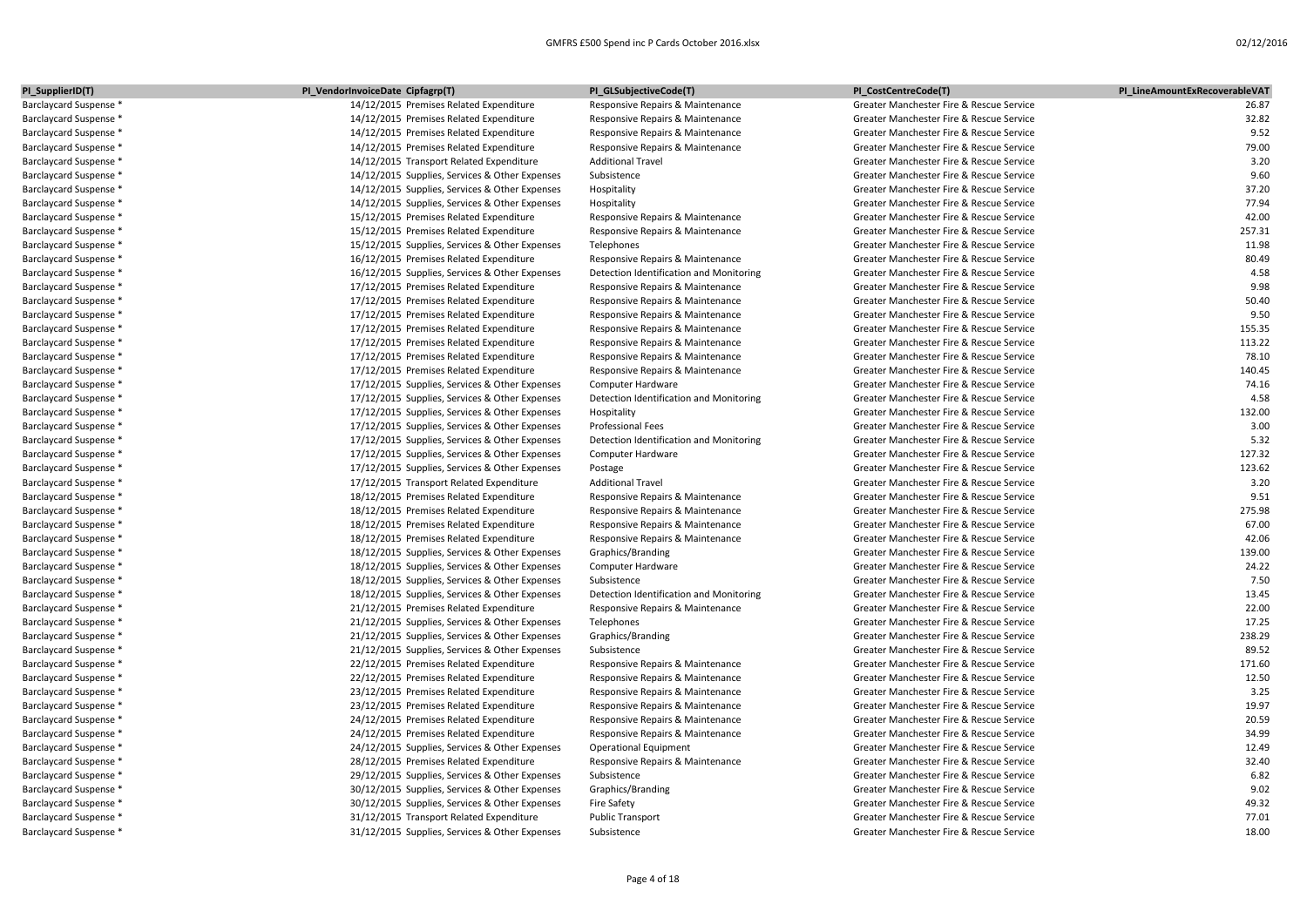| PI_SupplierID(T)       | PI_VendorInvoiceDate Cipfagrp(T)               | PI_GLSubjectiveCode(T)                  | PI_CostCentreCode(T)                     | PI LineAmountExRecoverableVAT |
|------------------------|------------------------------------------------|-----------------------------------------|------------------------------------------|-------------------------------|
| Barclaycard Suspense * | 04/01/2016 Supplies, Services & Other Expenses | Periodicals & Magazines                 | Greater Manchester Fire & Rescue Service | 9.73                          |
| Barclaycard Suspense * | 05/01/2016 Premises Related Expenditure        | Responsive Repairs & Maintenance        | Greater Manchester Fire & Rescue Service | 24.74                         |
| Barclaycard Suspense * | 05/01/2016 Premises Related Expenditure        | Responsive Repairs & Maintenance        | Greater Manchester Fire & Rescue Service | 50.00                         |
| Barclaycard Suspense * | 05/01/2016 Premises Related Expenditure        | Responsive Repairs & Maintenance        | Greater Manchester Fire & Rescue Service | 49.76                         |
| Barclaycard Suspense * | 05/01/2016 Premises Related Expenditure        | Responsive Repairs & Maintenance        | Greater Manchester Fire & Rescue Service | 296.85                        |
| Barclaycard Suspense * | 05/01/2016 Premises Related Expenditure        | Responsive Repairs & Maintenance        | Greater Manchester Fire & Rescue Service | 47.02                         |
| Barclaycard Suspense * | 05/01/2016 Supplies, Services & Other Expenses | Detection Identification and Monitoring | Greater Manchester Fire & Rescue Service | 12.08                         |
| Barclaycard Suspense * | 06/01/2016 Premises Related Expenditure        | Responsive Repairs & Maintenance        | Greater Manchester Fire & Rescue Service | 10.00                         |
| Barclaycard Suspense * | 06/01/2016 Premises Related Expenditure        | Responsive Repairs & Maintenance        | Greater Manchester Fire & Rescue Service | 59.00                         |
| Barclaycard Suspense * | 06/01/2016 Premises Related Expenditure        | Responsive Repairs & Maintenance        | Greater Manchester Fire & Rescue Service | 5.37                          |
| Barclaycard Suspense * | 06/01/2016 Premises Related Expenditure        | Responsive Repairs & Maintenance        | Greater Manchester Fire & Rescue Service | 5.62                          |
| Barclaycard Suspense * | 06/01/2016 Supplies, Services & Other Expenses | Subsistence                             | Greater Manchester Fire & Rescue Service | 4.98                          |
| Barclaycard Suspense * | 06/01/2016 Supplies, Services & Other Expenses | <b>Operational Equipment</b>            | Greater Manchester Fire & Rescue Service | 188.76                        |
| Barclaycard Suspense * | 07/01/2016 Premises Related Expenditure        | Responsive Repairs & Maintenance        | Greater Manchester Fire & Rescue Service | 164.18                        |
| Barclaycard Suspense * | 07/01/2016 Supplies, Services & Other Expenses | Detection Identification and Monitoring | Greater Manchester Fire & Rescue Service | 14.58                         |
| Barclaycard Suspense * | 08/01/2016 Supplies, Services & Other Expenses | Detection Identification and Monitoring | Greater Manchester Fire & Rescue Service | 3.32                          |
| Barclaycard Suspense * | 08/01/2016 Supplies, Services & Other Expenses | Detection Identification and Monitoring | Greater Manchester Fire & Rescue Service | 4.80                          |
| Barclaycard Suspense * | 08/01/2016 Supplies, Services & Other Expenses | Graphics/Branding                       | Greater Manchester Fire & Rescue Service | 139.00                        |
| Barclaycard Suspense * | 08/01/2016 Supplies, Services & Other Expenses | Detection Identification and Monitoring | Greater Manchester Fire & Rescue Service | 4.58                          |
| Barclaycard Suspense * | 11/01/2016 Premises Related Expenditure        | Responsive Repairs & Maintenance        | Greater Manchester Fire & Rescue Service | 14.87                         |
| Barclaycard Suspense * | 11/01/2016 Premises Related Expenditure        | Responsive Repairs & Maintenance        | Greater Manchester Fire & Rescue Service | 4.34                          |
| Barclaycard Suspense * | 11/01/2016 Premises Related Expenditure        | Responsive Repairs & Maintenance        | Greater Manchester Fire & Rescue Service | 9.18                          |
| Barclaycard Suspense * | 11/01/2016 Supplies, Services & Other Expenses | Subsistence                             | Greater Manchester Fire & Rescue Service | 7.56                          |
| Barclaycard Suspense * | 11/01/2016 Supplies, Services & Other Expenses | Subsistence                             | Greater Manchester Fire & Rescue Service | 17.95                         |
| Barclaycard Suspense * | 12/01/2016 Supplies, Services & Other Expenses | Office Equipment                        | Greater Manchester Fire & Rescue Service | 87.95                         |
| Barclaycard Suspense * | 12/01/2016 Supplies, Services & Other Expenses | Graphics/Branding                       | Greater Manchester Fire & Rescue Service | 10.78                         |
| Barclaycard Suspense * | 13/01/2016 Premises Related Expenditure        | Responsive Repairs & Maintenance        | Greater Manchester Fire & Rescue Service | 58.58                         |
| Barclaycard Suspense * | 19/01/2016 Premises Related Expenditure        | Responsive Repairs & Maintenance        | Greater Manchester Fire & Rescue Service | 51.54                         |
| Barclaycard Suspense * | 19/01/2016 Supplies, Services & Other Expenses | <b>Operational Equipment</b>            | Greater Manchester Fire & Rescue Service | 48.87                         |
| Barclaycard Suspense * | 22/01/2016 Supplies, Services & Other Expenses | Computer Hardware                       | Greater Manchester Fire & Rescue Service | 8.24                          |
| Barclaycard Suspense * | 22/01/2016 Supplies, Services & Other Expenses | Subsistence                             | Greater Manchester Fire & Rescue Service | 4.58                          |
| Barclaycard Suspense * | 22/01/2016 Supplies, Services & Other Expenses | Subsistence                             | Greater Manchester Fire & Rescue Service | 3.33                          |
| Barclaycard Suspense * | 25/01/2016 Premises Related Expenditure        | Responsive Repairs & Maintenance        | Greater Manchester Fire & Rescue Service | $-79.00$                      |
| Barclaycard Suspense * | 25/01/2016 Supplies, Services & Other Expenses | Stationery                              | Greater Manchester Fire & Rescue Service | 3.10                          |
| Barclaycard Suspense * | 27/01/2016 Supplies, Services & Other Expenses | Telephones                              | Greater Manchester Fire & Rescue Service | 225.68                        |
| Barclaycard Suspense * | 27/01/2016 Supplies, Services & Other Expenses | Detection Identification and Monitoring | Greater Manchester Fire & Rescue Service | 4.58                          |
| Barclaycard Suspense * | 28/01/2016 Premises Related Expenditure        | Responsive Repairs & Maintenance        | Greater Manchester Fire & Rescue Service | 4.00                          |
| Barclaycard Suspense * | 02/02/2016 Supplies, Services & Other Expenses | Fire Investigation Dog                  | Greater Manchester Fire & Rescue Service | 75.28                         |
| Barclaycard Suspense * | 02/02/2016 Supplies, Services & Other Expenses | Subsistence                             | Greater Manchester Fire & Rescue Service | 42.82                         |
| Barclaycard Suspense * | 04/02/2016 Premises Related Expenditure        | Responsive Repairs & Maintenance        | Greater Manchester Fire & Rescue Service | 23.76                         |
| Barclaycard Suspense * | 04/02/2016 Supplies, Services & Other Expenses | Subsistence                             | Greater Manchester Fire & Rescue Service | 12.05                         |
| Barclaycard Suspense * | 05/02/2016 Premises Related Expenditure        | Responsive Repairs & Maintenance        | Greater Manchester Fire & Rescue Service | 72.00                         |
| Barclaycard Suspense * | 05/02/2016 Supplies, Services & Other Expenses | Computer Hardware                       | Greater Manchester Fire & Rescue Service | 48.23                         |
| Barclaycard Suspense * | 05/02/2016 Supplies, Services & Other Expenses | Subsistence                             | Greater Manchester Fire & Rescue Service | 220.00                        |
| Barclaycard Suspense * | 08/02/2016 Premises Related Expenditure        | Responsive Repairs & Maintenance        | Greater Manchester Fire & Rescue Service | 14.92                         |
| Barclaycard Suspense * | 08/02/2016 Supplies, Services & Other Expenses | Stationery                              | Greater Manchester Fire & Rescue Service | 82.99                         |
| Barclaycard Suspense * | 10/02/2016 Premises Related Expenditure        | Responsive Repairs & Maintenance        | Greater Manchester Fire & Rescue Service | 44.08                         |
| Barclaycard Suspense * | 11/02/2016 Transport Related Expenditure       | <b>Public Transport</b>                 | Greater Manchester Fire & Rescue Service | 4.58                          |
| Barclaycard Suspense * | 12/02/2016 Supplies, Services & Other Expenses | Graphics/Branding                       | Greater Manchester Fire & Rescue Service | 36.84                         |
| Barclaycard Suspense * | 15/02/2016 Supplies, Services & Other Expenses | Subsistence                             | Greater Manchester Fire & Rescue Service | 14.40                         |
| Barclaycard Suspense * | 16/02/2016 Supplies, Services & Other Expenses | Subsistence                             | Greater Manchester Fire & Rescue Service | 25.25                         |
| Barclaycard Suspense * | 17/02/2016 Supplies, Services & Other Expenses | Stationery                              | Greater Manchester Fire & Rescue Service | 106.24                        |
| Barclaycard Suspense * | 18/02/2016 Supplies, Services & Other Expenses | Subsistence                             | Greater Manchester Fire & Rescue Service | 26.08                         |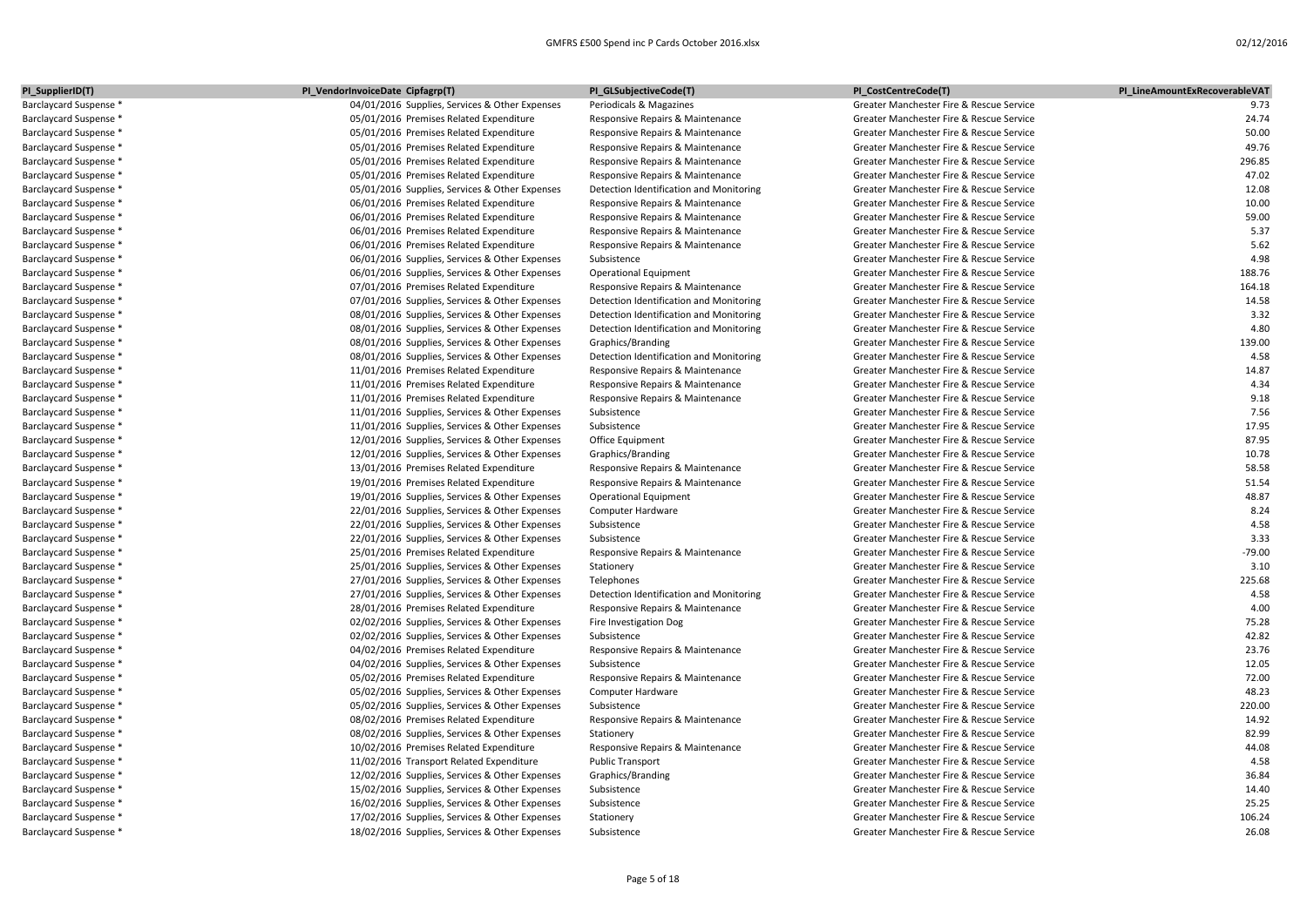| PI_SupplierID(T)                                               | PI_VendorInvoiceDate Cipfagrp(T)                                                          | PI_GLSubjectiveCode(T)                                               | PI CostCentreCode(T)                                                                 | PI LineAmountExRecoverableVAT |
|----------------------------------------------------------------|-------------------------------------------------------------------------------------------|----------------------------------------------------------------------|--------------------------------------------------------------------------------------|-------------------------------|
| Barclaycard Suspense *                                         | 19/02/2016 Supplies, Services & Other Expenses                                            | Stationery                                                           | Greater Manchester Fire & Rescue Service                                             | 15.66                         |
| Barclaycard Suspense *                                         | 22/02/2016 Premises Related Expenditure                                                   | Responsive Repairs & Maintenance                                     | Greater Manchester Fire & Rescue Service                                             | 13.50                         |
| Barclaycard Suspense *                                         | 22/02/2016 Premises Related Expenditure                                                   | Responsive Repairs & Maintenance                                     | Greater Manchester Fire & Rescue Service                                             | 99.00                         |
| Barclaycard Suspense *                                         | 24/02/2016 Supplies, Services & Other Expenses                                            | Subsistence                                                          | Greater Manchester Fire & Rescue Service                                             | 13.50                         |
| Barclaycard Suspense *                                         | 24/02/2016 Supplies, Services & Other Expenses                                            | Stationery                                                           | Greater Manchester Fire & Rescue Service                                             | 10.58                         |
| Barclaycard Suspense *                                         | 25/02/2016 Premises Related Expenditure                                                   | Fixtures & Fittings                                                  | Greater Manchester Fire & Rescue Service                                             | 35.00                         |
| Barclaycard Suspense *                                         | 25/02/2016 Transport Related Expenditure                                                  | <b>Public Transport</b>                                              | Greater Manchester Fire & Rescue Service                                             | 3.33                          |
| Barclaycard Suspense *                                         | 25/02/2016 Transport Related Expenditure                                                  | <b>Public Transport</b>                                              | Greater Manchester Fire & Rescue Service                                             | 4.58                          |
| Barclaycard Suspense *                                         | 26/02/2016 Premises Related Expenditure                                                   | Responsive Repairs & Maintenance                                     | Greater Manchester Fire & Rescue Service                                             | 9.90                          |
| Barclaycard Suspense *                                         | 26/02/2016 Supplies, Services & Other Expenses                                            | Subsistence                                                          | Greater Manchester Fire & Rescue Service                                             | 13.50                         |
| Barclaycard Suspense *                                         | 29/02/2016 Premises Related Expenditure                                                   | Responsive Repairs & Maintenance                                     | Greater Manchester Fire & Rescue Service                                             | 43.14                         |
| Barclaycard Suspense *                                         | 01/03/2016 Premises Related Expenditure                                                   | Responsive Repairs & Maintenance                                     | Greater Manchester Fire & Rescue Service                                             | 312.49                        |
| Barclaycard Suspense *                                         | 01/03/2016 Supplies, Services & Other Expenses                                            | Subsistence                                                          | Greater Manchester Fire & Rescue Service                                             | 36.35                         |
| Barclaycard Suspense *                                         | 01/03/2016 Supplies, Services & Other Expenses                                            | Stationery                                                           | Greater Manchester Fire & Rescue Service                                             | 15.79                         |
| Barclaycard Suspense *                                         | 02/03/2016 Supplies, Services & Other Expenses                                            | Stationery                                                           | Greater Manchester Fire & Rescue Service                                             | 7.25                          |
| Barclaycard Suspense *                                         | 03/03/2016 Premises Related Expenditure                                                   | Responsive Repairs & Maintenance                                     | Greater Manchester Fire & Rescue Service                                             | 237.33                        |
| Barclaycard Suspense *                                         | 07/03/2016 Premises Related Expenditure                                                   | Responsive Repairs & Maintenance                                     | Greater Manchester Fire & Rescue Service                                             | 12.57                         |
| Barclaycard Suspense *                                         | 08/03/2016 Premises Related Expenditure                                                   | Responsive Repairs & Maintenance                                     | Greater Manchester Fire & Rescue Service                                             | 30.87                         |
| Barclaycard Suspense *                                         | 08/03/2016 Supplies, Services & Other Expenses                                            | Detection Identification and Monitoring                              | Greater Manchester Fire & Rescue Service                                             | 4.58                          |
| Barclaycard Suspense *                                         | 09/03/2016 Supplies, Services & Other Expenses                                            | Detection Identification and Monitoring                              | Greater Manchester Fire & Rescue Service                                             | 4.58                          |
| Barclaycard Suspense *                                         | 10/03/2016 Supplies, Services & Other Expenses                                            | Subsistence                                                          | Greater Manchester Fire & Rescue Service                                             | 110.00                        |
| Barclaycard Suspense *                                         | 10/03/2016 Transport Related Expenditure                                                  | <b>Public Transport</b>                                              | Greater Manchester Fire & Rescue Service                                             | 275.00                        |
| Barclaycard Suspense *                                         | 14/03/2016 Supplies, Services & Other Expenses                                            | Office Equipment                                                     | Greater Manchester Fire & Rescue Service                                             | 145.50                        |
| Barclaycard Suspense *                                         | 14/03/2016 Supplies, Services & Other Expenses                                            | Subsistence                                                          | Greater Manchester Fire & Rescue Service                                             | 37.50                         |
| Barclaycard Suspense *                                         | 17/03/2016 Supplies, Services & Other Expenses                                            | Stationery                                                           | Greater Manchester Fire & Rescue Service                                             | 2.19                          |
| Barclaycard Suspense *                                         | 17/03/2016 Supplies, Services & Other Expenses                                            | Office Equipment                                                     | Greater Manchester Fire & Rescue Service                                             | 11.78                         |
| Barclaycard Suspense *                                         | 21/03/2016 Transport Related Expenditure                                                  | <b>Public Transport</b>                                              | Greater Manchester Fire & Rescue Service                                             | 25.83                         |
| Barclaycard Suspense *                                         | 21/03/2016 Supplies, Services & Other Expenses                                            | Subsistence                                                          | Greater Manchester Fire & Rescue Service                                             | 4.00                          |
| Barclaycard Suspense *                                         | 24/03/2016 Premises Related Expenditure                                                   | Responsive Repairs & Maintenance                                     | Greater Manchester Fire & Rescue Service                                             | 40.80                         |
| Barclaycard Suspense *                                         | 24/03/2016 Supplies, Services & Other Expenses                                            | Subsistence                                                          | Greater Manchester Fire & Rescue Service                                             | 5.50                          |
| Barclaycard Suspense *                                         | 30/03/2016 Premises Related Expenditure                                                   | Responsive Repairs & Maintenance                                     | Greater Manchester Fire & Rescue Service                                             | 14.00                         |
| Barclaycard Suspense *                                         | 06/04/2016 Premises Related Expenditure                                                   | Responsive Repairs & Maintenance                                     | Greater Manchester Fire & Rescue Service                                             | 31.70                         |
| Barclaycard Suspense *                                         | 06/04/2016 Premises Related Expenditure                                                   | Responsive Repairs & Maintenance                                     | Greater Manchester Fire & Rescue Service                                             | 9.32                          |
| Barclaycard Suspense *                                         | 07/04/2016 Premises Related Expenditure                                                   | Responsive Repairs & Maintenance                                     | Greater Manchester Fire & Rescue Service                                             | 19.65                         |
| Barclaycard Suspense *                                         | 07/04/2016 Premises Related Expenditure                                                   | Responsive Repairs & Maintenance                                     | Greater Manchester Fire & Rescue Service                                             | 122.30                        |
| Barclaycard Suspense *                                         |                                                                                           | Stationery                                                           | Greater Manchester Fire & Rescue Service                                             | 16.18                         |
| Barclaycard Suspense *                                         | 08/04/2016 Supplies, Services & Other Expenses<br>11/04/2016 Premises Related Expenditure | Responsive Repairs & Maintenance                                     | Greater Manchester Fire & Rescue Service                                             | 23.94                         |
| Barclaycard Suspense *                                         | 11/04/2016 Premises Related Expenditure                                                   | Responsive Repairs & Maintenance                                     | Greater Manchester Fire & Rescue Service                                             | 6.00                          |
| Barclaycard Suspense *                                         | 12/04/2016 Supplies, Services & Other Expenses                                            | Stationery                                                           | Greater Manchester Fire & Rescue Service                                             | 18.74                         |
| Barclaycard Suspense *                                         | 13/04/2016 Supplies, Services & Other Expenses                                            | Subsistence                                                          | Greater Manchester Fire & Rescue Service                                             | 12.50                         |
| Barclaycard Suspense *                                         | 14/04/2016 Supplies, Services & Other Expenses                                            | Detection Identification and Monitoring                              | Greater Manchester Fire & Rescue Service                                             | 4.58                          |
|                                                                |                                                                                           |                                                                      |                                                                                      | 123.70                        |
| Barclaycard Suspense *<br>Barclaycard Suspense *               | 15/04/2016 Supplies, Services & Other Expenses                                            | <b>Operational Equipment</b>                                         | Greater Manchester Fire & Rescue Service<br>Greater Manchester Fire & Rescue Service | 16.88                         |
|                                                                | 19/04/2016 Premises Related Expenditure<br>19/04/2016 Premises Related Expenditure        | Responsive Repairs & Maintenance<br>Responsive Repairs & Maintenance | Greater Manchester Fire & Rescue Service                                             | 6.03                          |
| Barclaycard Suspense *<br>Barclaycard Suspense *               | 19/04/2016 Supplies, Services & Other Expenses                                            | Subsistence                                                          | Greater Manchester Fire & Rescue Service                                             | 12.50                         |
| Barclaycard Suspense *                                         | 20/04/2016 Supplies, Services & Other Expenses                                            | Subsistence                                                          | Greater Manchester Fire & Rescue Service                                             | 12.50                         |
|                                                                | 21/04/2016 Premises Related Expenditure                                                   | Responsive Repairs & Maintenance                                     | Greater Manchester Fire & Rescue Service                                             | 44.50                         |
| Barclaycard Suspense *                                         |                                                                                           |                                                                      |                                                                                      | 21.08                         |
| Barclaycard Suspense *                                         | 21/04/2016 Premises Related Expenditure                                                   | Responsive Repairs & Maintenance                                     | Greater Manchester Fire & Rescue Service                                             | 4.58                          |
| Barclaycard Suspense *                                         | 21/04/2016 Supplies, Services & Other Expenses                                            | Detection Identification and Monitoring                              | Greater Manchester Fire & Rescue Service                                             |                               |
| Barclaycard Suspense *<br>Interoute Application Management Ltd | 21/04/2016 Supplies, Services & Other Expenses                                            | Uniform                                                              | Greater Manchester Fire & Rescue Service<br>Greater Manchester Fire & Rescue Service | 22.06<br>$-3,750.00$          |
| Barclaycard Suspense *                                         | 22/04/2016 Supplies, Services & Other Expenses                                            | Computer Software                                                    | Greater Manchester Fire & Rescue Service                                             | 3.00                          |
|                                                                | 25/04/2016 Premises Related Expenditure<br>25/04/2016 Transport Related Expenditure       | Responsive Repairs & Maintenance                                     |                                                                                      | 6.50                          |
| Barclaycard Suspense *                                         |                                                                                           | <b>Additional Travel</b>                                             | Greater Manchester Fire & Rescue Service                                             |                               |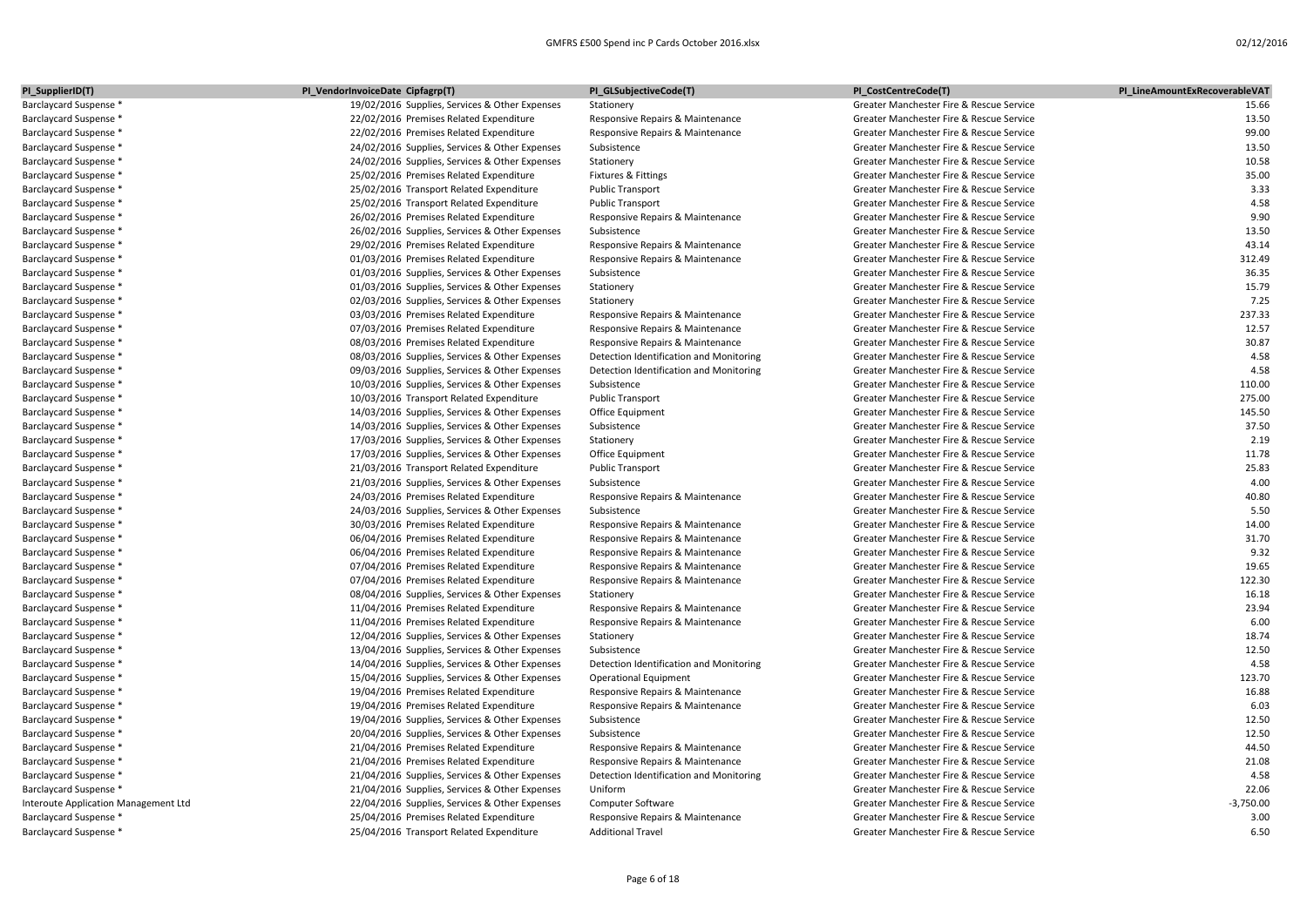| PI_SupplierID(T)                     | PI_VendorInvoiceDate Cipfagrp(T)               | PI_GLSubjectiveCode(T)                  | PI CostCentreCode(T)                     | PI LineAmountExRecoverableVAT |
|--------------------------------------|------------------------------------------------|-----------------------------------------|------------------------------------------|-------------------------------|
| Barclaycard Suspense *               | 26/04/2016 Transport Related Expenditure       | <b>Public Transport</b>                 | Greater Manchester Fire & Rescue Service | 4.58                          |
| Interoute Application Management Ltd | 27/04/2016 Supplies, Services & Other Expenses | <b>Computer Software</b>                | Greater Manchester Fire & Rescue Service | $-1,165.76$                   |
| Barclaycard Suspense *               | 28/04/2016 Premises Related Expenditure        | Responsive Repairs & Maintenance        | Greater Manchester Fire & Rescue Service | 12.50                         |
| Barclaycard Suspense *               | 28/04/2016 Premises Related Expenditure        | Responsive Repairs & Maintenance        | Greater Manchester Fire & Rescue Service | 18.73                         |
| Barclaycard Suspense *               | 28/04/2016 Transport Related Expenditure       | Repairs and Maintenance - Transport     | Greater Manchester Fire & Rescue Service | 30.94                         |
| <b>Barclaycard Suspense *</b>        | 29/04/2016 Transport Related Expenditure       | Repairs and Maintenance - Transport     | Greater Manchester Fire & Rescue Service | 35.64                         |
| Barclaycard Suspense *               | 29/04/2016 Transport Related Expenditure       | <b>Public Transport</b>                 | Greater Manchester Fire & Rescue Service | 21.67                         |
| J Fletcher (Engineers) Ltd           | 30/04/2016 Premises Related Expenditure        | Responsive Repairs & Maintenance        | Greater Manchester Fire & Rescue Service | 1,280.45                      |
| Barclaycard Suspense *               | 02/05/2016 Supplies, Services & Other Expenses | Subsistence                             | Greater Manchester Fire & Rescue Service | 4.05                          |
| Barclaycard Suspense *               | 02/05/2016 Supplies, Services & Other Expenses | Hospitality                             | Greater Manchester Fire & Rescue Service | 91.91                         |
| Barclaycard Suspense *               | 04/05/2016 Premises Related Expenditure        | Responsive Repairs & Maintenance        | Greater Manchester Fire & Rescue Service | 46.66                         |
| Barclaycard Suspense *               | 04/05/2016 Supplies, Services & Other Expenses | Advertising                             | Greater Manchester Fire & Rescue Service | 10.03                         |
| <b>Barclaycard Suspense *</b>        | 05/05/2016 Premises Related Expenditure        | Responsive Repairs & Maintenance        | Greater Manchester Fire & Rescue Service | 7.49                          |
| Barclaycard Suspense *               | 05/05/2016 Premises Related Expenditure        | Responsive Repairs & Maintenance        | Greater Manchester Fire & Rescue Service | 18.00                         |
| Barclaycard Suspense *               | 05/05/2016 Premises Related Expenditure        | Responsive Repairs & Maintenance        | Greater Manchester Fire & Rescue Service | 32.00                         |
| Barclaycard Suspense *               | 06/05/2016 Supplies, Services & Other Expenses | Subsistence                             | Greater Manchester Fire & Rescue Service | 11.25                         |
| Barclaycard Suspense *               | 11/05/2016 Premises Related Expenditure        | Responsive Repairs & Maintenance        | Greater Manchester Fire & Rescue Service | 104.00                        |
| Barclaycard Suspense *               | 11/05/2016 Supplies, Services & Other Expenses | Subsistence                             | Greater Manchester Fire & Rescue Service | 3.33                          |
| Barclaycard Suspense *               | 11/05/2016 Supplies, Services & Other Expenses | Subsistence                             | Greater Manchester Fire & Rescue Service | 6.00                          |
| <b>Barclaycard Suspense *</b>        | 11/05/2016 Transport Related Expenditure       | <b>Public Transport</b>                 | Greater Manchester Fire & Rescue Service | 4.58                          |
| Barclaycard Suspense *               | 12/05/2016 Premises Related Expenditure        | Responsive Repairs & Maintenance        | Greater Manchester Fire & Rescue Service | 348.49                        |
| Barclaycard Suspense *               | 12/05/2016 Transport Related Expenditure       | Repairs and Maintenance - Transport     | Greater Manchester Fire & Rescue Service | 40.04                         |
| Barclaycard Suspense *               | 12/05/2016 Transport Related Expenditure       | <b>Public Transport</b>                 | Greater Manchester Fire & Rescue Service | 4.58                          |
| Barclaycard Suspense *               | 13/05/2016 Supplies, Services & Other Expenses | Subsistence                             | Greater Manchester Fire & Rescue Service | 2.30                          |
| Barclaycard Suspense *               | 13/05/2016 Supplies, Services & Other Expenses | Subsistence                             | Greater Manchester Fire & Rescue Service | 3.70                          |
| Barclaycard Suspense *               | 13/05/2016 Supplies, Services & Other Expenses | Subsistence                             | Greater Manchester Fire & Rescue Service | 3.36                          |
| Barclaycard Suspense *               | 16/05/2016 Supplies, Services & Other Expenses | Subsistence                             | Greater Manchester Fire & Rescue Service | 2.36                          |
| Barclaycard Suspense *               | 16/05/2016 Supplies, Services & Other Expenses | Stationery                              | Greater Manchester Fire & Rescue Service | 6.95                          |
| Barclaycard Suspense *               | 16/05/2016 Supplies, Services & Other Expenses | Stationery                              | Greater Manchester Fire & Rescue Service | 87.76                         |
| Barclaycard Suspense *               | 16/05/2016 Supplies, Services & Other Expenses | Stationery                              | Greater Manchester Fire & Rescue Service | 10.51                         |
| Barclaycard Suspense *               | 16/05/2016 Supplies, Services & Other Expenses | Subsistence                             | Greater Manchester Fire & Rescue Service | 25.80                         |
| Barclaycard Suspense *               | 16/05/2016 Supplies, Services & Other Expenses | Subsistence                             | Greater Manchester Fire & Rescue Service | 7.99                          |
| Barclaycard Suspense *               | 18/05/2016 Premises Related Expenditure        | Responsive Repairs & Maintenance        | Greater Manchester Fire & Rescue Service | 5.99                          |
| Barclaycard Suspense *               | 18/05/2016 Premises Related Expenditure        | Responsive Repairs & Maintenance        | Greater Manchester Fire & Rescue Service | 20.95                         |
| Barclaycard Suspense *               | 18/05/2016 Premises Related Expenditure        | Responsive Repairs & Maintenance        | Greater Manchester Fire & Rescue Service | 40.96                         |
| Barclaycard Suspense *               | 18/05/2016 Premises Related Expenditure        | Responsive Repairs & Maintenance        | Greater Manchester Fire & Rescue Service | 15.44                         |
| Barclaycard Suspense *               | 18/05/2016 Premises Related Expenditure        | Responsive Repairs & Maintenance        | Greater Manchester Fire & Rescue Service | 104.00                        |
| Barclaycard Suspense *               | 18/05/2016 Supplies, Services & Other Expenses | Detection Identification and Monitoring | Greater Manchester Fire & Rescue Service | 4.58                          |
| Barclaycard Suspense *               | 18/05/2016 Supplies, Services & Other Expenses | <b>Professional Fees</b>                | Greater Manchester Fire & Rescue Service | 3.00                          |
| Barclaycard Suspense *               | 18/05/2016 Supplies, Services & Other Expenses | Subsistence                             | Greater Manchester Fire & Rescue Service | 4.80                          |
| Barclaycard Suspense *               | 19/05/2016 Supplies, Services & Other Expenses | Advertising                             | Greater Manchester Fire & Rescue Service | 20.05                         |
| Barclaycard Suspense *               | 19/05/2016 Supplies, Services & Other Expenses | Subsistence                             | Greater Manchester Fire & Rescue Service | 12.73                         |
| Barclaycard Suspense *               | 20/05/2016 Premises Related Expenditure        | Responsive Repairs & Maintenance        | Greater Manchester Fire & Rescue Service | 10.99                         |
| Barclaycard Suspense *               | 20/05/2016 Premises Related Expenditure        | Responsive Repairs & Maintenance        | Greater Manchester Fire & Rescue Service | 21.35                         |
| Barclaycard Suspense *               | 20/05/2016 Supplies, Services & Other Expenses | Detection Identification and Monitoring | Greater Manchester Fire & Rescue Service | 4.58                          |
| Barclaycard Suspense *               | 20/05/2016 Supplies, Services & Other Expenses | Other Communications Equipment          | Greater Manchester Fire & Rescue Service | 19.98                         |
| Shepherd Gilmour Leeds               | 21/05/2016 Capital                             | Main Contractor Payments                | Greater Manchester Fire & Rescue Service | 500.00                        |
| Barclaycard Suspense *               | 23/05/2016 Transport Related Expenditure       | <b>Public Transport</b>                 | Greater Manchester Fire & Rescue Service | 3.80                          |
| Barclaycard Suspense *               | 24/05/2016 Supplies, Services & Other Expenses | Graphics/Branding                       | Greater Manchester Fire & Rescue Service | 59.23                         |
| <b>Barclaycard Suspense *</b>        | 25/05/2016 Premises Related Expenditure        | Responsive Repairs & Maintenance        | Greater Manchester Fire & Rescue Service | 149.49                        |
| Barclaycard Suspense *               | 25/05/2016 Transport Related Expenditure       | <b>Public Transport</b>                 | Greater Manchester Fire & Rescue Service | 4.58                          |
| Barclaycard Suspense *               | 25/05/2016 Transport Related Expenditure       | <b>Public Transport</b>                 | Greater Manchester Fire & Rescue Service | 3.33                          |
| Barclaycard Suspense *               | 25/05/2016 Transport Related Expenditure       | Public Transport                        | Greater Manchester Fire & Rescue Service | 10.00                         |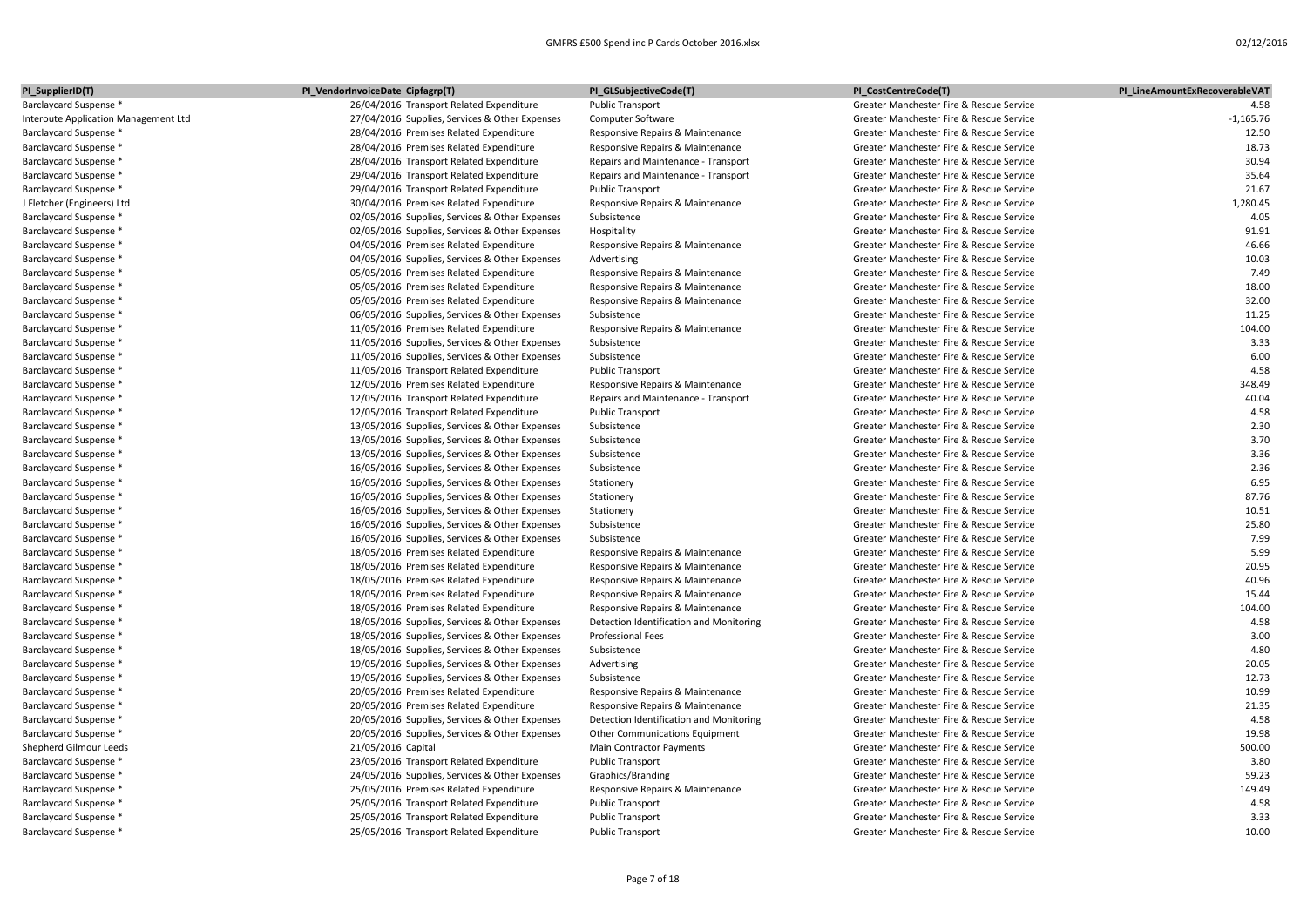| PI_SupplierID(T)             | PI_VendorInvoiceDate Cipfagrp(T)               | PI_GLSubjectiveCode(T)                  | PI_CostCentreCode(T)                     | PI LineAmountExRecoverableVAT |
|------------------------------|------------------------------------------------|-----------------------------------------|------------------------------------------|-------------------------------|
| Barclaycard Suspense *       | 26/05/2016 Supplies, Services & Other Expenses | Subsistence                             | Greater Manchester Fire & Rescue Service | 5.50                          |
| Barclaycard Suspense *       | 26/05/2016 Supplies, Services & Other Expenses | Hospitality                             | Greater Manchester Fire & Rescue Service | 37.70                         |
| Barclaycard Suspense *       | 27/05/2016 Supplies, Services & Other Expenses | Subsistence                             | Greater Manchester Fire & Rescue Service | 3.33                          |
| Barclaycard Suspense *       | 27/05/2016 Supplies, Services & Other Expenses | Subsistence                             | Greater Manchester Fire & Rescue Service | 4.58                          |
| Barclaycard Suspense *       | 30/05/2016 Premises Related Expenditure        | Responsive Repairs & Maintenance        | Greater Manchester Fire & Rescue Service | 93.53                         |
| Barclaycard Suspense *       | 01/06/2016 Supplies, Services & Other Expenses | Advertising                             | Greater Manchester Fire & Rescue Service | 9.92                          |
| Barclaycard Suspense *       | 01/06/2016 Supplies, Services & Other Expenses | Graphics/Branding                       | Greater Manchester Fire & Rescue Service | 144.92                        |
| Barclaycard Suspense *       | 01/06/2016 Supplies, Services & Other Expenses | Subsistence                             | Greater Manchester Fire & Rescue Service | 216.23                        |
| Barclaycard Suspense *       | 02/06/2016 Supplies, Services & Other Expenses | Subsistence                             | Greater Manchester Fire & Rescue Service | 4.90                          |
| Barclaycard Suspense *       | 03/06/2016 Premises Related Expenditure        | Responsive Repairs & Maintenance        | Greater Manchester Fire & Rescue Service | 27.00                         |
| Barclaycard Suspense *       | 07/06/2016 Premises Related Expenditure        | Responsive Repairs & Maintenance        | Greater Manchester Fire & Rescue Service | 20.00                         |
| Barclaycard Suspense *       | 07/06/2016 Premises Related Expenditure        | Responsive Repairs & Maintenance        | Greater Manchester Fire & Rescue Service | 7.98                          |
| Barclaycard Suspense *       | 07/06/2016 Supplies, Services & Other Expenses | Subsistence                             | Greater Manchester Fire & Rescue Service | 310.28                        |
| Barclaycard Suspense *       | 07/06/2016 Supplies, Services & Other Expenses | Subsistence                             | Greater Manchester Fire & Rescue Service | 5.00                          |
| Barclaycard Suspense *       | 07/06/2016 Transport Related Expenditure       | Repairs and Maintenance - Transport     | Greater Manchester Fire & Rescue Service | 50.75                         |
| Barclaycard Suspense *       | 08/06/2016 Transport Related Expenditure       | <b>Public Transport</b>                 | Greater Manchester Fire & Rescue Service | 14.58                         |
| Barclaycard Suspense *       | 09/06/2016 Transport Related Expenditure       | <b>Public Transport</b>                 | Greater Manchester Fire & Rescue Service | 10.00                         |
| Barclaycard Suspense *       | 09/06/2016 Transport Related Expenditure       | Repairs and Maintenance - Transport     | Greater Manchester Fire & Rescue Service | 177.01                        |
| Barclaycard Suspense *       | 13/06/2016 Transport Related Expenditure       | <b>Public Transport</b>                 | Greater Manchester Fire & Rescue Service | 125.56                        |
| Barclaycard Suspense *       | 15/06/2016 Transport Related Expenditure       | <b>Public Transport</b>                 | Greater Manchester Fire & Rescue Service | 5.40                          |
| Barclaycard Suspense *       | 15/06/2016 Supplies, Services & Other Expenses | Communications                          | Greater Manchester Fire & Rescue Service | 8.75                          |
| Barclaycard Suspense *       | 15/06/2016 Supplies, Services & Other Expenses | <b>Fire Safety</b>                      | Greater Manchester Fire & Rescue Service | 16.17                         |
| Barclaycard Suspense *       | 16/06/2016 Premises Related Expenditure        | Fixtures & Fittings                     | Greater Manchester Fire & Rescue Service | 145.50                        |
| Barclaycard Suspense *       | 16/06/2016 Supplies, Services & Other Expenses | Subsistence                             | Greater Manchester Fire & Rescue Service | 90.00                         |
| Barclaycard Suspense *       | 17/06/2016 Transport Related Expenditure       | Repairs and Maintenance - Transport     | Greater Manchester Fire & Rescue Service | 45.02                         |
| Barclaycard Suspense *       | 17/06/2016 Supplies, Services & Other Expenses | Subsistence                             | Greater Manchester Fire & Rescue Service | 30.00                         |
| Barclaycard Suspense *       | 20/06/2016 Supplies, Services & Other Expenses | Periodicals & Magazines                 | Greater Manchester Fire & Rescue Service | 13.24                         |
| Barclaycard Suspense *       | 21/06/2016 Premises Related Expenditure        | Responsive Repairs & Maintenance        | Greater Manchester Fire & Rescue Service | 51.30                         |
| Barclaycard Suspense *       | 22/06/2016 Premises Related Expenditure        | Responsive Repairs & Maintenance        | Greater Manchester Fire & Rescue Service | 13.84                         |
| Barclaycard Suspense *       | 22/06/2016 Supplies, Services & Other Expenses | Subsistence                             | Greater Manchester Fire & Rescue Service | 50.00                         |
| Barclaycard Suspense *       | 22/06/2016 Transport Related Expenditure       | <b>Public Transport</b>                 | Greater Manchester Fire & Rescue Service | 10.00                         |
| Barclaycard Suspense *       | 23/06/2016 Supplies, Services & Other Expenses | Detection Identification and Monitoring | Greater Manchester Fire & Rescue Service | 14.98                         |
| Barclaycard Suspense *       | 24/06/2016 Premises Related Expenditure        | Responsive Repairs & Maintenance        | Greater Manchester Fire & Rescue Service | 82.10                         |
| Barclaycard Suspense *       | 27/06/2016 Premises Related Expenditure        | Responsive Repairs & Maintenance        | Greater Manchester Fire & Rescue Service | 1.96                          |
| Barclaycard Suspense *       | 28/06/2016 Premises Related Expenditure        | Responsive Repairs & Maintenance        | Greater Manchester Fire & Rescue Service | 44.72                         |
| Barclaycard Suspense *       | 28/06/2016 Supplies, Services & Other Expenses | Hospitality                             | Greater Manchester Fire & Rescue Service | 4.25                          |
| Barclaycard Suspense *       | 28/06/2016 Supplies, Services & Other Expenses | Subsistence                             | Greater Manchester Fire & Rescue Service | 50.00                         |
| Barclaycard Suspense *       | 28/06/2016 Supplies, Services & Other Expenses | Subsistence                             | Greater Manchester Fire & Rescue Service | 50.00                         |
| Barclaycard Suspense *       | 29/06/2016 Transport Related Expenditure       | Repairs and Maintenance - Transport     | Greater Manchester Fire & Rescue Service | 539.70                        |
| Barclaycard Suspense *       | 30/06/2016 Supplies, Services & Other Expenses | Subsistence                             | Greater Manchester Fire & Rescue Service | 1.80                          |
| Barclaycard Suspense *       | 30/06/2016 Supplies, Services & Other Expenses | <b>Firework Disposal</b>                | Greater Manchester Fire & Rescue Service | 30.75                         |
| Barclaycard Suspense *       | 04/07/2016 Premises Related Expenditure        | Responsive Repairs & Maintenance        | Greater Manchester Fire & Rescue Service | 20.97                         |
| Barclaycard Suspense *       | 04/07/2016 Premises Related Expenditure        | Responsive Repairs & Maintenance        | Greater Manchester Fire & Rescue Service | 49.21                         |
| Barclaycard Suspense *       | 04/07/2016 Supplies, Services & Other Expenses | <b>Operational Equipment</b>            | Greater Manchester Fire & Rescue Service | 20.00                         |
| Barclaycard Suspense *       | 04/07/2016 Supplies, Services & Other Expenses | Computer Hardware                       | Greater Manchester Fire & Rescue Service | 139.96                        |
| REVOLUTION EVENTS LTD        | 05/07/2016 Supplies, Services & Other Expenses | Conference                              | Greater Manchester Fire & Rescue Service | 599.00                        |
| Barclaycard Suspense *       | 05/07/2016 Premises Related Expenditure        | Responsive Repairs & Maintenance        | Greater Manchester Fire & Rescue Service | 10.00                         |
| CRISIS & RISK MANAGEMENT LTD | 06/07/2016 Supplies, Services & Other Expenses | <b>Consultancy Fees</b>                 | Greater Manchester Fire & Rescue Service | 2,530.00                      |
| Barclaycard Suspense *       | 06/07/2016 Supplies, Services & Other Expenses | Computer Hardware                       | Greater Manchester Fire & Rescue Service | 429.96                        |
| Barclaycard Suspense *       | 06/07/2016 Supplies, Services & Other Expenses | Computer Hardware                       | Greater Manchester Fire & Rescue Service | 851.42                        |
| Barclaycard Suspense *       | 06/07/2016 Supplies, Services & Other Expenses | <b>Operational Equipment</b>            | Greater Manchester Fire & Rescue Service | $-20.00$                      |
| Platinum International Ltd   | 07/07/2016 Current Assets                      | <b>Stock Received Suspense</b>          | Greater Manchester Fire & Rescue Service | 667.08                        |
| Barclaycard Suspense *       | 07/07/2016 Transport Related Expenditure       | Repairs and Maintenance - Transport     | Greater Manchester Fire & Rescue Service | 94.80                         |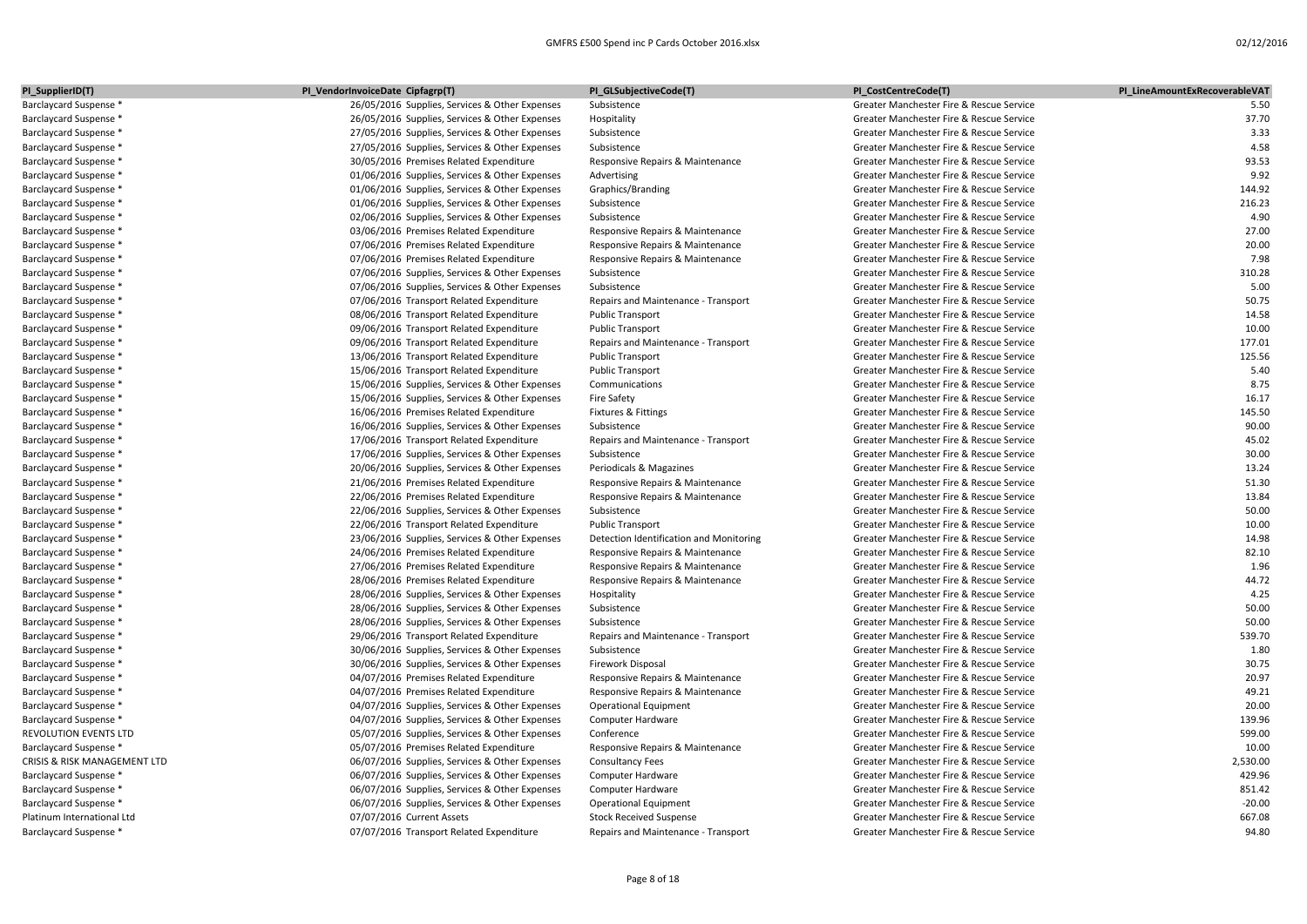| PI_SupplierID(T)              | PI_VendorInvoiceDate Cipfagrp(T)               | PI_GLSubjectiveCode(T)                  | PI_CostCentreCode(T)                     | PI_LineAmountExRecoverableVAT |
|-------------------------------|------------------------------------------------|-----------------------------------------|------------------------------------------|-------------------------------|
| Barclaycard Suspense *        | 07/07/2016 Transport Related Expenditure       | Repairs and Maintenance - Transport     | Greater Manchester Fire & Rescue Service | 232.79                        |
| Barclaycard Suspense *        | 07/07/2016 Transport Related Expenditure       | Repairs and Maintenance - Transport     | Greater Manchester Fire & Rescue Service | 58.56                         |
| Barclaycard Suspense *        | 07/07/2016 Transport Related Expenditure       | Repairs and Maintenance - Transport     | Greater Manchester Fire & Rescue Service | 45.72                         |
| Barclaycard Suspense *        | 07/07/2016 Supplies, Services & Other Expenses | Stationery                              | Greater Manchester Fire & Rescue Service | 24.99                         |
| Barclaycard Suspense *        | 08/07/2016 Premises Related Expenditure        | Responsive Repairs & Maintenance        | Greater Manchester Fire & Rescue Service | 29.28                         |
| Barclaycard Suspense *        | 08/07/2016 Supplies, Services & Other Expenses | Computer Hardware                       | Greater Manchester Fire & Rescue Service | 49.98                         |
| Barclaycard Suspense *        | 08/07/2016 Transport Related Expenditure       | <b>Public Transport</b>                 | Greater Manchester Fire & Rescue Service | 55.00                         |
| Barclaycard Suspense *        | 11/07/2016 Supplies, Services & Other Expenses | Stationery                              | Greater Manchester Fire & Rescue Service | 18.23                         |
| Barclaycard Suspense *        | 11/07/2016 Supplies, Services & Other Expenses | Computer Hardware                       | Greater Manchester Fire & Rescue Service | 6.45                          |
| Barclaycard Suspense *        | 11/07/2016 Supplies, Services & Other Expenses | Stationery                              | Greater Manchester Fire & Rescue Service | 3.99                          |
| Barclaycard Suspense *        | 11/07/2016 Supplies, Services & Other Expenses | Stationery                              | Greater Manchester Fire & Rescue Service | 9.30                          |
| Barclaycard Suspense *        | 12/07/2016 Premises Related Expenditure        | Responsive Repairs & Maintenance        | Greater Manchester Fire & Rescue Service | 1.83                          |
| Barclaycard Suspense *        | 12/07/2016 Supplies, Services & Other Expenses | Subsistence                             | Greater Manchester Fire & Rescue Service | 75.00                         |
| ALTBERG LTD                   | 13/07/2016 Current Assets                      | <b>Stock Received Suspense</b>          | Greater Manchester Fire & Rescue Service | 1,253.55                      |
| Barclaycard Suspense *        | 13/07/2016 Premises Related Expenditure        | Responsive Repairs & Maintenance        | Greater Manchester Fire & Rescue Service | 35.00                         |
| Barclaycard Suspense *        | 13/07/2016 Transport Related Expenditure       | Repairs and Maintenance - Transport     | Greater Manchester Fire & Rescue Service | 289.20                        |
| Barclaycard Suspense *        | 15/07/2016 Supplies, Services & Other Expenses | Subsistence                             | Greater Manchester Fire & Rescue Service | 21.55                         |
| Barclaycard Suspense *        | 15/07/2016 Supplies, Services & Other Expenses | Communications                          | Greater Manchester Fire & Rescue Service | 9.36                          |
| Barclaycard Suspense *        | 15/07/2016 Transport Related Expenditure       | <b>Public Transport</b>                 | Greater Manchester Fire & Rescue Service | 8.10                          |
| THOMAS HARDIE COMMERCIALS LTD | 19/07/2016 Current Assets                      | Vehicle Imprest Stock                   | Greater Manchester Fire & Rescue Service | 827.77                        |
| University of Salford         | 19/07/2016 Supplies, Services & Other Expenses | Research and Development                | Greater Manchester Fire & Rescue Service | 9,895.90                      |
| THOMAS HARDIE COMMERCIALS LTD | 19/07/2016 Transport Related Expenditure       | Repairs and Maintenance - Transport     | Greater Manchester Fire & Rescue Service | 756.98                        |
| Barclaycard Suspense *        | 19/07/2016 Transport Related Expenditure       | Repairs and Maintenance - Transport     | Greater Manchester Fire & Rescue Service | 25.48                         |
| Barclaycard Suspense *        | 19/07/2016 Supplies, Services & Other Expenses | Detection Identification and Monitoring | Greater Manchester Fire & Rescue Service | 4.58                          |
| Barclaycard Suspense *        | 19/07/2016 Supplies, Services & Other Expenses | Subsistence                             | Greater Manchester Fire & Rescue Service | 100.00                        |
| Barclaycard Suspense *        | 20/07/2016 Supplies, Services & Other Expenses | Office Equipment                        | Greater Manchester Fire & Rescue Service | 15.78                         |
| Barclaycard Suspense *        | 21/07/2016 Supplies, Services & Other Expenses | Office Equipment                        | Greater Manchester Fire & Rescue Service | 7.99                          |
| Barclaycard Suspense *        | 21/07/2016 Supplies, Services & Other Expenses | Detection Identification and Monitoring | Greater Manchester Fire & Rescue Service | 4.58                          |
| Barclaycard Suspense *        | 22/07/2016 Premises Related Expenditure        | Responsive Repairs & Maintenance        | Greater Manchester Fire & Rescue Service | 37.71                         |
| Barclaycard Suspense *        | 22/07/2016 Premises Related Expenditure        | Responsive Repairs & Maintenance        | Greater Manchester Fire & Rescue Service | 23.00                         |
| Barclaycard Suspense *        | 22/07/2016 Premises Related Expenditure        | Responsive Repairs & Maintenance        | Greater Manchester Fire & Rescue Service | 459.00                        |
| Barclaycard Suspense *        | 22/07/2016 Premises Related Expenditure        | Responsive Repairs & Maintenance        | Greater Manchester Fire & Rescue Service | 14.45                         |
| Barclaycard Suspense *        | 22/07/2016 Supplies, Services & Other Expenses | Subsistence                             | Greater Manchester Fire & Rescue Service | 75.00                         |
| Barclaycard Suspense *        | 25/07/2016 Supplies, Services & Other Expenses | Uniform                                 | Greater Manchester Fire & Rescue Service | 71.00                         |
| THOMAS HARDIE COMMERCIALS LTD | 26/07/2016 Transport Related Expenditure       | Repairs and Maintenance - Transport     | Greater Manchester Fire & Rescue Service | 730.82                        |
| Barclaycard Suspense *        | 26/07/2016 Supplies, Services & Other Expenses | Hospitality                             | Greater Manchester Fire & Rescue Service | 21.55                         |
| Barclaycard Suspense *        | 26/07/2016 Supplies, Services & Other Expenses | Subsistence                             | Greater Manchester Fire & Rescue Service | 75.00                         |
| Barclaycard Suspense *        | 26/07/2016 Supplies, Services & Other Expenses | Subsistence                             | Greater Manchester Fire & Rescue Service | 4.00                          |
| Barclaycard Suspense *        | 26/07/2016 Supplies, Services & Other Expenses | Computer Hardware                       | Greater Manchester Fire & Rescue Service | 27.91                         |
| Barclaycard Suspense *        | 27/07/2016 Premises Related Expenditure        | Responsive Repairs & Maintenance        | Greater Manchester Fire & Rescue Service | 22.80                         |
| Barclaycard Suspense *        | 27/07/2016 Transport Related Expenditure       | Repairs and Maintenance - Transport     | Greater Manchester Fire & Rescue Service | 47.49                         |
| Barclaycard Suspense *        | 27/07/2016 Supplies, Services & Other Expenses | Subsistence                             | Greater Manchester Fire & Rescue Service | 50.00                         |
| Barclaycard Suspense *        | 27/07/2016 Supplies, Services & Other Expenses | Uniform                                 | Greater Manchester Fire & Rescue Service | 12.00                         |
| Barclaycard Suspense *        | 28/07/2016 Supplies, Services & Other Expenses | Subsistence                             | Greater Manchester Fire & Rescue Service | 5.85                          |
| Barclaycard Suspense *        | 29/07/2016 Transport Related Expenditure       | Repairs and Maintenance - Transport     | Greater Manchester Fire & Rescue Service | 53.88                         |
| Barclaycard Suspense *        | 29/07/2016 Transport Related Expenditure       | Repairs and Maintenance - Transport     | Greater Manchester Fire & Rescue Service | 159.18                        |
| Healthwork                    | 31/07/2016 Indirect Employee Allowances        | <b>Medical Fees</b>                     | Greater Manchester Fire & Rescue Service | 595.00                        |
| Healthwork                    | 31/07/2016 Indirect Employee Allowances        | <b>Medical Fees</b>                     | Greater Manchester Fire & Rescue Service | 595.00                        |
| Healthwork                    | 31/07/2016 Indirect Employee Allowances        | <b>Medical Fees</b>                     | Greater Manchester Fire & Rescue Service | 595.00                        |
| THOMAS HARDIE COMMERCIALS LTD | 01/08/2016 Current Assets                      | Vehicle Imprest Stock                   | Greater Manchester Fire & Rescue Service | 526.38                        |
| Barclaycard Suspense *        | 01/08/2016 Premises Related Expenditure        | Responsive Repairs & Maintenance        | Greater Manchester Fire & Rescue Service | 28.33                         |
| Barclaycard Suspense *        | 01/08/2016 Supplies, Services & Other Expenses | Subsistence                             | Greater Manchester Fire & Rescue Service | 50.00                         |
| Barclaycard Suspense *        | 01/08/2016 Supplies, Services & Other Expenses | Subsistence                             | Greater Manchester Fire & Rescue Service | 28.30                         |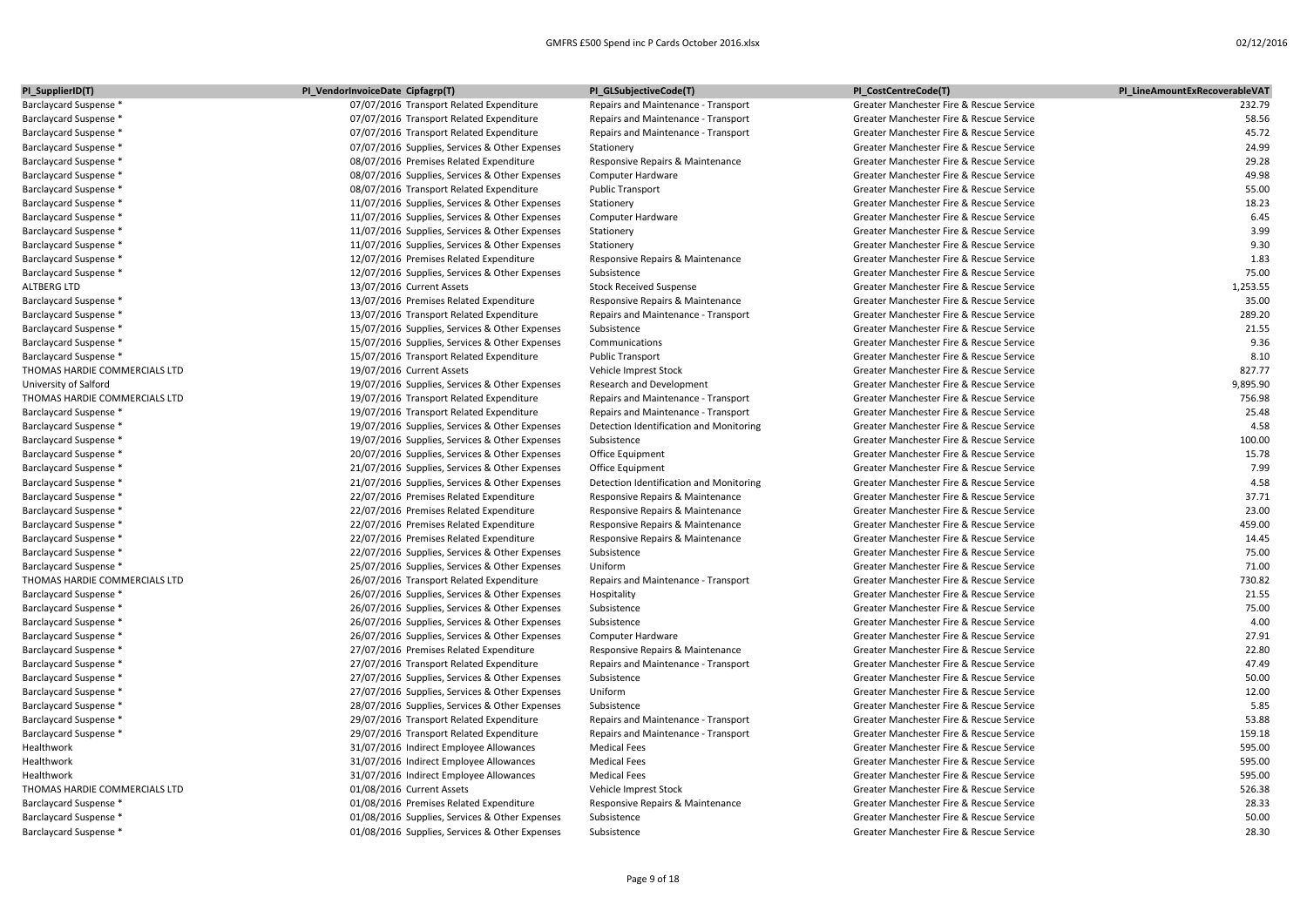| PI_SupplierID(T)                      | PI_VendorInvoiceDate Cipfagrp(T)               | PI_GLSubjectiveCode(T)                  | PI_CostCentreCode(T)                     | PI LineAmountExRecoverableVAT |
|---------------------------------------|------------------------------------------------|-----------------------------------------|------------------------------------------|-------------------------------|
| <b>Barclaycard Suspense *</b>         | 01/08/2016 Supplies, Services & Other Expenses | Stationery                              | Greater Manchester Fire & Rescue Service | 34.51                         |
| <b>Telent Technology Services Ltd</b> | 02/08/2016 Supplies, Services & Other Expenses | <b>Outsourced Services IT</b>           | Greater Manchester Fire & Rescue Service | 2,524.25                      |
| Daisy Communications Ltd              | 02/08/2016 Supplies, Services & Other Expenses | <b>Outsourced Services IT</b>           | Greater Manchester Fire & Rescue Service | $-2,647.21$                   |
| Barclaycard Suspense *                | 03/08/2016 Transport Related Expenditure       | Repairs and Maintenance - Transport     | Greater Manchester Fire & Rescue Service | 311.88                        |
| Barclaycard Suspense *                | 03/08/2016 Supplies, Services & Other Expenses | Detection Identification and Monitoring | Greater Manchester Fire & Rescue Service | 123.91                        |
| <b>Barclaycard Suspense *</b>         | 03/08/2016 Supplies, Services & Other Expenses | Detection Identification and Monitoring | Greater Manchester Fire & Rescue Service | 89.70                         |
| Chubb Fire & Security Limited         | 05/08/2016 Premises Related Expenditure        | Programmed Repairs & Maintenance        | Greater Manchester Fire & Rescue Service | 1,285.79                      |
| Healthwork                            | 05/08/2016 Indirect Employee Allowances        | <b>Medical Fees</b>                     | Greater Manchester Fire & Rescue Service | 1,200.00                      |
| Healthwork                            | 05/08/2016 Indirect Employee Allowances        | <b>Medical Fees</b>                     | Greater Manchester Fire & Rescue Service | 595.00                        |
| Barclaycard Suspense *                | 05/08/2016 Supplies, Services & Other Expenses | Uniform                                 | Greater Manchester Fire & Rescue Service | 23.00                         |
| Genesis Fire Safety UK Ltd            | 08/08/2016 Supplies, Services & Other Expenses | <b>Operational Equipment</b>            | Greater Manchester Fire & Rescue Service | 576.00                        |
| <b>Barclaycard Suspense *</b>         | 08/08/2016 Supplies, Services & Other Expenses | Hospitality                             | Greater Manchester Fire & Rescue Service | 68.42                         |
| Barclaycard Suspense *                | 08/08/2016 Supplies, Services & Other Expenses | Office Equipment                        | Greater Manchester Fire & Rescue Service | 5.17                          |
| <b>Barclaycard Suspense *</b>         | 08/08/2016 Supplies, Services & Other Expenses | Office Equipment                        | Greater Manchester Fire & Rescue Service | 0.01                          |
| Barclaycard Suspense *                | 09/08/2016 Transport Related Expenditure       | Repairs and Maintenance - Transport     | Greater Manchester Fire & Rescue Service | 49.99                         |
| <b>Barclaycard Suspense *</b>         | 09/08/2016 Supplies, Services & Other Expenses | Hospitality                             | Greater Manchester Fire & Rescue Service | 6.00                          |
| THOMAS HARDIE COMMERCIALS LTD         | 10/08/2016 Transport Related Expenditure       | Repairs and Maintenance - Transport     | Greater Manchester Fire & Rescue Service | 777.37                        |
| Walter Frank & Sons                   | 10/08/2016 Current Assets                      | <b>Stock Received Suspense</b>          | Greater Manchester Fire & Rescue Service | 627.25                        |
| THOMAS HARDIE COMMERCIALS LTD         | 10/08/2016 Transport Related Expenditure       | Repairs and Maintenance - Transport     | Greater Manchester Fire & Rescue Service | 780.07                        |
| Barclaycard Suspense *                | 10/08/2016 Transport Related Expenditure       | Repairs and Maintenance - Transport     | Greater Manchester Fire & Rescue Service | 12.59                         |
| THOMAS HARDIE COMMERCIALS LTD         | 11/08/2016 Transport Related Expenditure       | Repairs and Maintenance - Transport     | Greater Manchester Fire & Rescue Service | 584.20                        |
| <b>ALTBERG LTD</b>                    | 11/08/2016 Current Assets                      | <b>Stock Received Suspense</b>          | Greater Manchester Fire & Rescue Service | 835.70                        |
| Barclaycard Suspense *                | 11/08/2016 Supplies, Services & Other Expenses | Office Equipment                        | Greater Manchester Fire & Rescue Service | 208.33                        |
| <b>Barclaycard Suspense *</b>         | 11/08/2016 Supplies, Services & Other Expenses | <b>Other Communications Equipment</b>   | Greater Manchester Fire & Rescue Service | 20.00                         |
| Barclaycard Suspense *                | 11/08/2016 Supplies, Services & Other Expenses | Subsistence                             | Greater Manchester Fire & Rescue Service | 50.00                         |
| <b>Barclaycard Suspense *</b>         | 11/08/2016 Supplies, Services & Other Expenses | Hospitality                             | Greater Manchester Fire & Rescue Service | 8.77                          |
| THOMAS HARDIE COMMERCIALS LTD         | 12/08/2016 Current Assets                      | Vehicle Imprest Stock                   | Greater Manchester Fire & Rescue Service | 594.50                        |
| THOMAS HARDIE COMMERCIALS LTD         | 12/08/2016 Current Assets                      | Vehicle Imprest Stock                   | Greater Manchester Fire & Rescue Service | 818.98                        |
| Healthwork                            | 12/08/2016 Indirect Employee Allowances        | <b>Medical Fees</b>                     | Greater Manchester Fire & Rescue Service | 595.00                        |
| Healthwork                            | 12/08/2016 Indirect Employee Allowances        | <b>Medical Fees</b>                     | Greater Manchester Fire & Rescue Service | 1,200.00                      |
| Barclaycard Suspense *                | 12/08/2016 Premises Related Expenditure        | Responsive Repairs & Maintenance        | Greater Manchester Fire & Rescue Service | 18.21                         |
| Barclaycard Suspense *                | 12/08/2016 Premises Related Expenditure        | Responsive Repairs & Maintenance        | Greater Manchester Fire & Rescue Service | 14.50                         |
| <b>CRESTA WORLD TRAVEL</b>            | 15/08/2016 Indirect Employee Allowances        | <b>Training Course Fees</b>             | Greater Manchester Fire & Rescue Service | 1.145.85                      |
| <b>CRESTA WORLD TRAVEL</b>            | 15/08/2016 Indirect Employee Allowances        | <b>Training Course Fees</b>             | Greater Manchester Fire & Rescue Service | 1,097.37                      |
| <b>CRESTA WORLD TRAVEL</b>            | 15/08/2016 Indirect Employee Allowances        | <b>Training Course Fees</b>             | Greater Manchester Fire & Rescue Service | 1,030.71                      |
| <b>CRESTA WORLD TRAVEL</b>            | 15/08/2016 Indirect Employee Allowances        | <b>Training Course Fees</b>             | Greater Manchester Fire & Rescue Service | 957.36                        |
| <b>MPS Services Ltd</b>               | 15/08/2016 Current Assets                      | <b>Stock Received Suspense</b>          | Greater Manchester Fire & Rescue Service | 998.00                        |
| <b>CTRL Media</b>                     | 15/08/2016 Supplies, Services & Other Expenses | Graphics/Branding                       | Greater Manchester Fire & Rescue Service | 532.95                        |
| <b>CTRL Media</b>                     | 15/08/2016 Supplies, Services & Other Expenses | Consultation                            | Greater Manchester Fire & Rescue Service | 680.00                        |
| Barclaycard Suspense *                | 15/08/2016 Premises Related Expenditure        | Responsive Repairs & Maintenance        | Greater Manchester Fire & Rescue Service | 7.17                          |
| <b>Barclaycard Suspense *</b>         | 15/08/2016 Premises Related Expenditure        | Responsive Repairs & Maintenance        | Greater Manchester Fire & Rescue Service | 34.17                         |
| Barclaycard Suspense *                | 15/08/2016 Supplies, Services & Other Expenses | Communications                          | Greater Manchester Fire & Rescue Service | 9.55                          |
| Barclaycard Suspense *                | 15/08/2016 Supplies, Services & Other Expenses | Subsistence                             | Greater Manchester Fire & Rescue Service | 50.00                         |
| Barclaycard Suspense *                | 15/08/2016 Supplies, Services & Other Expenses | Hospitality                             | Greater Manchester Fire & Rescue Service | 49.71                         |
| Barclaycard Suspense *                | 15/08/2016 Supplies, Services & Other Expenses | Subsistence                             | Greater Manchester Fire & Rescue Service | 5.14                          |
| Barclaycard Suspense *                | 16/08/2016 Premises Related Expenditure        | Responsive Repairs & Maintenance        | Greater Manchester Fire & Rescue Service | 630.00                        |
| <b>Barclaycard Suspense *</b>         | 17/08/2016 Premises Related Expenditure        | Responsive Repairs & Maintenance        | Greater Manchester Fire & Rescue Service | 50.86                         |
| <b>Barclaycard Suspense *</b>         | 17/08/2016 Premises Related Expenditure        | Responsive Repairs & Maintenance        | Greater Manchester Fire & Rescue Service | 7.40                          |
| Barclaycard Suspense *                | 17/08/2016 Premises Related Expenditure        | Responsive Repairs & Maintenance        | Greater Manchester Fire & Rescue Service | 4.65                          |
| Barclaycard Suspense *                | 17/08/2016 Premises Related Expenditure        | Responsive Repairs & Maintenance        | Greater Manchester Fire & Rescue Service | 44.20                         |
| <b>Barclaycard Suspense *</b>         | 17/08/2016 Supplies, Services & Other Expenses | <b>Operational Equipment</b>            | Greater Manchester Fire & Rescue Service | 15.90                         |
| <b>CTRL Media</b>                     | 18/08/2016 Supplies, Services & Other Expenses | Graphics/Branding                       | Greater Manchester Fire & Rescue Service | 2,309.00                      |
| <b>Barclaycard Suspense *</b>         | 18/08/2016 Transport Related Expenditure       | Repairs and Maintenance - Transport     | Greater Manchester Fire & Rescue Service | 69.95                         |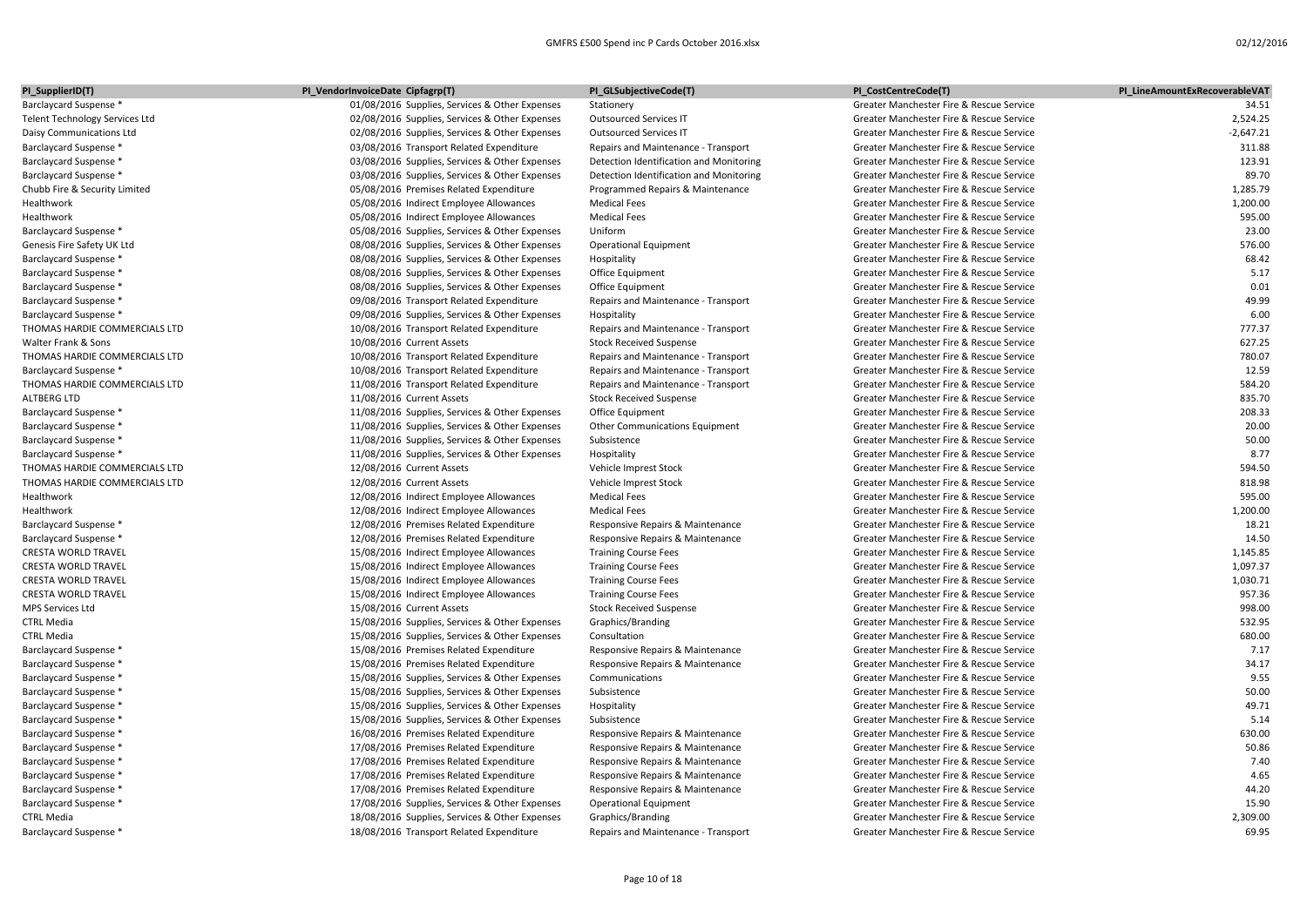| PI_SupplierID(T)                        | PI_VendorInvoiceDate Cipfagrp(T)               | PI_GLSubjectiveCode(T)              | PI_CostCentreCode(T)                     | PI LineAmountExRecoverableVAT |
|-----------------------------------------|------------------------------------------------|-------------------------------------|------------------------------------------|-------------------------------|
| R.M.DONALDSON LTD                       | 19/08/2016 Supplies, Services & Other Expenses | Other Communications Equipment      | Greater Manchester Fire & Rescue Service | 872.00                        |
| Lyon Equipment Ltd                      | 19/08/2016 Current Assets                      | <b>Stock Received Suspense</b>      | Greater Manchester Fire & Rescue Service | 1,749.90                      |
| Ultima Risk Management Ltd              | 19/08/2016 Indirect Employee Allowances        | <b>Devolved Training</b>            | Greater Manchester Fire & Rescue Service | 1,916.25                      |
| Barclaycard Suspense *                  | 22/08/2016 Premises Related Expenditure        | Responsive Repairs & Maintenance    | Greater Manchester Fire & Rescue Service | 307.93                        |
| Barclaycard Suspense *                  | 22/08/2016 Premises Related Expenditure        | Responsive Repairs & Maintenance    | Greater Manchester Fire & Rescue Service | 14.00                         |
| Barclaycard Suspense *                  | 22/08/2016 Supplies, Services & Other Expenses | Subsistence                         | Greater Manchester Fire & Rescue Service | 68.98                         |
| Barclaycard Suspense *                  | 23/08/2016 Transport Related Expenditure       | Repairs and Maintenance - Transport | Greater Manchester Fire & Rescue Service | 582.00                        |
| Barclaycard Suspense *                  | 23/08/2016 Transport Related Expenditure       | Repairs and Maintenance - Transport | Greater Manchester Fire & Rescue Service | 600.00                        |
| Barclaycard Suspense *                  | 23/08/2016 Premises Related Expenditure        | Responsive Repairs & Maintenance    | Greater Manchester Fire & Rescue Service | 73.80                         |
| Barclaycard Suspense *                  | 23/08/2016 Supplies, Services & Other Expenses | Computer Software                   | Greater Manchester Fire & Rescue Service | 79.00                         |
| Lancashire Fire & Rescue Service        | 24/08/2016 Indirect Employee Allowances        | <b>Training Course Fees</b>         | Greater Manchester Fire & Rescue Service | 5.724.00                      |
| BRAKE BROS FOOD SERVICE LTD             | 24/08/2016 Supplies, Services & Other Expenses | Food                                | Greater Manchester Fire & Rescue Service | 545.80                        |
| Loomland Mcr Ltd                        | 25/08/2016 Supplies, Services & Other Expenses | Uniform                             | Greater Manchester Fire & Rescue Service | 594.00                        |
| Barclaycard Suspense *                  | 25/08/2016 Premises Related Expenditure        | Responsive Repairs & Maintenance    | Greater Manchester Fire & Rescue Service | 6.00                          |
| Barclaycard Suspense *                  | 25/08/2016 Premises Related Expenditure        | Responsive Repairs & Maintenance    | Greater Manchester Fire & Rescue Service | 12.00                         |
| Barclaycard Suspense *                  | 25/08/2016 Supplies, Services & Other Expenses | Office Equipment                    | Greater Manchester Fire & Rescue Service | $-12.23$                      |
| Barclaycard Suspense *                  | 29/08/2016 Transport Related Expenditure       | Repairs and Maintenance - Transport | Greater Manchester Fire & Rescue Service | 30.50                         |
| Barclaycard Suspense *                  | 29/08/2016 Premises Related Expenditure        | Responsive Repairs & Maintenance    | Greater Manchester Fire & Rescue Service | 10.56                         |
| Barclaycard Suspense *                  | 29/08/2016 Supplies, Services & Other Expenses | Subsistence                         | Greater Manchester Fire & Rescue Service | 2.60                          |
| <b>BRAKE BROS FOOD SERVICE LTD</b>      | 31/08/2016 Supplies, Services & Other Expenses | Food                                | Greater Manchester Fire & Rescue Service | 615.83                        |
| Motivair Compressors Ltd                | 31/08/2016 Supplies, Services & Other Expenses | <b>Operational Equipment</b>        | Greater Manchester Fire & Rescue Service | 2,700.00                      |
| <b>Forever Creative</b>                 | 31/08/2016 Supplies, Services & Other Expenses | Graphics/Branding                   | Greater Manchester Fire & Rescue Service | 2,400.00                      |
| SWISS POST SOLUTIONS Ltd                | 31/08/2016 Supplies, Services & Other Expenses | Computer Software                   | Greater Manchester Fire & Rescue Service | 1,000.00                      |
| Healthwork                              | 31/08/2016 Indirect Employee Allowances        | <b>Medical Fees</b>                 | Greater Manchester Fire & Rescue Service | 1,325.00                      |
| Healthwork                              | 31/08/2016 Indirect Employee Allowances        | <b>Medical Fees</b>                 | Greater Manchester Fire & Rescue Service | 829.50                        |
| Healthwork                              | 31/08/2016 Indirect Employee Allowances        | <b>Medical Fees</b>                 | Greater Manchester Fire & Rescue Service | 3,190.00                      |
| BAGNALL & MORRIS WASTE SERVICES LIMITED | 31/08/2016 Premises Related Expenditure        | Programmed Repairs & Maintenance    | Greater Manchester Fire & Rescue Service | 814.50                        |
| Barclaycard Suspense *                  | 31/08/2016 Premises Related Expenditure        | Responsive Repairs & Maintenance    | Greater Manchester Fire & Rescue Service | 12.50                         |
| Daisy Communications Ltd                | 01/09/2016 Supplies, Services & Other Expenses | <b>Outsourced Services IT</b>       | Greater Manchester Fire & Rescue Service | 1,429.68                      |
| Healthwork                              | 01/09/2016 Supplies, Services & Other Expenses | <b>Occupational Health</b>          | Greater Manchester Fire & Rescue Service | 15,552.08                     |
| Barclaycard Suspense *                  | 01/09/2016 Premises Related Expenditure        | Responsive Repairs & Maintenance    | Greater Manchester Fire & Rescue Service | 14.84                         |
| Barclaycard Suspense *                  | 01/09/2016 Supplies, Services & Other Expenses | Office Equipment                    | Greater Manchester Fire & Rescue Service | 10.68                         |
| <b>Synergy Property Services</b>        | 02/09/2016 Supplies, Services & Other Expenses | <b>Professional Fees</b>            | Greater Manchester Fire & Rescue Service | 1.200.00                      |
| ELECTRICITY NORTHWEST LIMITED           | 02/09/2016 Capital                             | Main Contractor Payments            | Greater Manchester Fire & Rescue Service | 570.63                        |
| Barclaycard Suspense *                  | 02/09/2016 Premises Related Expenditure        | Responsive Repairs & Maintenance    | Greater Manchester Fire & Rescue Service | 5.00                          |
| Barclaycard Suspense *                  | 02/09/2016 Premises Related Expenditure        | Responsive Repairs & Maintenance    | Greater Manchester Fire & Rescue Service | 16.55                         |
| Barclaycard Suspense *                  | 02/09/2016 Supplies, Services & Other Expenses | Subsistence                         | Greater Manchester Fire & Rescue Service | 15.20                         |
| COLIN MASTERS DECORATING LTD            | 05/09/2016 Premises Related Expenditure        | Programmed Repairs & Maintenance    | Greater Manchester Fire & Rescue Service | 12,350.06                     |
| Barclaycard Suspense *                  | 05/09/2016 Premises Related Expenditure        | Responsive Repairs & Maintenance    | Greater Manchester Fire & Rescue Service | 52.50                         |
| FGH SECURITY LTD                        | 06/09/2016 Premises Related Expenditure        | Programmed Repairs & Maintenance    | Greater Manchester Fire & Rescue Service | 1,744.64                      |
| Vision Unique Equipment Ltd T/A VUE     | 06/09/2016 Supplies, Services & Other Expenses | <b>Operational Equipment</b>        | Greater Manchester Fire & Rescue Service | 579.00                        |
| Platinum International Ltd              | 06/09/2016 Current Assets                      | <b>Stock Received Suspense</b>      | Greater Manchester Fire & Rescue Service | 555.17                        |
| <b>ARCO LIMITED</b>                     | 06/09/2016 Current Assets                      | <b>Stock Received Suspense</b>      | Greater Manchester Fire & Rescue Service | 709.92                        |
| BERRYMANS LACE MAWER LLP                | 06/09/2016 Supplies, Services & Other Expenses | <b>Professional Fees</b>            | Greater Manchester Fire & Rescue Service | 2,150.00                      |
| <b>Videonations Ltd</b>                 | 06/09/2016 Supplies, Services & Other Expenses | Other Communications Equipment      | Greater Manchester Fire & Rescue Service | 1,770.00                      |
| Barclaycard Suspense *                  | 06/09/2016 Transport Related Expenditure       | Repairs and Maintenance - Transport | Greater Manchester Fire & Rescue Service | 5.98                          |
| Barclaycard Suspense *                  | 06/09/2016 Supplies, Services & Other Expenses | Office Equipment                    | Greater Manchester Fire & Rescue Service | 56.34                         |
| Barclaycard Suspense *                  | 06/09/2016 Supplies, Services & Other Expenses | Office Equipment                    | Greater Manchester Fire & Rescue Service | 43.35                         |
| Barclaycard Suspense *                  | 06/09/2016 Supplies, Services & Other Expenses | Office Equipment                    | Greater Manchester Fire & Rescue Service | 0.16                          |
| Tranzparts Ltd                          | 06/09/2016 Transport Related Expenditure       | Repairs and Maintenance - Transport | Greater Manchester Fire & Rescue Service | $-1.323.00$                   |
| BERRYMANS LACE MAWER LLP                | 06/09/2016 Supplies, Services & Other Expenses | <b>Professional Fees</b>            | Greater Manchester Fire & Rescue Service | $-2,150.00$                   |
| Barclaycard Suspense *                  | 07/09/2016 Transport Related Expenditure       | Repairs and Maintenance - Transport | Greater Manchester Fire & Rescue Service | 46.27                         |
| Barclaycard Suspense *                  | 07/09/2016 Transport Related Expenditure       | <b>Public Transport</b>             | Greater Manchester Fire & Rescue Service | 7.80                          |
|                                         |                                                |                                     |                                          |                               |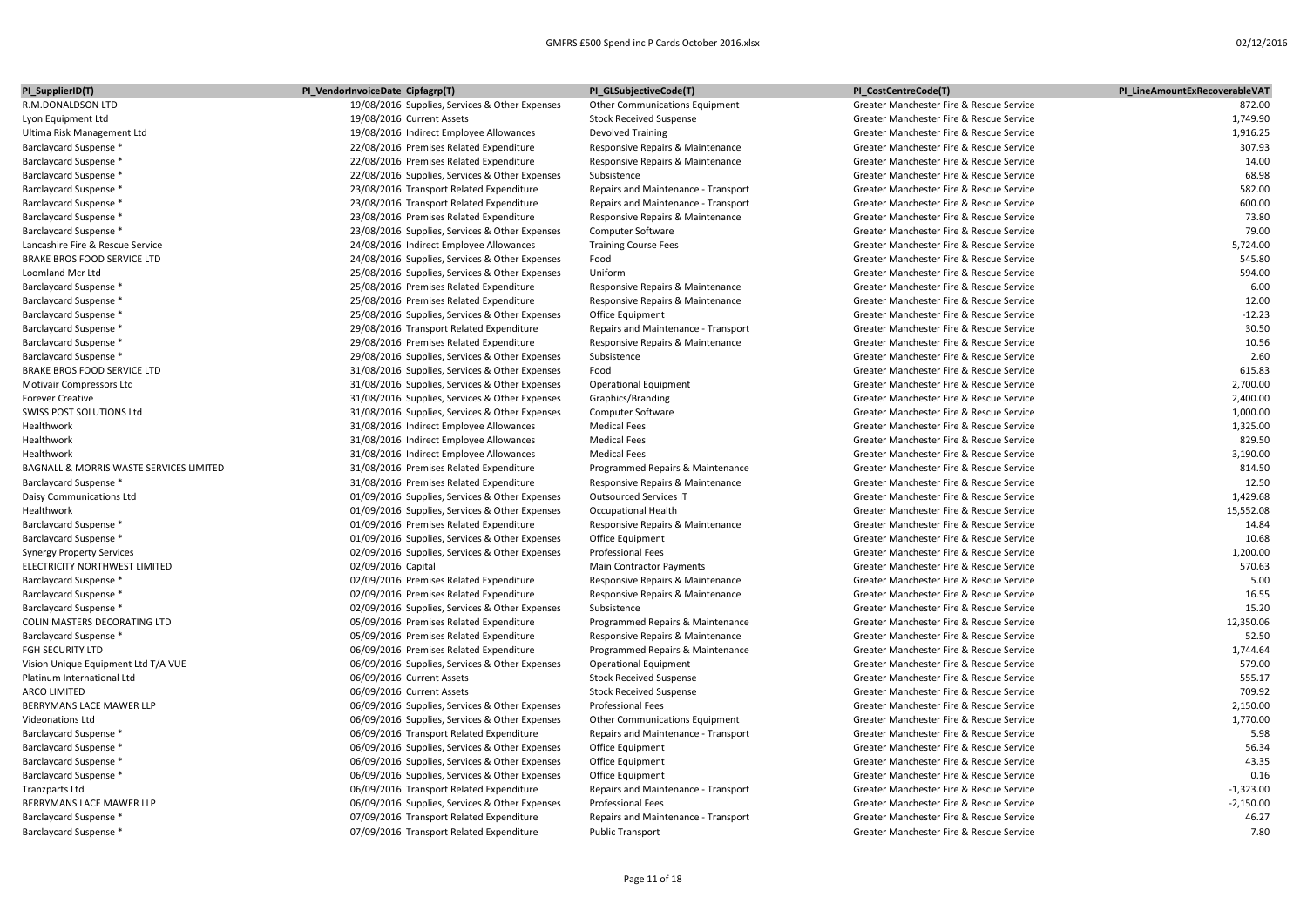| PI_SupplierID(T)                                 | PI_VendorInvoiceDate Cipfagrp(T)                                                           | PI_GLSubjectiveCode(T)                  | PI_CostCentreCode(T)                     | PI LineAmountExRecoverableVAT |
|--------------------------------------------------|--------------------------------------------------------------------------------------------|-----------------------------------------|------------------------------------------|-------------------------------|
| Sugar Media                                      | 08/09/2016 Supplies, Services & Other Expenses                                             | Periodicals & Magazines                 | Greater Manchester Fire & Rescue Service | 2,450.00                      |
| PRS FOR MUSIC                                    | 08/09/2016 Supplies, Services & Other Expenses                                             | <b>Copyright Collecting Fees</b>        | Greater Manchester Fire & Rescue Service | 14,559.68                     |
| JG Harrison                                      | 08/09/2016 Current Assets                                                                  | <b>Stock Received Suspense</b>          | Greater Manchester Fire & Rescue Service | 1,450.00                      |
| Barclaycard Suspense *                           | 08/09/2016 Transport Related Expenditure                                                   | Repairs and Maintenance - Transport     | Greater Manchester Fire & Rescue Service | 68.52                         |
| Barclaycard Suspense *                           | 08/09/2016 Transport Related Expenditure                                                   | Repairs and Maintenance - Transport     | Greater Manchester Fire & Rescue Service | 28.07                         |
| Barclaycard Suspense *                           | 08/09/2016 Indirect Employee Allowances                                                    | <b>Devolved Training</b>                | Greater Manchester Fire & Rescue Service | 169.00                        |
| Barclaycard Suspense *                           | 08/09/2016 Transport Related Expenditure                                                   | Repairs and Maintenance - Transport     | Greater Manchester Fire & Rescue Service | 449.04                        |
| Barclaycard Suspense *                           | 08/09/2016 Supplies, Services & Other Expenses                                             | Subsistence                             | Greater Manchester Fire & Rescue Service | 21.14                         |
| <b>BRITISH GAS BUSINESS</b>                      | 09/09/2016 Premises Related Expenditure                                                    | Gas                                     | Greater Manchester Fire & Rescue Service | 3,275.08                      |
| <b>BRITISH GAS BUSINESS</b>                      | 09/09/2016 Premises Related Expenditure                                                    | Gas                                     | Greater Manchester Fire & Rescue Service | 11,794.93                     |
| <b>Talk Talk Business</b>                        | 09/09/2016 Supplies, Services & Other Expenses                                             | Other Communications Equipment          | Greater Manchester Fire & Rescue Service | 586.50                        |
| <b>Talk Talk Business</b>                        | 09/09/2016 Supplies, Services & Other Expenses                                             | Other Communications Equipment          | Greater Manchester Fire & Rescue Service | 1,297.75                      |
| Barclaycard Suspense *                           | 09/09/2016 Premises Related Expenditure                                                    | Responsive Repairs & Maintenance        | Greater Manchester Fire & Rescue Service | 6.00                          |
| <b>Barclaycard Suspense *</b>                    | 09/09/2016 Premises Related Expenditure                                                    | Responsive Repairs & Maintenance        | Greater Manchester Fire & Rescue Service | 31.20                         |
| <b>Barclaycard Suspense *</b>                    | 09/09/2016 Transport Related Expenditure                                                   | <b>Public Transport</b>                 | Greater Manchester Fire & Rescue Service | 5.00                          |
| LINK4LIFE                                        | 12/09/2016 Supplies, Services & Other Expenses                                             | Partnerships                            | Greater Manchester Fire & Rescue Service | 4,847.70                      |
| FGH SECURITY LTD                                 | 12/09/2016 Premises Related Expenditure                                                    | Programmed Repairs & Maintenance        | Greater Manchester Fire & Rescue Service | 1,593.44                      |
| Sprue Safety Products Ltd                        | 12/09/2016 Current Assets                                                                  | <b>Stock Received Suspense</b>          | Greater Manchester Fire & Rescue Service | 1,760.00                      |
| Barclaycard Suspense *                           | 12/09/2016 Premises Related Expenditure                                                    | Responsive Repairs & Maintenance        | Greater Manchester Fire & Rescue Service | 13.90                         |
| Daisy Communications Ltd                         | 12/09/2016 Supplies, Services & Other Expenses                                             | <b>Outsourced Services IT</b>           | Greater Manchester Fire & Rescue Service | $-643.04$                     |
| UNIVERSITY OF LEEDS                              | 13/09/2016 Indirect Employee Allowances                                                    | <b>Training Course Fees</b>             | Greater Manchester Fire & Rescue Service | 1,355.75                      |
| Hays Specialist Recruitment Ltd                  | 13/09/2016 Employees Pay                                                                   | <b>Agency Staff Costs</b>               | Greater Manchester Fire & Rescue Service | 704.04                        |
| Hays Specialist Recruitment Ltd                  | 13/09/2016 Employees Pay                                                                   | <b>Agency Staff Costs</b>               | Greater Manchester Fire & Rescue Service | 1,613.04                      |
| Morris & Alexander Ltd                           | 13/09/2016 Supplies, Services & Other Expenses                                             | <b>Risk Reduction Equipment</b>         | Greater Manchester Fire & Rescue Service | 876.60                        |
| UNITED UTILITIES WATER PLC                       | 13/09/2016 Supplies, Services & Other Expenses                                             | <b>Hydrants Repairs</b>                 | Greater Manchester Fire & Rescue Service | 726.00                        |
| Fire Service College LTD                         | 13/09/2016 Supplies, Services & Other Expenses                                             | Conference                              | Greater Manchester Fire & Rescue Service | 1,302.00                      |
| Barclaycard Suspense *                           | 13/09/2016 Premises Related Expenditure                                                    | Responsive Repairs & Maintenance        | Greater Manchester Fire & Rescue Service | 92.76                         |
| Barclaycard Suspense *                           | 13/09/2016 Supplies, Services & Other Expenses                                             | Stationery                              | Greater Manchester Fire & Rescue Service | 63.00                         |
| Barclaycard Suspense *                           | 13/09/2016 Transport Related Expenditure                                                   | <b>Public Transport</b>                 | Greater Manchester Fire & Rescue Service | 12.00                         |
| BRAKE BROS FOOD SERVICE LTD                      | 14/09/2016 Supplies, Services & Other Expenses                                             | Food                                    | Greater Manchester Fire & Rescue Service | 1,012.86                      |
| Green Risk Assessment Ltd                        | 14/09/2016 Supplies, Services & Other Expenses                                             | Detection Identification and Monitoring | Greater Manchester Fire & Rescue Service | 1,490.00                      |
| Banner Group Ltd                                 | 14/09/2016 Current Assets                                                                  | <b>Stock Received Suspense</b>          | Greater Manchester Fire & Rescue Service | 616.86                        |
| Barclaycard Suspense *                           | 14/09/2016 Supplies, Services & Other Expenses                                             | Periodicals & Magazines                 | Greater Manchester Fire & Rescue Service | 10.98                         |
| Barclaycard Suspense *                           | 14/09/2016 Supplies, Services & Other Expenses                                             | Fire Safety                             | Greater Manchester Fire & Rescue Service | 363.43                        |
| <b>Barclaycard Suspense *</b>                    | 14/09/2016 Supplies, Services & Other Expenses                                             | <b>Fire Safety</b>                      | Greater Manchester Fire & Rescue Service | 363.43                        |
| UNITED UTILITIES WATER PLC                       | 15/09/2016 Supplies, Services & Other Expenses                                             | <b>Hydrants Repairs</b>                 | Greater Manchester Fire & Rescue Service | 523.00                        |
| Swinton Masonic Club Limited                     | 15/09/2016 Supplies, Services & Other Expenses                                             | Car Park fees                           | Greater Manchester Fire & Rescue Service | 1,657.50                      |
| Barclaycard Suspense *                           | 15/09/2016 Transport Related Expenditure                                                   | <b>Public Transport</b>                 | Greater Manchester Fire & Rescue Service | 5.00                          |
| <b>Brookhouse Contracting Limited</b>            | 16/09/2016 Premises Related Expenditure                                                    | Responsive Repairs & Maintenance        | Greater Manchester Fire & Rescue Service | 756.37                        |
| Barclaycard Suspense *                           | 16/09/2016 Premises Related Expenditure                                                    | Responsive Repairs & Maintenance        | Greater Manchester Fire & Rescue Service | 14.10                         |
| Barclaycard Suspense *                           | 16/09/2016 Premises Related Expenditure                                                    | Responsive Repairs & Maintenance        | Greater Manchester Fire & Rescue Service | 10.00                         |
| Barclaycard Suspense *                           | 16/09/2016 Supplies, Services & Other Expenses                                             | Events                                  | Greater Manchester Fire & Rescue Service | 150.00                        |
| EE Ltd                                           | 19/09/2016 Supplies, Services & Other Expenses                                             | <b>Outsourced Services IT</b>           | Greater Manchester Fire & Rescue Service | 6,626.57                      |
| EE Ltd                                           | 19/09/2016 Supplies, Services & Other Expenses                                             | <b>Outsourced Services IT</b>           | Greater Manchester Fire & Rescue Service | 2,048.28                      |
| Southerns Office Interiors Ltd                   | 20/09/2016 Premises Related Expenditure                                                    | Fixtures & Fittings                     | Greater Manchester Fire & Rescue Service | 525.00                        |
| WILLMOTT DIXON CONSTRUCTION LIMITED              | 20/09/2016 Capital                                                                         | Main Contractor Payments                | Greater Manchester Fire & Rescue Service | 255,739.76                    |
| Hays Specialist Recruitment Ltd                  |                                                                                            | <b>Agency Staff Costs</b>               | Greater Manchester Fire & Rescue Service | 731.85                        |
| Barclaycard Suspense *                           | 20/09/2016 Employees Pay<br>20/09/2016 Supplies, Services & Other Expenses                 | Subsistence                             | Greater Manchester Fire & Rescue Service | 25.00                         |
|                                                  |                                                                                            | Subsistence                             | Greater Manchester Fire & Rescue Service | 25.00                         |
| Barclaycard Suspense *<br>Barclaycard Suspense * | 20/09/2016 Supplies, Services & Other Expenses<br>20/09/2016 Transport Related Expenditure | <b>Public Transport</b>                 | Greater Manchester Fire & Rescue Service | 16.00                         |
|                                                  |                                                                                            |                                         | Greater Manchester Fire & Rescue Service |                               |
| Mr Martyn Humphries                              | 21/09/2016 Indirect Employee Allowances                                                    | <b>Training Course Fees</b>             |                                          | 2,800.00<br>2,041.05          |
| Thomas Kneale & Co Ltd                           | 21/09/2016 Current Assets                                                                  | <b>Stock Received Suspense</b>          | Greater Manchester Fire & Rescue Service | 599.70                        |
| Draper Tools Ltd                                 | 21/09/2016 Current Assets                                                                  | <b>Stock Received Suspense</b>          | Greater Manchester Fire & Rescue Service |                               |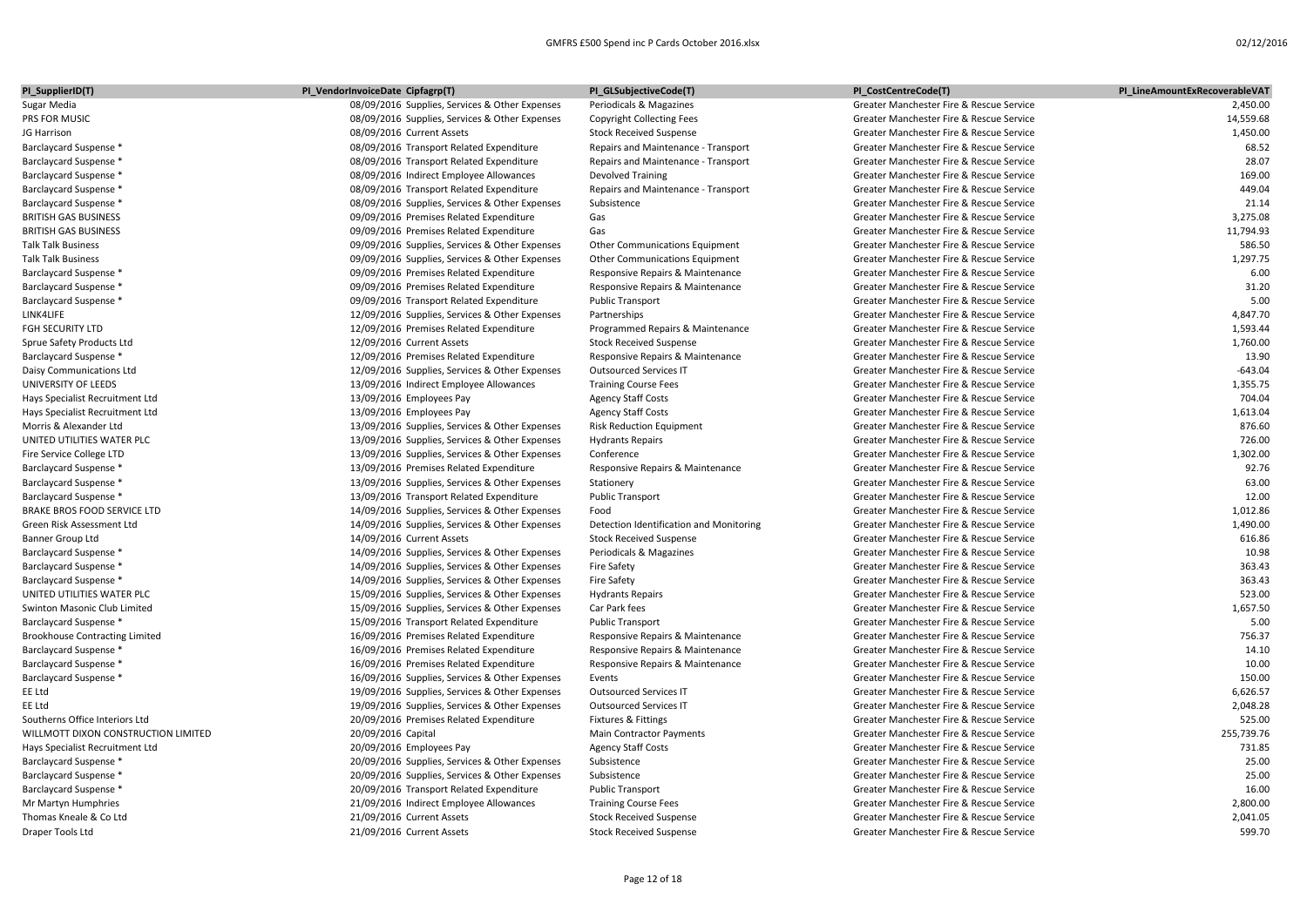| PI_SupplierID(T)                                   | PI_VendorInvoiceDate Cipfagrp(T)                                                           | PI_GLSubjectiveCode(T)           | PI_CostCentreCode(T)                     | PI LineAmountExRecoverableVAT |
|----------------------------------------------------|--------------------------------------------------------------------------------------------|----------------------------------|------------------------------------------|-------------------------------|
| <b>BRISTOL UNIFORMS LTD</b>                        | 21/09/2016 Current Assets                                                                  | <b>Stock Received Suspense</b>   | Greater Manchester Fire & Rescue Service | 1,456.00                      |
| Barclaycard Suspense *                             | 21/09/2016 Transport Related Expenditure                                                   | <b>Public Transport</b>          | Greater Manchester Fire & Rescue Service | 6.50                          |
| Barclaycard Suspense *                             | 21/09/2016 Supplies, Services & Other Expenses                                             | Subsistence                      | Greater Manchester Fire & Rescue Service | 25.98                         |
| Barclaycard Suspense *                             | 21/09/2016 Transport Related Expenditure                                                   | Fuel                             | Greater Manchester Fire & Rescue Service | 40.00                         |
| J & B Braidway Ltd                                 | 22/09/2016 Current Assets                                                                  | <b>Stock Received Suspense</b>   | Greater Manchester Fire & Rescue Service | 1,185.00                      |
| Renard Systems UK                                  | 22/09/2016 Premises Related Expenditure                                                    | Programmed Repairs & Maintenance | Greater Manchester Fire & Rescue Service | 3,218.00                      |
| QA LTD                                             | 22/09/2016 Indirect Employee Allowances                                                    | <b>IT Training</b>               | Greater Manchester Fire & Rescue Service | 1,117.48                      |
| Barclaycard Suspense *                             | 22/09/2016 Supplies, Services & Other Expenses                                             | Subsistence                      | Greater Manchester Fire & Rescue Service | 5.70                          |
| Barclaycard Suspense *                             | 22/09/2016 Supplies, Services & Other Expenses                                             | Subsistence                      | Greater Manchester Fire & Rescue Service | 6.20                          |
| Barclaycard Suspense *                             | 22/09/2016 Supplies, Services & Other Expenses                                             | Subsistence                      | Greater Manchester Fire & Rescue Service | 13.76                         |
| Barclaycard Suspense *                             | 22/09/2016 Supplies, Services & Other Expenses                                             | Subsistence                      | Greater Manchester Fire & Rescue Service | 14.77                         |
| Barclaycard Suspense *                             | 22/09/2016 Transport Related Expenditure                                                   | <b>Public Transport</b>          | Greater Manchester Fire & Rescue Service | 5.50                          |
| Barclaycard Suspense *                             | 22/09/2016 Transport Related Expenditure                                                   | <b>Public Transport</b>          | Greater Manchester Fire & Rescue Service | 5.50                          |
| Messrs W & E Westwells                             | 23/09/2016 Premises Related Expenditure                                                    | Responsive Repairs & Maintenance | Greater Manchester Fire & Rescue Service | 822.25                        |
| Betterlife from Lloyds Pharmacy                    | 23/09/2016 Premises Related Expenditure                                                    | Fixtures & Fittings              | Greater Manchester Fire & Rescue Service | 745.83                        |
| Compass Group                                      | 23/09/2016 Supplies, Services & Other Expenses                                             | Events                           | Greater Manchester Fire & Rescue Service | 3,392.00                      |
| Barclaycard Suspense *                             | 23/09/2016 Supplies, Services & Other Expenses                                             | Subsistence                      | Greater Manchester Fire & Rescue Service | 7.78                          |
| Barclaycard Suspense *                             | 23/09/2016 Transport Related Expenditure                                                   | <b>Public Transport</b>          | Greater Manchester Fire & Rescue Service | 5.50                          |
| Barclaycard Suspense *                             | 23/09/2016 Supplies, Services & Other Expenses                                             | Subsistence                      | Greater Manchester Fire & Rescue Service | 6.65                          |
| Barclaycard Suspense *                             | 23/09/2016 Supplies, Services & Other Expenses                                             | Subsistence                      | Greater Manchester Fire & Rescue Service | 12.55                         |
| Police & Crime Commissioner for Greater Manchester | 26/09/2016 Supplies, Services & Other Expenses                                             | Seconded Officer                 | Greater Manchester Fire & Rescue Service | 9,589.20                      |
| <b>DRAEGER LTD</b>                                 | 26/09/2016 Supplies, Services & Other Expenses                                             | <b>Operational Equipment</b>     | Greater Manchester Fire & Rescue Service | 6,600.00                      |
| Goodyear Dunlop Tyres UK Ltd                       | 26/09/2016 Transport Related Expenditure                                                   | Tyres                            | Greater Manchester Fire & Rescue Service | 520.16                        |
| Goodyear Dunlop Tyres UK Ltd                       |                                                                                            |                                  | Greater Manchester Fire & Rescue Service | 520.16                        |
| Greater Manchester Fire Service Museum             | 26/09/2016 Transport Related Expenditure<br>26/09/2016 Supplies, Services & Other Expenses | Tyres<br><b>Brigade Museum</b>   | Greater Manchester Fire & Rescue Service | 13,350.00                     |
| Wm Sugden & Sons Ltd                               | 26/09/2016 Current Assets                                                                  | <b>Stock Received Suspense</b>   | Greater Manchester Fire & Rescue Service | 2,956.30                      |
|                                                    | 26/09/2016 Current Assets                                                                  |                                  |                                          | 799.00                        |
| Wm Sugden & Sons Ltd                               |                                                                                            | <b>Stock Received Suspense</b>   | Greater Manchester Fire & Rescue Service |                               |
| UNITED UTILITIES WATER PLC                         | 26/09/2016 Premises Related Expenditure                                                    | <b>Water Rates</b>               | Greater Manchester Fire & Rescue Service | 1,917.61                      |
| <b>CONCEPT OILS LIMITED</b>                        | 26/09/2016 Current Assets                                                                  | <b>Stock Received Suspense</b>   | Greater Manchester Fire & Rescue Service | 2,300.00                      |
| UNITED UTILITIES WATER PLC                         | 26/09/2016 Premises Related Expenditure                                                    | <b>Water Rates</b>               | Greater Manchester Fire & Rescue Service | 692.78                        |
| UNITED UTILITIES WATER PLC                         | 26/09/2016 Premises Related Expenditure                                                    | <b>Water Rates</b>               | Greater Manchester Fire & Rescue Service | 866.67                        |
| UNITED UTILITIES WATER PLC                         | 26/09/2016 Premises Related Expenditure                                                    | <b>Metered Water</b>             | Greater Manchester Fire & Rescue Service | 680.02                        |
| UNITED UTILITIES WATER PLC                         | 26/09/2016 Premises Related Expenditure                                                    | <b>Metered Water</b>             | Greater Manchester Fire & Rescue Service | 657.54                        |
| UNITED UTILITIES WATER PLC                         | 26/09/2016 Premises Related Expenditure                                                    | <b>Water Rates</b>               | Greater Manchester Fire & Rescue Service | 866.89                        |
| UNITED UTILITIES WATER PLC                         | 26/09/2016 Premises Related Expenditure                                                    | <b>Water Rates</b>               | Greater Manchester Fire & Rescue Service | 617.69                        |
| UNITED UTILITIES WATER PLC                         | 26/09/2016 Premises Related Expenditure                                                    | <b>Water Rates</b>               | Greater Manchester Fire & Rescue Service | 867.83                        |
| UNITED UTILITIES WATER PLC                         | 26/09/2016 Premises Related Expenditure                                                    | <b>Metered Water</b>             | Greater Manchester Fire & Rescue Service | 1,506.16                      |
| UNITED UTILITIES WATER PLC                         | 26/09/2016 Premises Related Expenditure                                                    | <b>Metered Water</b>             | Greater Manchester Fire & Rescue Service | 705.32                        |
| UNITED UTILITIES WATER PLC                         | 26/09/2016 Premises Related Expenditure                                                    | Metered Water                    | Greater Manchester Fire & Rescue Service | 688.46                        |
| UNITED UTILITIES WATER PLC                         | 26/09/2016 Premises Related Expenditure                                                    | <b>Metered Water</b>             | Greater Manchester Fire & Rescue Service | 2,242.40                      |
| UNITED UTILITIES WATER PLC                         | 26/09/2016 Premises Related Expenditure                                                    | <b>Metered Water</b>             | Greater Manchester Fire & Rescue Service | 1,112.76                      |
| UNITED UTILITIES WATER PLC                         | 26/09/2016 Premises Related Expenditure                                                    | <b>Water Rates</b>               | Greater Manchester Fire & Rescue Service | 1,911.50                      |
| UNITED UTILITIES WATER PLC                         | 26/09/2016 Premises Related Expenditure                                                    | <b>Water Rates</b>               | Greater Manchester Fire & Rescue Service | 1,913.03                      |
| Barclaycard Suspense *                             | 26/09/2016 Indirect Employee Allowances                                                    | Devolved Training                | Greater Manchester Fire & Rescue Service | 5.76                          |
| <b>Barclaycard Suspense *</b>                      | 26/09/2016 Transport Related Expenditure                                                   | <b>Public Transport</b>          | Greater Manchester Fire & Rescue Service | 12.00                         |
| Barclaycard Suspense *                             | 26/09/2016 Supplies, Services & Other Expenses                                             | Subsistence                      | Greater Manchester Fire & Rescue Service | 6.20                          |
| Barclaycard Suspense *                             | 26/09/2016 Transport Related Expenditure                                                   | <b>Public Transport</b>          | Greater Manchester Fire & Rescue Service | 12.00                         |
| Barclaycard Suspense *                             | 26/09/2016 Transport Related Expenditure                                                   | <b>Public Transport</b>          | Greater Manchester Fire & Rescue Service | 6.50                          |
| Guardian Electrical Compliance Ltd                 | 27/09/2016 Premises Related Expenditure                                                    | Programmed Repairs & Maintenance | Greater Manchester Fire & Rescue Service | 1,980.00                      |
| ZOLL MEDICAL CORPORATION                           | 27/09/2016 Current Assets                                                                  | <b>Stock Received Suspense</b>   | Greater Manchester Fire & Rescue Service | 1,020.00                      |
| Peter James Packaging Company                      | 27/09/2016 Current Assets                                                                  | <b>Stock Received Suspense</b>   | Greater Manchester Fire & Rescue Service | 1,820.00                      |
| Anders + Kern UK Ltd                               | 27/09/2016 Supplies, Services & Other Expenses                                             | <b>Computer Software</b>         | Greater Manchester Fire & Rescue Service | 1,051.00                      |
| ACR IT SOLUTIONS LTD                               | 27/09/2016 Supplies, Services & Other Expenses                                             | Computer Hardware                | Greater Manchester Fire & Rescue Service | 1,980.00                      |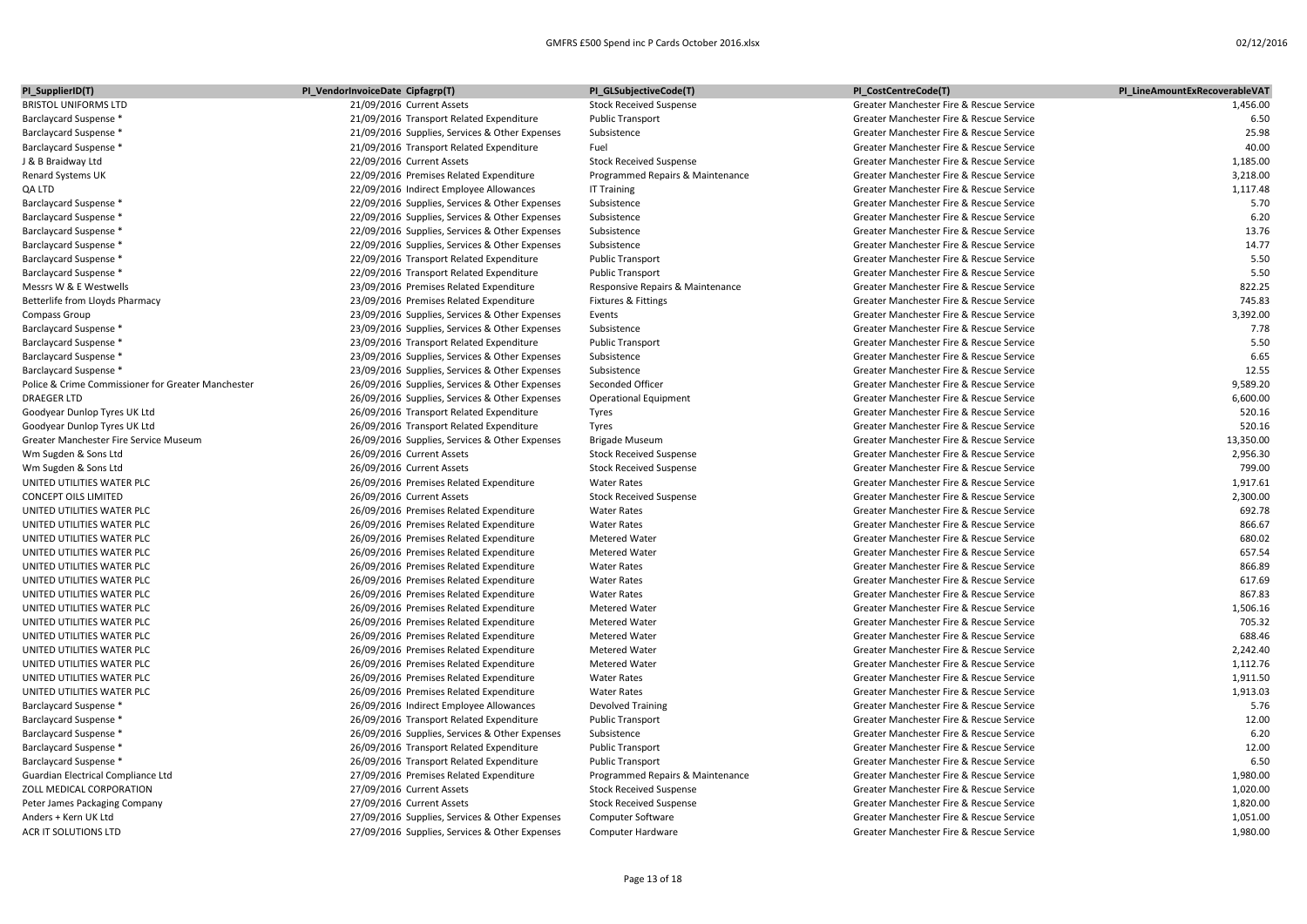| PI_SupplierID(T)                     | PI_VendorInvoiceDate Cipfagrp(T)               | PI_GLSubjectiveCode(T)              | PI_CostCentreCode(T)                     | PI_LineAmountExRecoverableVAT |
|--------------------------------------|------------------------------------------------|-------------------------------------|------------------------------------------|-------------------------------|
| Fire Hose Tech Ltd                   | 27/09/2016 Supplies, Services & Other Expenses | <b>Operational Equipment</b>        | Greater Manchester Fire & Rescue Service | 1,805.00                      |
| ELONEX SPORTS PLC (PUBLISHER)        | 27/09/2016 Supplies, Services & Other Expenses | <b>Fire Safety</b>                  | Greater Manchester Fire & Rescue Service | 5,500.00                      |
| <b>British Quality Foundation</b>    | 27/09/2016 Supplies, Services & Other Expenses | Conference                          | Greater Manchester Fire & Rescue Service | 560.00                        |
| Barclaycard Suspense *               | 27/09/2016 Transport Related Expenditure       | <b>Public Transport</b>             | Greater Manchester Fire & Rescue Service | 3.10                          |
| <b>DRAEGER LTD</b>                   | 28/09/2016 Supplies, Services & Other Expenses | <b>Operational Equipment</b>        | Greater Manchester Fire & Rescue Service | 620.24                        |
| Weber Rescue UK                      | 28/09/2016 Current Assets                      | <b>Stock Received Suspense</b>      | Greater Manchester Fire & Rescue Service | 2,394.00                      |
| <b>BRISTOL UNIFORMS LTD</b>          | 28/09/2016 Current Assets                      | <b>Stock Received Suspense</b>      | Greater Manchester Fire & Rescue Service | 1,248.00                      |
| Todd and Ledson                      | 28/09/2016 Capital                             | Consultants                         | Greater Manchester Fire & Rescue Service | 1,100.00                      |
| <b>BRAKE BROS FOOD SERVICE LTD</b>   | 28/09/2016 Supplies, Services & Other Expenses | Food                                | Greater Manchester Fire & Rescue Service | 590.85                        |
| Fire Service College LTD             | 28/09/2016 Indirect Employee Allowances        | <b>Training Course Fees</b>         | Greater Manchester Fire & Rescue Service | 2,745.00                      |
| <b>CLUCAS TRAINING WING LTD</b>      | 28/09/2016 Indirect Employee Allowances        | <b>Other Training Expenses</b>      | Greater Manchester Fire & Rescue Service | 16,160.00                     |
| <b>Barclaycard Suspense *</b>        | 28/09/2016 Indirect Employee Allowances        | <b>Other Training Expenses</b>      | Greater Manchester Fire & Rescue Service | 92.98                         |
| <b>Barclaycard Suspense *</b>        | 28/09/2016 Transport Related Expenditure       | <b>Public Transport</b>             | Greater Manchester Fire & Rescue Service | 227.97                        |
| J Fletcher (Engineers) Ltd           | 29/09/2016 Premises Related Expenditure        | Responsive Repairs & Maintenance    | Greater Manchester Fire & Rescue Service | 4,920.00                      |
| <b>VRS Truck &amp; Trailer Parts</b> | 29/09/2016 Transport Related Expenditure       | Repairs and Maintenance - Transport | Greater Manchester Fire & Rescue Service | 700.00                        |
| <b>Waterman Energy</b>               | 29/09/2016 Supplies, Services & Other Expenses | <b>Professional Fees</b>            | Greater Manchester Fire & Rescue Service | 750.00                        |
| Barclaycard Suspense *               | 29/09/2016 Premises Related Expenditure        | Responsive Repairs & Maintenance    | Greater Manchester Fire & Rescue Service | 14.00                         |
| <b>Barclaycard Suspense *</b>        | 29/09/2016 Premises Related Expenditure        | Fixtures & Fittings                 | Greater Manchester Fire & Rescue Service | 94.87                         |
| ASE (Eye Care Plans) Ltd             | 30/09/2016 Supplies, Services & Other Expenses | <b>Operational Equipment</b>        | Greater Manchester Fire & Rescue Service | 748.00                        |
| Cadline Ltd                          | 30/09/2016 Supplies, Services & Other Expenses | <b>Computer Software</b>            | Greater Manchester Fire & Rescue Service | 2,520.00                      |
| <b>Forever Creative</b>              | 30/09/2016 Supplies, Services & Other Expenses | Graphics/Branding                   | Greater Manchester Fire & Rescue Service | 1,050.00                      |
| Allstar Business Solutions Ltd       | 30/09/2016 Transport Related Expenditure       | Fuel                                | Greater Manchester Fire & Rescue Service | 43,063.24                     |
| Lancashire Hose & Fittings Ltd       | 30/09/2016 Transport Related Expenditure       | Repairs and Maintenance - Transport | Greater Manchester Fire & Rescue Service | 965.00                        |
| ATS EUROMASTER LTD                   | 30/09/2016 Transport Related Expenditure       | Tyres                               | Greater Manchester Fire & Rescue Service | 676.22                        |
| <b>INTERCALL EUROPE</b>              | 30/09/2016 Supplies, Services & Other Expenses | Computer Software                   | Greater Manchester Fire & Rescue Service | 733.52                        |
| Wm Sugden & Sons Ltd                 | 30/09/2016 Current Assets                      | <b>Stock Received Suspense</b>      | Greater Manchester Fire & Rescue Service | 827.09                        |
| Walter Frank & Sons                  | 30/09/2016 Current Assets                      | <b>Stock Received Suspense</b>      | Greater Manchester Fire & Rescue Service | 510.82                        |
| <b>Barclaycard Suspense *</b>        | 30/09/2016 Supplies, Services & Other Expenses | Laundry                             | Greater Manchester Fire & Rescue Service | 14.85                         |
| <b>Barclaycard Suspense *</b>        | 30/09/2016 Transport Related Expenditure       | Repairs and Maintenance - Transport | Greater Manchester Fire & Rescue Service | 1.36                          |
| Barclaycard Suspense *               | 30/09/2016 Transport Related Expenditure       | <b>Public Transport</b>             | Greater Manchester Fire & Rescue Service | 3.00                          |
| <b>Barclaycard Suspense *</b>        | 30/09/2016 Supplies, Services & Other Expenses | Subsistence                         | Greater Manchester Fire & Rescue Service | 10.00                         |
| <b>Barclaycard Suspense *</b>        | 30/09/2016 Supplies, Services & Other Expenses | Subsistence                         | Greater Manchester Fire & Rescue Service | 23.51                         |
| <b>Barclaycard Suspense *</b>        | 30/09/2016 Supplies, Services & Other Expenses | Subsistence                         | Greater Manchester Fire & Rescue Service | 10.98                         |
| <b>British Gas</b>                   | 30/09/2016 Premises Related Expenditure        | Gas                                 | Greater Manchester Fire & Rescue Service | 527.67                        |
| <b>British Gas</b>                   | 30/09/2016 Premises Related Expenditure        | Gas                                 | Greater Manchester Fire & Rescue Service | 875.31                        |
| <b>British Gas</b>                   | 30/09/2016 Premises Related Expenditure        | Gas                                 | Greater Manchester Fire & Rescue Service | 884.78                        |
| <b>British Gas</b>                   | 30/09/2016 Premises Related Expenditure        | Gas                                 | Greater Manchester Fire & Rescue Service | 861.89                        |
| <b>British Gas</b>                   | 30/09/2016 Premises Related Expenditure        | Gas                                 | Greater Manchester Fire & Rescue Service | 733.27                        |
| <b>British Gas</b>                   | 30/09/2016 Premises Related Expenditure        | Gas                                 | Greater Manchester Fire & Rescue Service | 596.11                        |
| <b>British Gas</b>                   | 30/09/2016 Premises Related Expenditure        | Gas                                 | Greater Manchester Fire & Rescue Service | 840.24                        |
| Berendsen UK Ltd                     | 01/10/2016 Supplies, Services & Other Expenses | Laundry                             | Greater Manchester Fire & Rescue Service | 1,206.83                      |
| Daisy Communications Ltd             | 01/10/2016 Supplies, Services & Other Expenses | <b>Outsourced Services IT</b>       | Greater Manchester Fire & Rescue Service | 1,429.68                      |
| Berendsen UK Ltd                     | 01/10/2016 Supplies, Services & Other Expenses | <b>PPE Maintenance</b>              | Greater Manchester Fire & Rescue Service | 10,530.00                     |
| Aligned Assets Ltd                   | 01/10/2016 Supplies, Services & Other Expenses | <b>Computer Software</b>            | Greater Manchester Fire & Rescue Service | 3,027.38                      |
| <b>VODAFONE HQ</b>                   | 01/10/2016 Supplies, Services & Other Expenses | <b>Outsourced Services IT</b>       | Greater Manchester Fire & Rescue Service | 5,805.00                      |
| The Garden.io Ltd                    | 01/10/2016 Supplies, Services & Other Expenses | Digital                             | Greater Manchester Fire & Rescue Service | 1,225.00                      |
| Healthwork                           | 01/10/2016 Supplies, Services & Other Expenses | <b>Occupational Health</b>          | Greater Manchester Fire & Rescue Service | 15,552.08                     |
| <b>CIPFA BUSINESS LTD</b>            | 03/10/2016 Supplies, Services & Other Expenses | Grants & Subscriptions              | Greater Manchester Fire & Rescue Service | 750.00                        |
| Palm Equipment International Ltd     | 03/10/2016 Supplies, Services & Other Expenses | <b>Operational Equipment</b>        | Greater Manchester Fire & Rescue Service | 2,730.24                      |
| Cyclescheme Ltd                      | 03/10/2016 Other Balances                      | Cycle Scheme                        | Greater Manchester Fire & Rescue Service | 17,989.11                     |
| <b>RESCUE 3 EUROPE LTD</b>           | 03/10/2016 Indirect Employee Allowances        | <b>Other Training Expenses</b>      | Greater Manchester Fire & Rescue Service | 834.00                        |
| Local Authority                      | 03/10/2016 Premises Related Expenditure        | Rates                               | Greater Manchester Fire & Rescue Service | 12,425.00                     |
| <b>Local Authority</b>               | 03/10/2016 Premises Related Expenditure        | Rates                               | Greater Manchester Fire & Rescue Service | 1,889.00                      |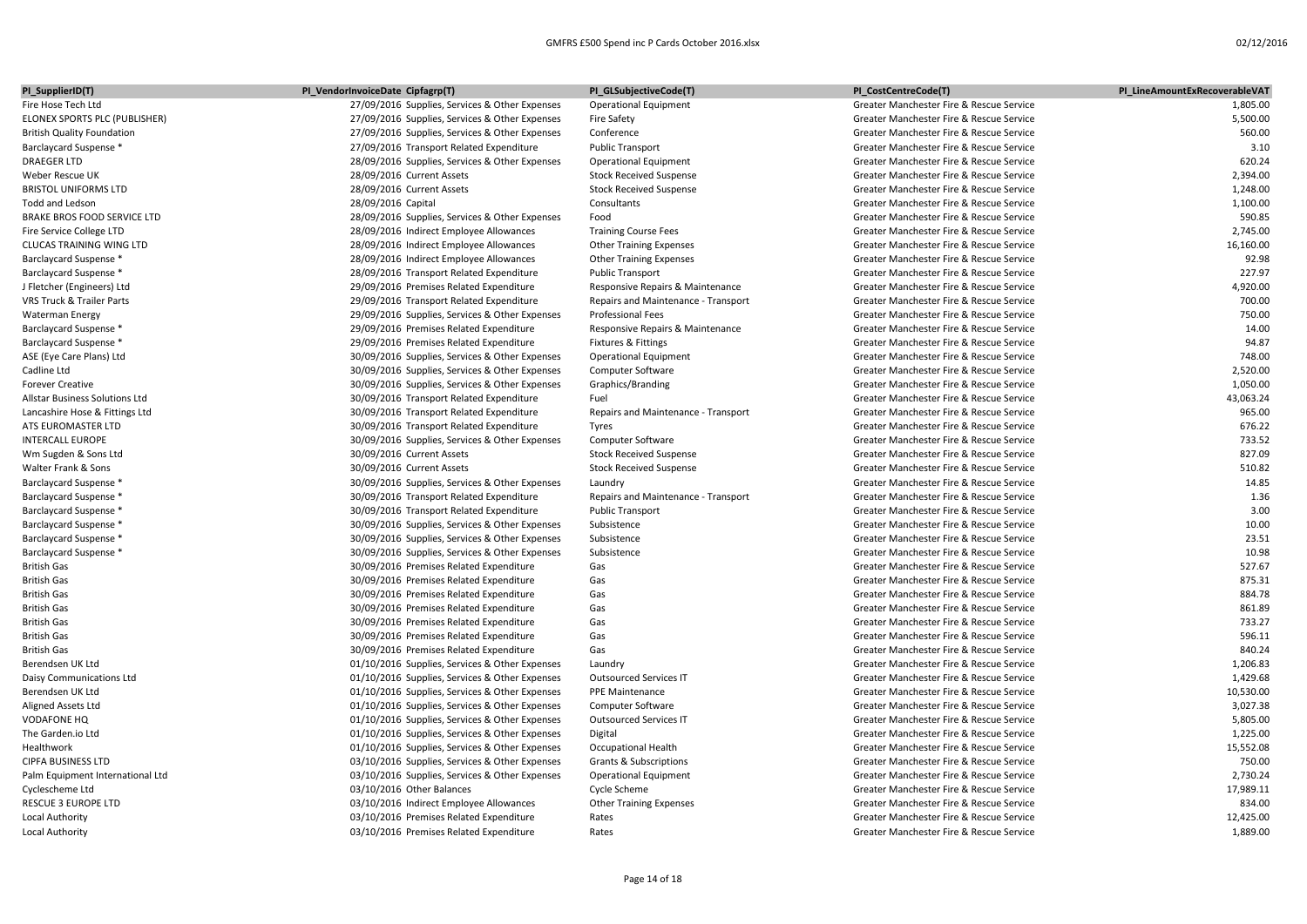| PI_SupplierID(T)                                 | PI_VendorInvoiceDate Cipfagrp(T)                                                           | PI_GLSubjectiveCode(T)                                | PI CostCentreCode(T)                     | PI LineAmountExRecoverableVAT |
|--------------------------------------------------|--------------------------------------------------------------------------------------------|-------------------------------------------------------|------------------------------------------|-------------------------------|
| Local Authority                                  | 03/10/2016 Premises Related Expenditure                                                    | Rates                                                 | Greater Manchester Fire & Rescue Service | 1,218.00                      |
| Local Authority                                  | 03/10/2016 Premises Related Expenditure                                                    | Rates                                                 | Greater Manchester Fire & Rescue Service | 3,131.00                      |
| Local Authority                                  | 03/10/2016 Premises Related Expenditure                                                    | Rates                                                 | Greater Manchester Fire & Rescue Service | 6,362.00                      |
| Local Authority                                  | 03/10/2016 Premises Related Expenditure                                                    | Rates                                                 | Greater Manchester Fire & Rescue Service | 1,230.00                      |
| Local Authority                                  | 03/10/2016 Premises Related Expenditure                                                    | Rates                                                 | Greater Manchester Fire & Rescue Service | 1,329.00                      |
| Local Authority                                  | 03/10/2016 Premises Related Expenditure                                                    | Rates                                                 | Greater Manchester Fire & Rescue Service | 3,976.00                      |
| Local Authority                                  | 03/10/2016 Premises Related Expenditure                                                    | Rates                                                 | Greater Manchester Fire & Rescue Service | 1,367.00                      |
| Local Authority                                  | 03/10/2016 Premises Related Expenditure                                                    | Rates                                                 | Greater Manchester Fire & Rescue Service | 1,292.00                      |
| Local Authority                                  | 03/10/2016 Premises Related Expenditure                                                    | Rates                                                 | Greater Manchester Fire & Rescue Service | 1,429.00                      |
| Local Authority                                  | 03/10/2016 Premises Related Expenditure                                                    | Rates                                                 | Greater Manchester Fire & Rescue Service | 569.00                        |
| Local Authority                                  | 03/10/2016 Premises Related Expenditure                                                    | Rates                                                 | Greater Manchester Fire & Rescue Service | 1,193.00                      |
| Local Authority                                  | 03/10/2016 Premises Related Expenditure                                                    | Rates                                                 | Greater Manchester Fire & Rescue Service | 4,026.00                      |
| Local Authority                                  | 03/10/2016 Premises Related Expenditure                                                    | Rates                                                 | Greater Manchester Fire & Rescue Service | 2,137.00                      |
| Local Authority                                  | 03/10/2016 Premises Related Expenditure                                                    | Rates                                                 | Greater Manchester Fire & Rescue Service | 2,485.00                      |
| Local Authority                                  | 03/10/2016 Premises Related Expenditure                                                    | Rates                                                 | Greater Manchester Fire & Rescue Service | 2,634.00                      |
| Local Authority                                  | 03/10/2016 Premises Related Expenditure                                                    | Rates                                                 | Greater Manchester Fire & Rescue Service | 4,647.00                      |
| Local Authority                                  | 03/10/2016 Premises Related Expenditure                                                    | Rates                                                 | Greater Manchester Fire & Rescue Service | 1,280.00                      |
| Local Authority                                  | 03/10/2016 Premises Related Expenditure                                                    | Rates                                                 | Greater Manchester Fire & Rescue Service | 4,001.00                      |
| THOMAS HARDIE COMMERCIALS LTD                    | 04/10/2016 Transport Related Expenditure                                                   | Repairs and Maintenance - Transport                   | Greater Manchester Fire & Rescue Service | 1,589.42                      |
| 3tc Software Ltd                                 | 04/10/2016 Supplies, Services & Other Expenses                                             | <b>Computer Software</b>                              | Greater Manchester Fire & Rescue Service | 6,324.00                      |
| 3tc Software Ltd                                 | 04/10/2016 Supplies, Services & Other Expenses                                             | <b>Computer Software</b>                              | Greater Manchester Fire & Rescue Service | 14,626.15                     |
| Barclaycard Suspense *                           | 04/10/2016 Indirect Employee Allowances                                                    | <b>Other Training Expenses</b>                        | Greater Manchester Fire & Rescue Service | 4.40                          |
| Barclaycard Suspense *                           | 04/10/2016 Indirect Employee Allowances                                                    | <b>Other Training Expenses</b>                        | Greater Manchester Fire & Rescue Service | 5.75                          |
| Barclaycard Suspense *                           | 04/10/2016 Indirect Employee Allowances                                                    | <b>Other Training Expenses</b>                        | Greater Manchester Fire & Rescue Service | 11.50                         |
| <b>Telent Technology Services Ltd</b>            | 05/10/2016 Supplies, Services & Other Expenses                                             | Other Communications Equipment                        | Greater Manchester Fire & Rescue Service | 2,498.75                      |
| Keela International Ltd                          | 05/10/2016 Supplies, Services & Other Expenses                                             | <b>Operational Equipment</b>                          | Greater Manchester Fire & Rescue Service | 3,249.43                      |
| PDC BIG                                          | 05/10/2016 Supplies, Services & Other Expenses                                             | Uniform                                               | Greater Manchester Fire & Rescue Service | 2,130.00                      |
| <b>DRAEGER LTD</b>                               | 05/10/2016 Supplies, Services & Other Expenses                                             | <b>Operational Equipment</b>                          | Greater Manchester Fire & Rescue Service | 940.34                        |
| Telent Technology Services Ltd                   | 05/10/2016 Supplies, Services & Other Expenses                                             | <b>Outsourced Services IT</b>                         | Greater Manchester Fire & Rescue Service | 2,524.25                      |
| White Waters Country Hotel                       | 05/10/2016 Indirect Employee Allowances                                                    | <b>Training Course Fees</b>                           | Greater Manchester Fire & Rescue Service | 520.00                        |
| Platinum International Ltd                       | 05/10/2016 Current Assets                                                                  | <b>Stock Received Suspense</b>                        | Greater Manchester Fire & Rescue Service | 555.17                        |
| Barclaycard Suspense *                           | 05/10/2016 Premises Related Expenditure                                                    | Responsive Repairs & Maintenance                      | Greater Manchester Fire & Rescue Service | 7.05                          |
| Barclaycard Suspense *                           | 05/10/2016 Supplies, Services & Other Expenses                                             | Subsistence                                           | Greater Manchester Fire & Rescue Service | $-71.95$                      |
| Barclaycard Suspense *                           | 05/10/2016 Transport Related Expenditure                                                   | Repairs and Maintenance - Transport                   | Greater Manchester Fire & Rescue Service | 5.92                          |
| Barclaycard Suspense *                           | 05/10/2016 Supplies, Services & Other Expenses                                             | <b>Grants &amp; Subscriptions</b>                     | Greater Manchester Fire & Rescue Service | 500.00                        |
| J Fletcher (Engineers) Ltd                       | 06/10/2016 Premises Related Expenditure                                                    | Responsive Repairs & Maintenance                      | Greater Manchester Fire & Rescue Service | 604.91                        |
| Mr Michael A. Smith                              | 06/10/2016 Supplies, Services & Other Expenses                                             | <b>Professional Fees</b>                              | Greater Manchester Fire & Rescue Service | 621.00                        |
| Barclaycard Suspense *                           | 06/10/2016 Transport Related Expenditure                                                   | <b>Public Transport</b>                               | Greater Manchester Fire & Rescue Service | 4.10                          |
| Prosperon Networks                               | 07/10/2016 Supplies, Services & Other Expenses                                             | Other Communications Equipment                        | Greater Manchester Fire & Rescue Service | 3,567.34                      |
| <b>CFOA SERVICES LTD</b>                         | 07/10/2016 Supplies, Services & Other Expenses                                             | Conference                                            | Greater Manchester Fire & Rescue Service | 700.00                        |
| RAW Design Studio                                | 07/10/2016 Supplies, Services & Other Expenses                                             | <b>Fire Safety</b>                                    | Greater Manchester Fire & Rescue Service | 3,102.75                      |
| Blueprint                                        | 07/10/2016 Supplies, Services & Other Expenses                                             | Digital                                               | Greater Manchester Fire & Rescue Service | 525.00                        |
| J Fletcher (Engineers) Ltd                       | 07/10/2016 Premises Related Expenditure                                                    | Responsive Repairs & Maintenance                      | Greater Manchester Fire & Rescue Service | 519.90                        |
| HELLY HANSEN WATERSPORTS CENTRE                  | 07/10/2016 Indirect Employee Allowances                                                    | <b>Other Training Expenses</b>                        | Greater Manchester Fire & Rescue Service | 560.00                        |
| 3tc Software Ltd                                 | 07/10/2016 Supplies, Services & Other Expenses                                             | <b>Computer Software</b>                              | Greater Manchester Fire & Rescue Service | 4,555.00                      |
| Barclaycard Suspense *                           | 07/10/2016 Transport Related Expenditure                                                   | <b>Public Transport</b>                               | Greater Manchester Fire & Rescue Service | 4.10                          |
|                                                  |                                                                                            | Subsistence                                           | Greater Manchester Fire & Rescue Service | 40.72                         |
| Barclaycard Suspense *<br>Barclaycard Suspense * | 07/10/2016 Supplies, Services & Other Expenses<br>07/10/2016 Transport Related Expenditure | <b>Public Transport</b>                               | Greater Manchester Fire & Rescue Service | 164.80                        |
| Barclaycard Suspense *                           | 07/10/2016 Capital Charges                                                                 | FA - IT / Office Equipment & Furniture - Depreciation | Greater Manchester Fire & Rescue Service | 35.98                         |
|                                                  |                                                                                            |                                                       | Greater Manchester Fire & Rescue Service | 12.99                         |
| Barclaycard Suspense *                           | 07/10/2016 Supplies, Services & Other Expenses                                             | Subsistence                                           |                                          | 672.00                        |
| STALYBRIDGE AUTO SALVAGE LTD                     | 10/10/2016 Indirect Employee Allowances                                                    | <b>Training Course Fees</b>                           | Greater Manchester Fire & Rescue Service |                               |
| Sprue Safety Products Ltd                        | 10/10/2016 Current Assets                                                                  | <b>Stock Received Suspense</b>                        | Greater Manchester Fire & Rescue Service | 2,640.00                      |
| PG BELL ELECTRICAL CONTRACTORS LTD               | 10/10/2016 Premises Related Expenditure                                                    | Responsive Repairs & Maintenance                      | Greater Manchester Fire & Rescue Service | 931.10                        |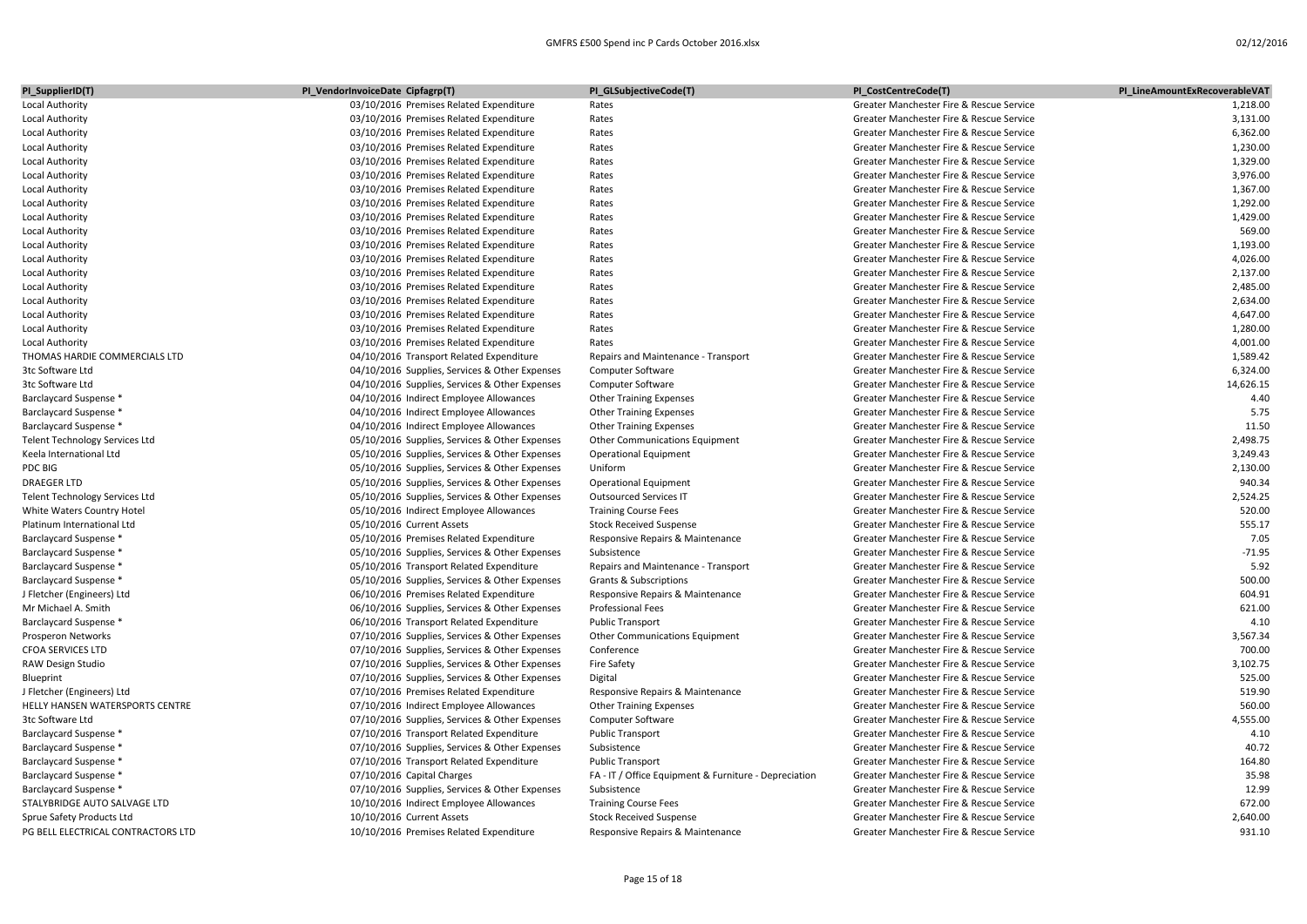| PI_SupplierID(T)                                 | PI_VendorInvoiceDate Cipfagrp(T)                                                   | PI_GLSubjectiveCode(T)              | PI_CostCentreCode(T)                                                                 | PI LineAmountExRecoverableVAT |
|--------------------------------------------------|------------------------------------------------------------------------------------|-------------------------------------|--------------------------------------------------------------------------------------|-------------------------------|
| Wireless CCTV Ltd                                | 10/10/2016 Supplies, Services & Other Expenses                                     | Computer Hardware                   | Greater Manchester Fire & Rescue Service                                             | 6,000.00                      |
| Mr Paul Gilroy QC                                | 10/10/2016 Supplies, Services & Other Expenses                                     | <b>Professional Fees</b>            | Greater Manchester Fire & Rescue Service                                             | 5,000.00                      |
| Palletower UK                                    | 10/10/2016 Supplies, Services & Other Expenses                                     | <b>Operational Equipment</b>        | Greater Manchester Fire & Rescue Service                                             | 585.00                        |
| <b>OFCOM</b>                                     | 10/10/2016 Supplies, Services & Other Expenses                                     | Other Communications Equipment      | Greater Manchester Fire & Rescue Service                                             | 3,289.74                      |
| <b>Barclaycard Suspense *</b>                    | 10/10/2016 Supplies, Services & Other Expenses                                     | Subsistence                         | Greater Manchester Fire & Rescue Service                                             | 6.00                          |
| Barclaycard Suspense *                           | 10/10/2016 Supplies, Services & Other Expenses                                     | <b>Operational Equipment</b>        | Greater Manchester Fire & Rescue Service                                             | 85.20                         |
| Barclaycard Suspense *                           | 10/10/2016 Supplies, Services & Other Expenses                                     | Subsistence                         | Greater Manchester Fire & Rescue Service                                             | 6.20                          |
| Barclaycard Suspense *                           | 10/10/2016 Supplies, Services & Other Expenses                                     | Subsistence                         | Greater Manchester Fire & Rescue Service                                             | 6.20                          |
| <b>Local Authority</b>                           | 10/10/2016 Premises Related Expenditure                                            | Rates                               | Greater Manchester Fire & Rescue Service                                             | 6,063.00                      |
| <b>Local Authority</b>                           | 10/10/2016 Premises Related Expenditure                                            | Rates                               | Greater Manchester Fire & Rescue Service                                             | 1,416.00                      |
| <b>Local Authority</b>                           | 10/10/2016 Premises Related Expenditure                                            | Rates                               | Greater Manchester Fire & Rescue Service                                             | 2,410.00                      |
| <b>Local Authority</b>                           | 10/10/2016 Premises Related Expenditure                                            | Rates                               | Greater Manchester Fire & Rescue Service                                             | 3,032.00                      |
| <b>Forever Creative</b>                          | 11/10/2016 Supplies, Services & Other Expenses                                     | Communications                      | Greater Manchester Fire & Rescue Service                                             | 525.00                        |
| NW Fire Control Ltd                              | 11/10/2016 Supplies, Services & Other Expenses                                     | <b>Outsourced Regional Control</b>  | Greater Manchester Fire & Rescue Service                                             | 519,644.25                    |
| Handsfree Group Ltd                              | 11/10/2016 Capital                                                                 | Vehicle Acquisition                 | Greater Manchester Fire & Rescue Service                                             | 1,200.00                      |
| MedTree                                          | 11/10/2016 Current Assets                                                          | <b>Stock Received Suspense</b>      | Greater Manchester Fire & Rescue Service                                             | 818.28                        |
| Thomas Kneale & Co Ltd                           | 11/10/2016 Current Assets                                                          | <b>Stock Received Suspense</b>      | Greater Manchester Fire & Rescue Service                                             | 3,122.30                      |
| Carr Moss Kennels                                | 11/10/2016 Supplies, Services & Other Expenses                                     | Fire Investigation Dog              | Greater Manchester Fire & Rescue Service                                             | 504.00                        |
| <b>Barclaycard Suspense *</b>                    | 11/10/2016 Indirect Employee Allowances                                            | <b>Other Training Expenses</b>      | Greater Manchester Fire & Rescue Service                                             | 117.81                        |
| <b>Masterclass Training Ltd</b>                  | 12/10/2016 Indirect Employee Allowances                                            | <b>Training Course Fees</b>         | Greater Manchester Fire & Rescue Service                                             | 5,115.00                      |
| Wm Sugden & Sons Ltd                             | 12/10/2016 Current Assets                                                          | <b>Stock Received Suspense</b>      | Greater Manchester Fire & Rescue Service                                             | 610.30                        |
| Wm Sugden & Sons Ltd                             | 12/10/2016 Current Assets                                                          | <b>Stock Received Suspense</b>      | Greater Manchester Fire & Rescue Service                                             | 1,055.60                      |
| Swinton Masonic Club Limited                     | 12/10/2016 Supplies, Services & Other Expenses                                     | Car Park fees                       | Greater Manchester Fire & Rescue Service                                             | 1,657.50                      |
| Swinton Masonic Club Limited                     | 12/10/2016 Supplies, Services & Other Expenses                                     | Car Park fees                       | Greater Manchester Fire & Rescue Service                                             | 1,657.50                      |
| <b>BRAKE BROS FOOD SERVICE LTD</b>               | 12/10/2016 Supplies, Services & Other Expenses                                     | Food                                | Greater Manchester Fire & Rescue Service                                             | 537.69                        |
| Gv Multi-Media                                   | 13/10/2016 Supplies, Services & Other Expenses                                     | Computer Hardware                   | Greater Manchester Fire & Rescue Service                                             | 1,085.00                      |
| Site Computers Ltd t/a Site Eye Time-Lapse Films | 13/10/2016 Capital                                                                 | Equipment                           | Greater Manchester Fire & Rescue Service                                             | 1,620.00                      |
| Duty Sheet Ltd                                   | 13/10/2016 Indirect Employee Allowances                                            | <b>Devolved Training</b>            | Greater Manchester Fire & Rescue Service                                             | 600.00                        |
| Hamilton (Fabrications) Ltd                      | 13/10/2016 Transport Related Expenditure                                           | Repairs and Maintenance - Transport | Greater Manchester Fire & Rescue Service                                             | 570.00                        |
| People's History Museum                          | 13/10/2016 Indirect Employee Allowances                                            | Devolved Training                   | Greater Manchester Fire & Rescue Service                                             | 620.00                        |
| <b>British Gas</b>                               | 13/10/2016 Premises Related Expenditure                                            | Gas                                 | Greater Manchester Fire & Rescue Service                                             | 8,797.03                      |
| Fuchsia Blue Ltd                                 | 14/10/2016 Indirect Employee Allowances                                            | <b>Devolved Training</b>            | Greater Manchester Fire & Rescue Service                                             | 1,200.00                      |
| THOMAS HARDIE COMMERCIALS LTD                    | 14/10/2016 Transport Related Expenditure                                           | Repairs and Maintenance - Transport | Greater Manchester Fire & Rescue Service                                             | 594.99                        |
| <b>AVM Solutions UK</b>                          | 14/10/2016 Capital                                                                 | Equipment                           | Greater Manchester Fire & Rescue Service                                             | 3,077.00                      |
| <b>BENNETT SAFETYWEAR</b>                        | 14/10/2016 Current Assets                                                          | <b>Stock Received Suspense</b>      | Greater Manchester Fire & Rescue Service                                             | 6,602.50                      |
| <b>BENNETT SAFETYWEAR</b>                        | 14/10/2016 Current Assets                                                          | <b>Stock Received Suspense</b>      | Greater Manchester Fire & Rescue Service                                             | 2,780.00                      |
| Lyon Equipment Ltd                               | 14/10/2016 Current Assets                                                          | <b>Stock Received Suspense</b>      | Greater Manchester Fire & Rescue Service                                             | 1,480.00                      |
| <b>WIGAN MBC</b>                                 | 14/10/2016 Supplies, Services & Other Expenses                                     | Wigan MBC Recharges                 | Greater Manchester Fire & Rescue Service                                             | 56,448.25                     |
| WILLMOTT DIXON CONSTRUCTION LIMITED              | 17/10/2016 Capital                                                                 | <b>Main Contractor Payments</b>     | Greater Manchester Fire & Rescue Service                                             | 361,817.95                    |
| WINDSOR LEADERSHIP TRUST                         | 17/10/2016 Indirect Employee Allowances                                            | <b>Training Course Fees</b>         | Greater Manchester Fire & Rescue Service                                             | 3,950.00                      |
| <b>CRESTA WORLD TRAVEL</b>                       | 17/10/2016 Indirect Employee Allowances                                            | <b>Training Course Fees</b>         | Greater Manchester Fire & Rescue Service                                             | 551.66                        |
| CRESTA WORLD TRAVEL                              | 17/10/2016 Indirect Employee Allowances                                            | <b>Training Course Fees</b>         | Greater Manchester Fire & Rescue Service                                             | 505.00                        |
| <b>Local Authority</b>                           | 17/10/2016 Premises Related Expenditure                                            | Rates                               | Greater Manchester Fire & Rescue Service                                             | 2,386.00                      |
| Local Authority                                  | 17/10/2016 Premises Related Expenditure                                            | Rates                               | Greater Manchester Fire & Rescue Service                                             | 12,326.00                     |
| Local Authority                                  | 17/10/2016 Premises Related Expenditure                                            | Rates                               | Greater Manchester Fire & Rescue Service                                             | 1,292.00                      |
| Local Authority                                  | 17/10/2016 Premises Related Expenditure                                            | Rates                               | Greater Manchester Fire & Rescue Service                                             | 1,131.00                      |
|                                                  |                                                                                    | Rates                               | Greater Manchester Fire & Rescue Service                                             | 3,653.00                      |
| <b>Local Authority</b>                           | 17/10/2016 Premises Related Expenditure<br>17/10/2016 Premises Related Expenditure | Rates                               | Greater Manchester Fire & Rescue Service                                             | 2,423.00                      |
| <b>Local Authority</b>                           |                                                                                    | Rates                               | Greater Manchester Fire & Rescue Service                                             | 2,237.00                      |
| <b>Local Authority</b>                           | 17/10/2016 Premises Related Expenditure                                            |                                     |                                                                                      | 637.50                        |
| Morris & Alexander Ltd                           | 18/10/2016 Supplies, Services & Other Expenses                                     | <b>Risk Reduction Equipment</b>     | Greater Manchester Fire & Rescue Service                                             |                               |
| Manchester Airport Plc                           | 18/10/2016 Supplies, Services & Other Expenses                                     | Subsistence                         | Greater Manchester Fire & Rescue Service                                             | 2,100.00<br>526.00            |
| Rosenbauer UK Plc<br><b>IP PERFORMANCE LTD</b>   | 18/10/2016 Supplies, Services & Other Expenses                                     | <b>Operational Equipment</b>        | Greater Manchester Fire & Rescue Service<br>Greater Manchester Fire & Rescue Service | 1,310.00                      |
|                                                  | 18/10/2016 Supplies, Services & Other Expenses                                     | <b>Computer Software</b>            |                                                                                      |                               |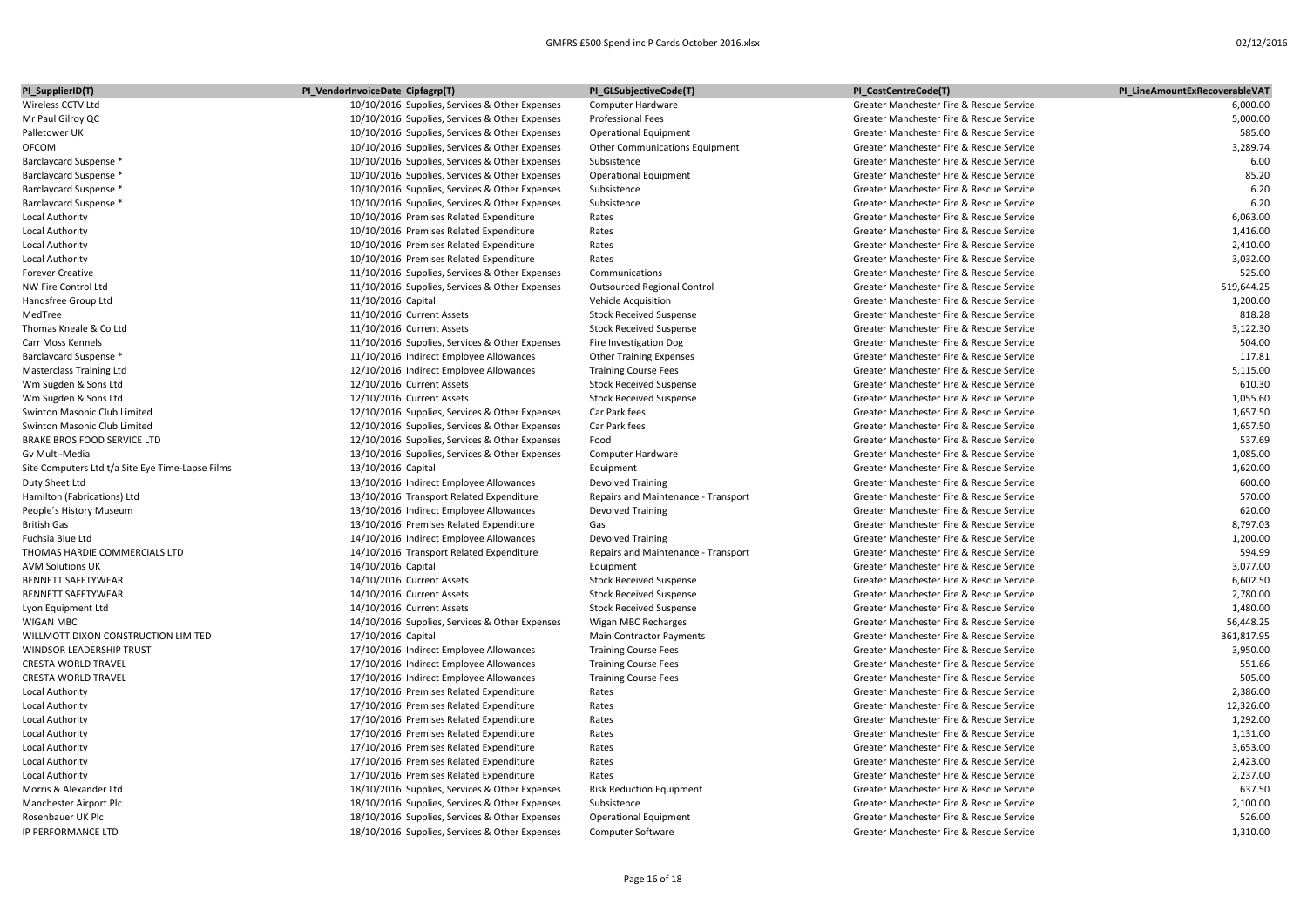| PI_SupplierID(T)              | PI_VendorInvoiceDate Cipfagrp(T)         | PI_GLSubjectiveCode(T)         | PI_CostCentreCode(T)                     | PI LineAmountExRecoverableVAT |
|-------------------------------|------------------------------------------|--------------------------------|------------------------------------------|-------------------------------|
| <b>GODIVA LTD</b>             | 19/10/2016 Current Assets                | <b>Stock Received Suspense</b> | Greater Manchester Fire & Rescue Service | 1,694.09                      |
| THOMAS HARDIE COMMERCIALS LTD | 20/10/2016 Current Assets                | Vehicle Imprest Stock          | Greater Manchester Fire & Rescue Service | 781.46                        |
| LAC AIR CONDITIONING LTD      | 21/10/2016 Capital                       | Equipment                      | Greater Manchester Fire & Rescue Service | 2,455.75                      |
| Commsec Limited               | 21/10/2016 Capital                       | Consultants                    | Greater Manchester Fire & Rescue Service | 2,879.28                      |
| Goodyear Dunlop Tyres UK Ltd  | 21/10/2016 Transport Related Expenditure | Tyres                          | Greater Manchester Fire & Rescue Service | 520.16                        |
| <b>KIER CONSTRUCTION</b>      | 25/10/2016 Capital                       | Main Contractor Payments       | Greater Manchester Fire & Rescue Service | 1,094,012.00                  |
| Goliath                       | 25/10/2016 Current Assets                | <b>Stock Received Suspense</b> | Greater Manchester Fire & Rescue Service | 727.55                        |
| N Power                       | 25/10/2016 Premises Related Expenditure  | Electricity                    | Greater Manchester Fire & Rescue Service | 633.41                        |
| N Power                       | 25/10/2016 Premises Related Expenditure  | Electricity                    | Greater Manchester Fire & Rescue Service | 1,068.46                      |
| N Power                       | 25/10/2016 Premises Related Expenditure  | Electricity                    | Greater Manchester Fire & Rescue Service | 669.71                        |
| N Power                       | 25/10/2016 Premises Related Expenditure  | Electricity                    | Greater Manchester Fire & Rescue Service | 2,660.20                      |
| N Power                       | 25/10/2016 Premises Related Expenditure  | Electricity                    | Greater Manchester Fire & Rescue Service | 659.56                        |
| N Power                       | 25/10/2016 Premises Related Expenditure  | Electricity                    | Greater Manchester Fire & Rescue Service | 1,133.58                      |
| N Power                       | 25/10/2016 Premises Related Expenditure  | Electricity                    | Greater Manchester Fire & Rescue Service | 3,183.82                      |
| N Power                       | 25/10/2016 Premises Related Expenditure  | Electricity                    | Greater Manchester Fire & Rescue Service | 1,615.55                      |
| N Power                       | 25/10/2016 Premises Related Expenditure  | Electricity                    | Greater Manchester Fire & Rescue Service | 1,130.07                      |
| N Power                       | 25/10/2016 Premises Related Expenditure  | Electricity                    | Greater Manchester Fire & Rescue Service | 1,308.60                      |
| N Power                       | 25/10/2016 Premises Related Expenditure  | Electricity                    | Greater Manchester Fire & Rescue Service | 882.52                        |
| N Power                       | 25/10/2016 Premises Related Expenditure  | Electricity                    | Greater Manchester Fire & Rescue Service | 575.51                        |
| N Power                       | 25/10/2016 Premises Related Expenditure  | Electricity                    | Greater Manchester Fire & Rescue Service | 887.68                        |
| N Power                       | 25/10/2016 Premises Related Expenditure  | Electricity                    | Greater Manchester Fire & Rescue Service | 823.00                        |
| N Power                       | 25/10/2016 Premises Related Expenditure  | Electricity                    | Greater Manchester Fire & Rescue Service | 604.66                        |
| N Power                       | 25/10/2016 Premises Related Expenditure  | Electricity                    | Greater Manchester Fire & Rescue Service | 544.49                        |
| N Power                       | 25/10/2016 Premises Related Expenditure  | Electricity                    | Greater Manchester Fire & Rescue Service | 795.78                        |
| N Power                       | 25/10/2016 Premises Related Expenditure  | Electricity                    | Greater Manchester Fire & Rescue Service | 870.93                        |
| N Power                       | 25/10/2016 Premises Related Expenditure  | Electricity                    | Greater Manchester Fire & Rescue Service | 1,067.13                      |
| N Power                       | 25/10/2016 Premises Related Expenditure  | Electricity                    | Greater Manchester Fire & Rescue Service | 1,282.13                      |
| N Power                       | 25/10/2016 Premises Related Expenditure  | Electricity                    | Greater Manchester Fire & Rescue Service | 880.53                        |
| N Power                       | 25/10/2016 Premises Related Expenditure  | Electricity                    | Greater Manchester Fire & Rescue Service | 518.59                        |
| N Power                       | 25/10/2016 Premises Related Expenditure  | Electricity                    | Greater Manchester Fire & Rescue Service | 564.27                        |
| N Power                       | 25/10/2016 Premises Related Expenditure  | Electricity                    | Greater Manchester Fire & Rescue Service | 651.62                        |
| N Power                       | 25/10/2016 Premises Related Expenditure  | Electricity                    | Greater Manchester Fire & Rescue Service | 527.71                        |
| N Power                       | 25/10/2016 Premises Related Expenditure  | Electricity                    | Greater Manchester Fire & Rescue Service | 534.96                        |
| N Power                       | 25/10/2016 Premises Related Expenditure  | Electricity                    | Greater Manchester Fire & Rescue Service | 877.30                        |
| N Power                       | 25/10/2016 Premises Related Expenditure  | Electricity                    | Greater Manchester Fire & Rescue Service | 883.41                        |
| N Power                       | 25/10/2016 Premises Related Expenditure  | Electricity                    | Greater Manchester Fire & Rescue Service | 836.99                        |
| N Power                       | 25/10/2016 Premises Related Expenditure  | Electricity                    | Greater Manchester Fire & Rescue Service | 1,331.98                      |
| N Power                       | 25/10/2016 Premises Related Expenditure  | Electricity                    | Greater Manchester Fire & Rescue Service | 1,057.47                      |
| N Power                       | 25/10/2016 Premises Related Expenditure  | Electricity                    | Greater Manchester Fire & Rescue Service | 856.71                        |
| N Power                       | 25/10/2016 Premises Related Expenditure  | Electricity                    | Greater Manchester Fire & Rescue Service | 866.92                        |
| N Power                       | 25/10/2016 Premises Related Expenditure  | Electricity                    | Greater Manchester Fire & Rescue Service | 719.97                        |
| N Power                       | 25/10/2016 Premises Related Expenditure  | Electricity                    | Greater Manchester Fire & Rescue Service | 724.27                        |
| N Power                       | 25/10/2016 Premises Related Expenditure  | Electricity                    | Greater Manchester Fire & Rescue Service | 1,488.53                      |
| N Power                       | 25/10/2016 Premises Related Expenditure  | Electricity                    | Greater Manchester Fire & Rescue Service | 507.55                        |
| N Power                       | 25/10/2016 Premises Related Expenditure  | Electricity                    | Greater Manchester Fire & Rescue Service | 724.28                        |
| N Power                       | 25/10/2016 Premises Related Expenditure  | Electricity                    | Greater Manchester Fire & Rescue Service | 570.84                        |
| N Power                       | 25/10/2016 Premises Related Expenditure  | Electricity                    | Greater Manchester Fire & Rescue Service | 631.82                        |
| N Power                       | 25/10/2016 Premises Related Expenditure  | Electricity                    | Greater Manchester Fire & Rescue Service | 795.31                        |
| N Power                       | 25/10/2016 Premises Related Expenditure  | Electricity                    | Greater Manchester Fire & Rescue Service | 1,052.41                      |
| N Power                       | 25/10/2016 Premises Related Expenditure  | Electricity                    | Greater Manchester Fire & Rescue Service | 1,167.06                      |
| N Power                       | 25/10/2016 Premises Related Expenditure  | Electricity                    | Greater Manchester Fire & Rescue Service | 7,075.98                      |
| N Power                       | 25/10/2016 Premises Related Expenditure  | Electricity                    | Greater Manchester Fire & Rescue Service | 6,744.13                      |
| N Power                       | 25/10/2016 Premises Related Expenditure  | Electricity                    | Greater Manchester Fire & Rescue Service | 2,758.02                      |